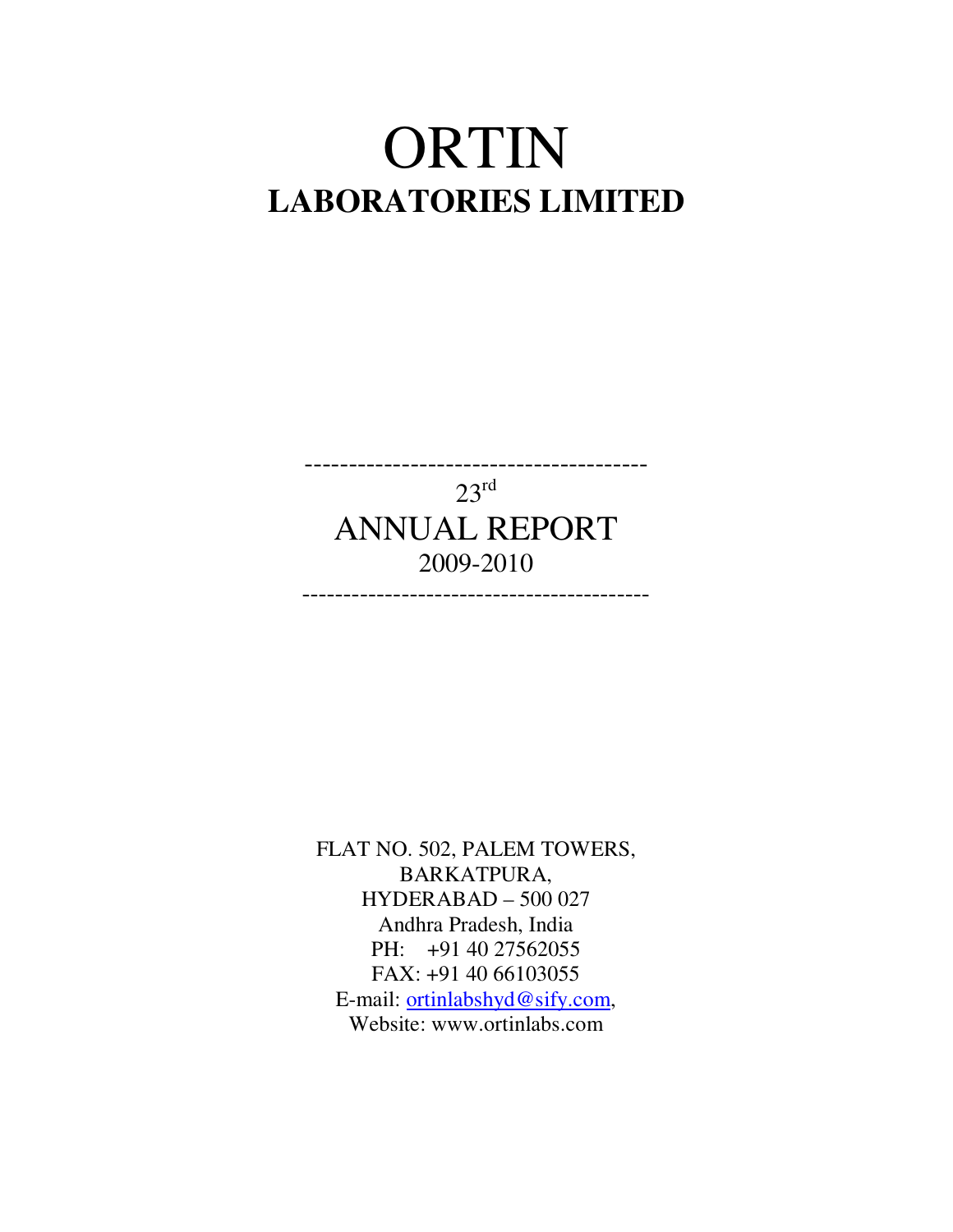# **ORTIN LABORATORIES LIMITED**

| <b>BOARD OF DIRECTORS</b>   | : Mr. S. MURALI KRISHNA MURTHY<br>Mr. S. MOHAN KRISHNA MURTHY<br>Mr. S. BALAJI VENKATESWARLU<br>Mr. S. SRINIVASA KUMAR<br>Mr. J. R. K. PANDU RANGA RAO<br>Mr. M. TIPPAYYA<br>Mr. D. HANUMANTHA RAO<br>Mr. PRADYUMNA TEJA KAVOORY |
|-----------------------------|----------------------------------------------------------------------------------------------------------------------------------------------------------------------------------------------------------------------------------|
| <b>WORKS</b>                | : PLOT NO. 275 & 278, I.D.A<br>PASHAMYLARAM, MEDAK DIST.<br>(A.P)                                                                                                                                                                |
| <b>BANKERS</b>              | : KARNATAKA BANK LTD.,<br>NAMPALLY, HYDERABAD.                                                                                                                                                                                   |
|                             | I.C.I.C.I. BANK,<br>HIMAYATH NAGAR, HYDERABAD.                                                                                                                                                                                   |
|                             | SYNDICATE BANK,<br>M.J.ROAD, NAMPALLY, HYDERABAD.                                                                                                                                                                                |
|                             | STATE BANK OF INDIA,<br>BARKATPURA, HYDERABAD                                                                                                                                                                                    |
|                             | CANARA BANK,<br>NARAYANA GUDA, HYDERABAD                                                                                                                                                                                         |
| <b>AUDITORS</b>             | : M/S.MATHESH & RAMANA,<br>CHARTERED ACCOUNTANTS,<br>3-6-145, HIMAYATH NAGAR,<br>$HYDERABAD - 500029.$                                                                                                                           |
| <b>REGISTERED OFFICE</b>    | : FLAT NO. 502,<br>PALEM TOWERS,<br>BARKATPURA,<br>$HYDERABAD - 500027$<br><b>ANDHRA PRADESH</b>                                                                                                                                 |
| <b>REGISTRARS AND SHARE</b> |                                                                                                                                                                                                                                  |
| <b>TRANSFER AGENTS</b>      | : M/S SATHGURU MANAGEMENT                                                                                                                                                                                                        |
|                             | CONSULTANTS PVT LTD.,                                                                                                                                                                                                            |
|                             | NO-15, HINDI NAGAR, PANJAGUTTA,<br>HYDERABAD -34.                                                                                                                                                                                |
|                             | PH.NO. 040-23350586, 23356975                                                                                                                                                                                                    |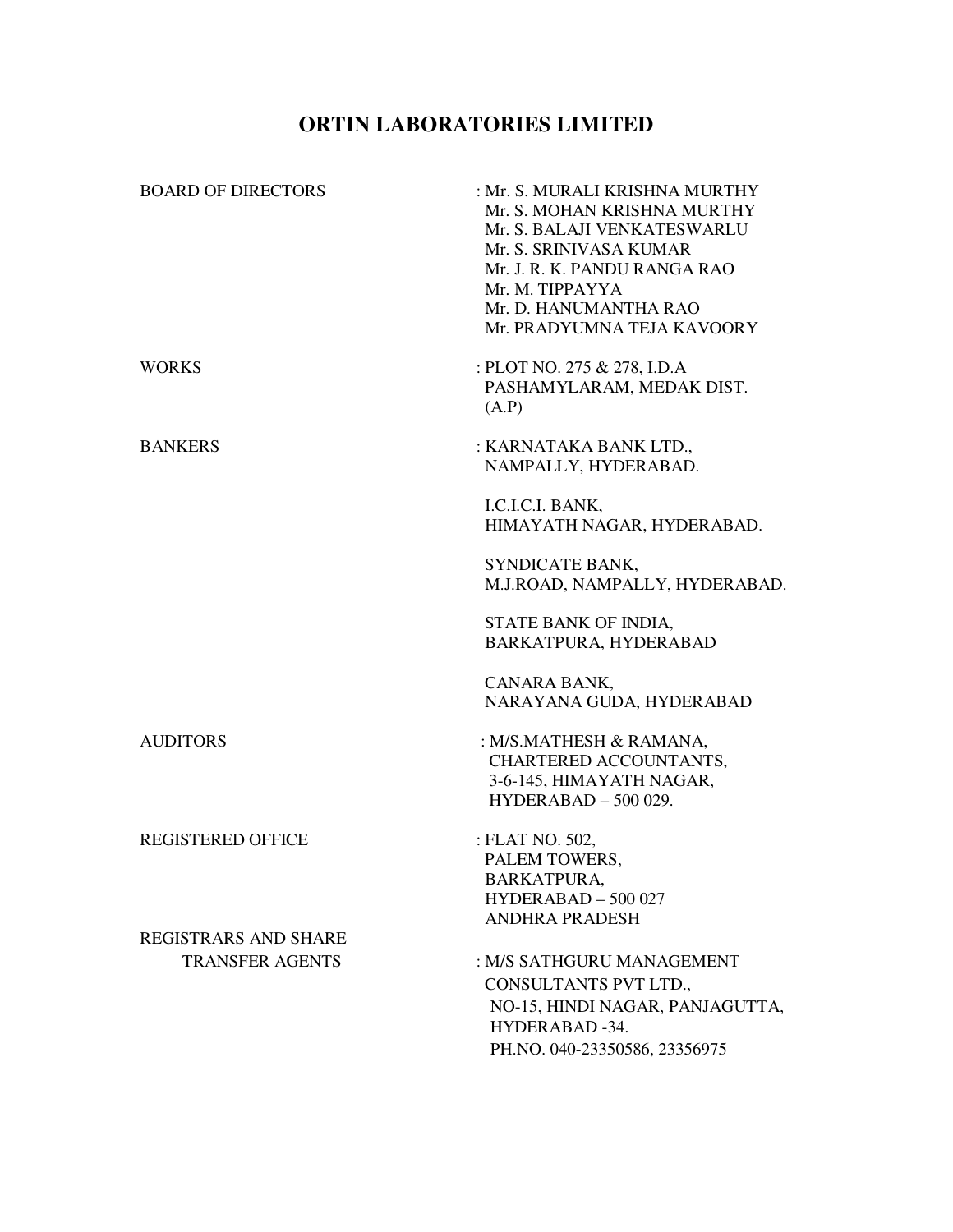#### **NOTICE**

Notice is hereby given that the  $23<sup>rd</sup>$  Annual General Meeting of the members of ORTIN LABORATORIES LIMITED will be held on 30.09.2010 at 11.00 A. M., at the Registered Office of the Company situated at Flat no 502, Palem Towers, Barkatpura, Hyderabad- 500027 to transact the following Business:

#### **ORDINARY BUSINESS:**

- **1.** To receive, consider and adopt the audited balance sheet as at  $31<sup>st</sup>$  March 2010 and profit & loss account for the year ended on that date and the Reports of the Board of Directors and Auditors thereon.
- **2.** To declare 8% dividend on equity shares.
- **3.** To appoint a director in place of Mr. J. R. K. Panduranga Rao who retires by rotation and being eligible, offers himself for reappointment.
- **4.** To appoint a director in place of Mr. D. Hanumantha Rao who retires by rotation and being eligible, offers himself for reappointment
- **5.** To appoint Auditors to hold office from the conclusion of this Annual General Meeting until the conclusion of the next Annual General Meeting of the Company and to fix their remuneration.

#### **SPECIAL BUSINESS**

5**.** To consider and if thought fit, to pass, with or without modification(s) the following resolution as an **Ordinary Resolution:** 

"**RESOLVED THAT** Mr. Pradyumna Teja Kavoory who was appointed as additional director of the company pursuant to the provisions of section 260 of the Companies Act 1956 by the Board of Directors w.e.f 14.06.2010 and who holds the office up-to date of the ensuing Annual General Meeting and in respect of whom the company has received a notice in writing under section 257 read with section 190 of the said Act, along with a deposit of Rs.500/ proposing him as candidate for the office of Director of the company, be and is hereby appointed as a director of the company whose period of office is liable to be determined by retirement of directors by rotation"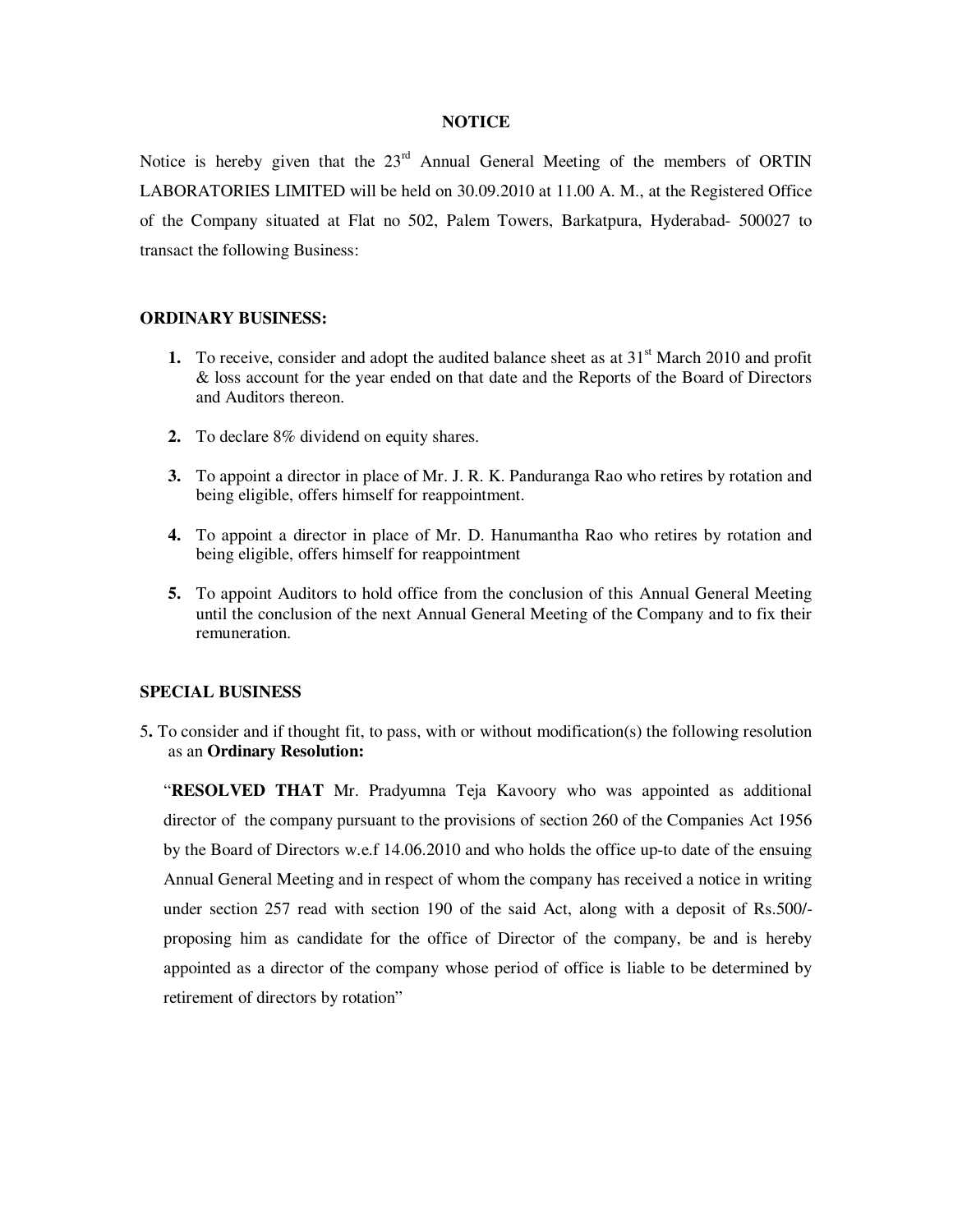#### **Notes:**

- **1.** A member is entitled to attend and vote at the meeting is entitled to appoint a proxy to attend and vote instead of himself and the proxy need not be a member of the company. Proxies in order to be effective must be received by the Company not less than 48 hours before the commencement of the meeting. Completion and return of the form of proxy will not prevent a member attending the meeting and voting in person if he or she wishes. A form of proxy is given at the end of this Annual report
- 2. The register of members and share transfer books of the Company will remain closed from 25.09.2010 to 30.09.2010 (both days inclusive)
- 3. The dividend of 8% for the year ended  $31<sup>st</sup>$  March 2010 as recommended by the Board, if sanctioned at the AGM will be payable to those members whose names appear on the Company's Register of Members on  $24<sup>th</sup>$  September, 2010.
- 4. Members are requested to notify immediately any change in their address to the Company's Registered Office.
- 5. Members/Proxies are requested to bring duly filled in attendance slips to the meeting. The form of attendance slip is given at the end of this Annual Report.
- 6. Members holding shares in the physical form may write to the Company for any change in their addresses and bank mandates. Members holding shares in electronic form may write to their depository participants for immediate updation so as to enable the Company to dispatch dividend warrants to the correct address.

#### **By Order of the Board For ORTIN LABORATORIES LIMITED**

 **Sd/-** 

**S. Murali Krishna Murthy Place: Hyderabad MANAGING DIRECTOR** 

 **Date : 26-08-2010**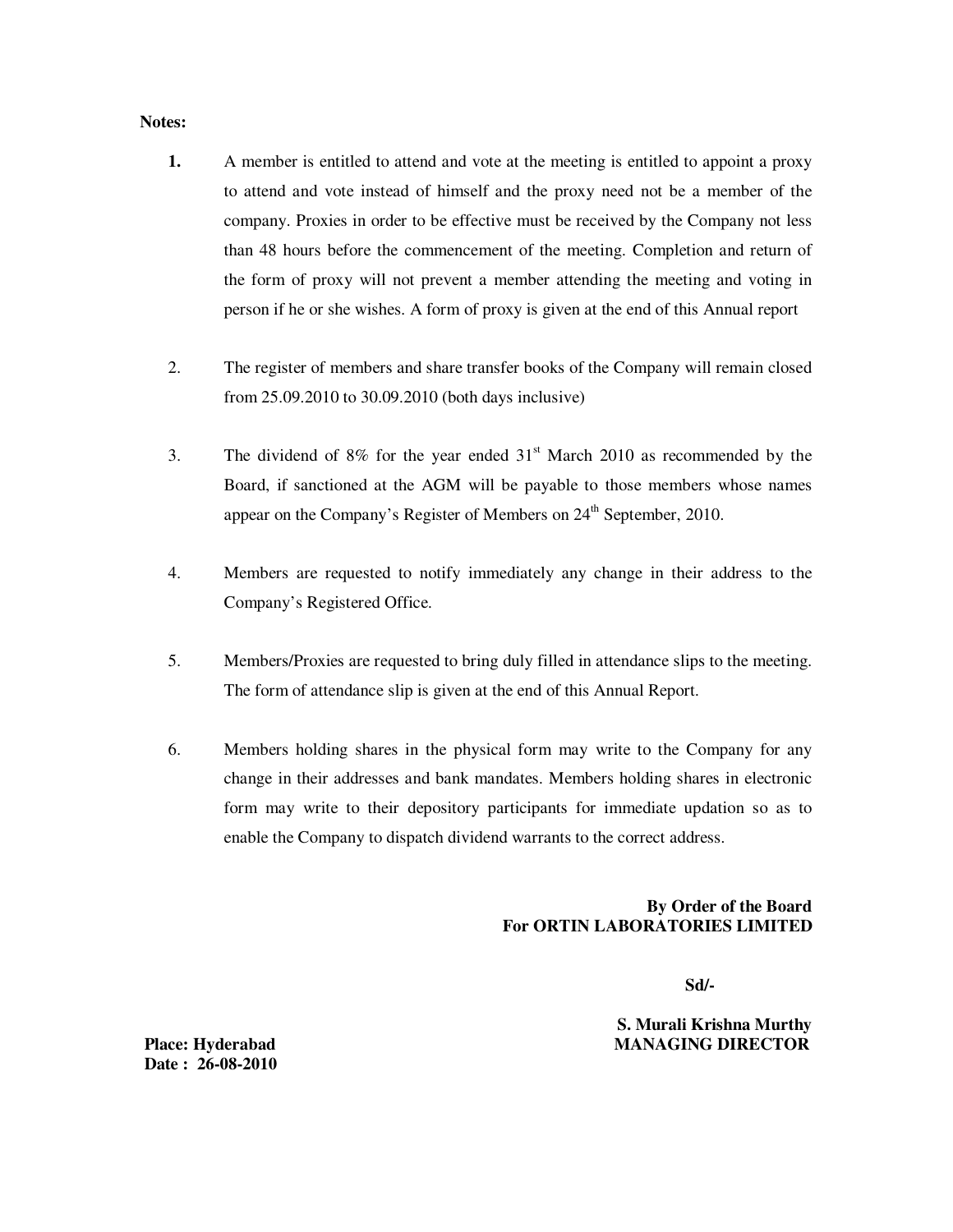# **EXPLANATORY STATEMENT (Pursuant to Section 173(2) of the Companies Act, 1956)**

#### **Item No. 5:**

The members may note that Mr. Pradyumna Teja Kavoory, was inducted into Board as Additional Director of the company, under Independent Director Category with effect from 14.06.2010 pursuant to the provisions of section 260 of the Companies Act, 1956 and holds the office as such up to the date of ensuing Annual General Meeting. The company has received a notice in writing from a member of the company along with a deposit of Rs.500/- under Section 257 read with section 190 of the Companies Act, 1956 proposing the candidature of the above said person for the Office of Directors whose period of office is determinable by retirement of Directors by rotation.

As per the provisions of section 257 of the Act, any such proposal ought to be approved by the members in their General Meeting.

Hence, the Board recommends the resolution for your approval.

None of Directors except Mr. Pradyumna Teja Kavoory may be deemed to be concerned or interested in the resolution.

> **For and on behalf of the Board of M/s. ORTIN LABORATORIES LIMITED**

 **Sd/-** 

**S. Murali Krishna Murthy Place: Hyderabad MANAGING DIRECTOR** 

 **Date : 26-08-2010**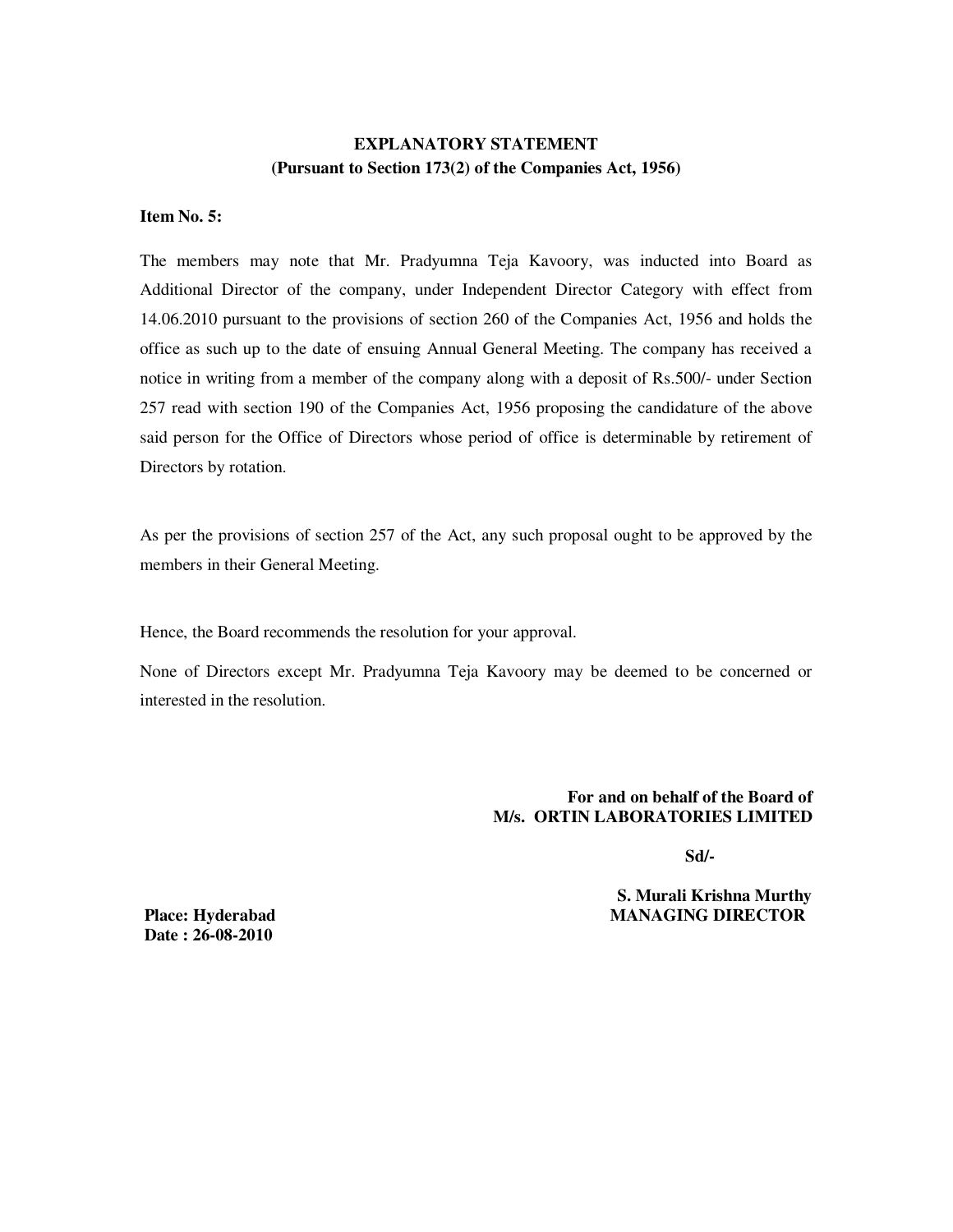#### **DIRECTORS' REPORT**

## To The Members of ORTIN LABORATORIES LIMITED

Your Directors have pleasure in presenting the 23<sup>rd</sup> Annual Report together with audited accounts of the Company for the year ended on March 31, 2010.

#### **FINANCIAL RESULTS:**

|                                               | <b>Rupees in lakhs</b> |         |
|-----------------------------------------------|------------------------|---------|
|                                               | 2008-09                | 2009-10 |
| Income                                        | 2,981.76               | 3141.34 |
| Gross Expenditure                             | 2,831.63               | 2984.31 |
| Gross Profit before interest and depreciation | 150.13                 | 157.03  |
| Interest                                      | 37.44                  | 7.59    |
| Depreciation                                  | 19.36                  | 19.46   |
| <b>Profit before Taxation</b>                 | 93.33                  | 129.97  |
| Provision for Taxation                        | 36.08                  | 54.19   |
| Profit after Tax                              | 57.24                  | 75.78   |
| Dividend                                      | 29.36                  | 37.60   |
| Dividend Tax                                  | 4.99                   | 6.39    |
| $E.P.S$ (in Rs.)                              | 1.70                   | 2.24    |

#### **OPERATIONS:**

During the year the company has made a turnover of Rs. 3141.34 lacs including other income of Rs. 7.32 lacs and a net profit of Rs. 75.78 lacs against the turnover of Rs. 2,981.76 lacs including other income of Rs. 12.02 lacs and net profit of Rs. 57.24 lacs in the previous year.

#### **DIVIDEND:**

Your Directors recommended a dividend of 8% on the equity shares of Rs.10 each for the year ending 31.03.2010.

#### **PUBLIC DEPOSITS:**

The Company has not accepted any deposits falling with the meaning of Section 58A of the Companies Act, 1956 read with the Companies (Acceptance of Deposits) Rules, during the financial year under review.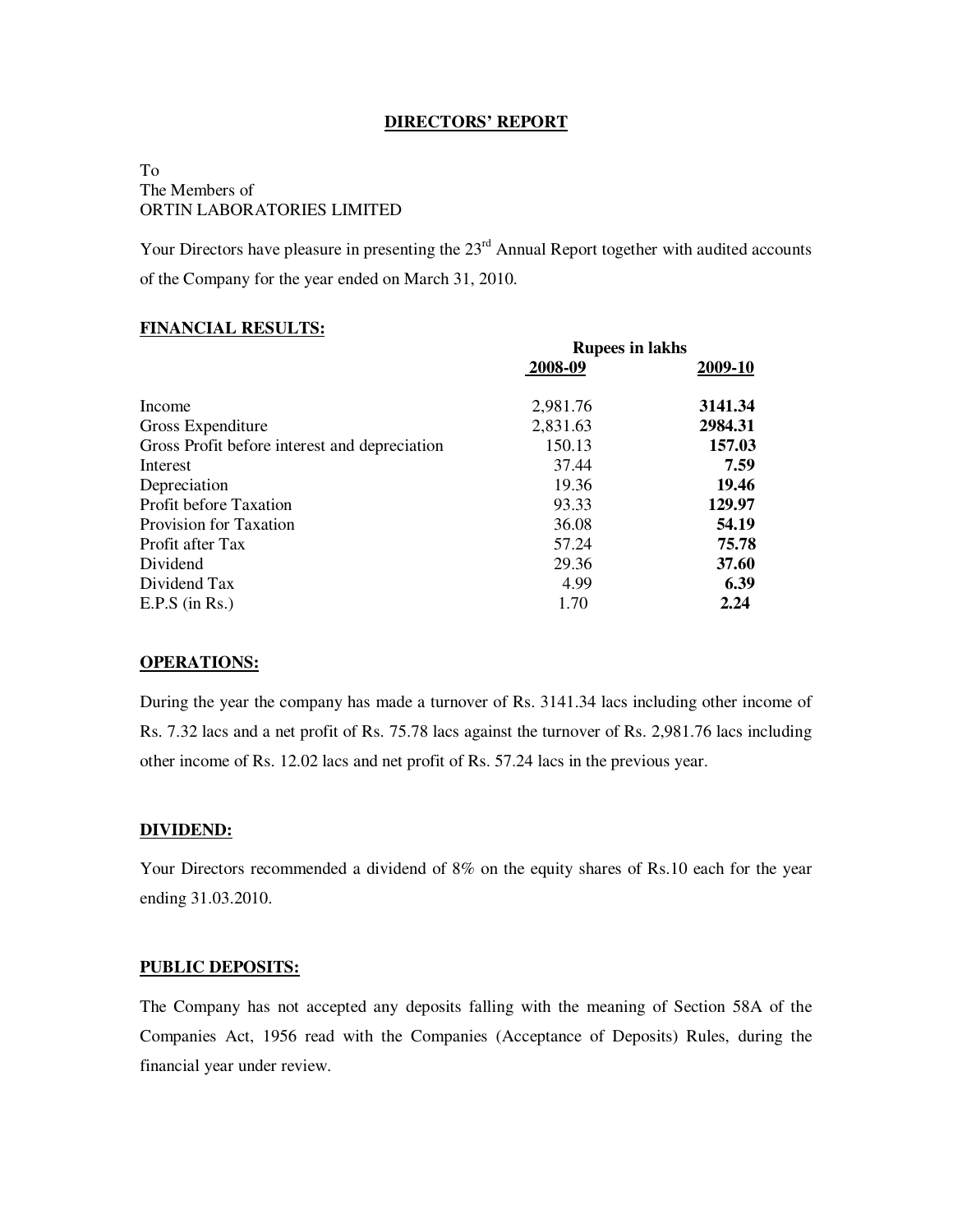## **PAID UP CAPITAL OF THE COMPANY**:

The paid up capital of the company stands at Rs. 3,67,04,000 divided in to 36,70,400 equity shares of Rs.10/- each as on  $31<sup>st</sup>$  March, 2010..

During the year 2010-11 the company has allotted 15,00,000 warrants to the Promoters & others at an issue price of Rs.18/- each. Of which, 10,30,000 warrants are converted into 10,30,000 equity shares of Rs.10/- each with a premium of Rs.8/- per share. The proceeds of the issue have been utilized for the purpose mentioned in the notice of the General Body Meeting through which the company has obtained the consent of the shareholders.

# **PROPOSED TO MERGE M/S. VINEET LABORATORIES PRIVATE LIMITED WITH THE COMPANY:**

The Board in its meeting held on 21.07.2010 decided to acquire M/s. Vineet Laboratories Private Limited by way of merger / amalgamation. M/s. M.M. Reddy  $\&$  Co. was appointed to conduct valuation of companies and make out a valuation report in order to finalise swap ratio.

**M/s. Vineet Laboratories Private Limited** is an unlisted company, located in the State of Andhra Pradesh and is engaged in the business of **Manufacturing of Fine Chemicals, Custom Synthesis and Specialized in making Bulk Drug Intermediates like Anti Retro Virals and Lipid Lowering Agents et**c. It has recorded a turnover of Rs. 37 crores with a net profit of Rs. 3.69 crores for the financial year 2008-09 and a turnover of Rs. 48 crores with a net profit of Rs. 4.10 crores for the financial year 2009-10.

# **DIRECTORS:**

Mr. J. R. K. Panduranga Rao and Mr. D. Hanumantha Rao, Directors are liable to retire by rotation at this Annual General Meeting and being eligible, offers themselves for reappointment.

Your Board recommends for the re-appointment of above said Directors in the best interests of the company.

Mr. Goturi Sreenivasulu Guptha, Director of the company has resigned from the Board during the year. The Board placed on records its sincere appreciation for the valuable services rendered by him during his tenure as director on the Board of the company.

Mr. Pradyumna Teja Kavoory was appointed as additional director on the board of the company w.e.f. 14.06.2010.

Mr. K. V. Ramana Murthy, independent Director and a member on the Audit Committee expired on  $17<sup>th</sup>$  July, 2009. The Board has placed on records its deep condolences on his sudden demise and also placed its sincere appreciation for the valuable services rendered by him during his tenure as director on the Board of the company.

# **CODE OF CONDUCT:**

The code has been circulated to all the members of the Board and Senior Management and the compliance of the same has been affirmed by them. A declaration signed by the Managing Director is given in **Annexure**.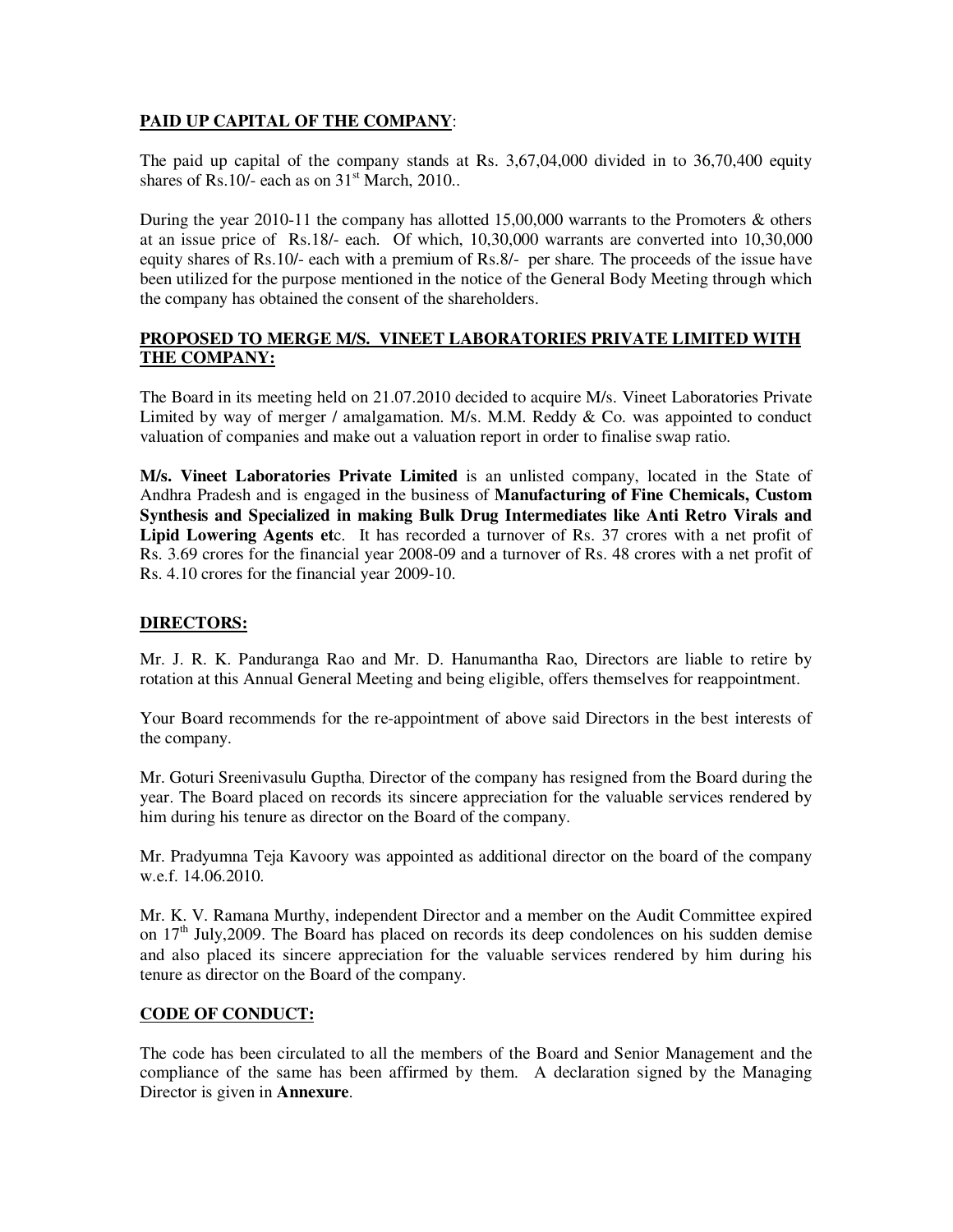# **DIRECTORS RESPONSIBILITY STATEMENT:**

Pursuant to the provisions of Sec.217 (2AA) of the Companies Act, 1956 the Board of Directors of your Company hereby certifies and confirms that:

- 1. In the preparation of the Annual Accounts, the applicable accounting standards have been followed along with proper explanation relating to material departures;
- 2. The Directors have selected such accounting policies and applied them consistently and made judgment and estimates that are reasonable and prudent so as to give a true and fair view of the state of affairs of the Company at the end of the financial year and of the profit of the Company for that period;
- 3. The Directors have taken proper and sufficient care for the maintenance of adequate accounting records in accordance with the provisions of the Companies Act, 1956 for safeguarding the Assets of the Company and for preventing and detecting fraud and other irregularities;
- 4. The Directors have prepared the Annual accounts on a going concern basis.

# **REPORT ON CORPORATE GOVERNANCE:**

A note on corporate governance is enclosed.

#### **AUDITORS:**

M/s. Mathesh & Ramana., Chartered Accountants, Hyderabad, will retire as Auditors of the Company at the ensuing Annual General Meeting and being eligible have expressed their willingness to be reappointed as statutory auditors of the company to hold office until the conclusion of the next Annual General Meeting of the company.

#### **FIXED DEPOSITS**

Your company has not accepted any deposits from the public during the year under review.

#### **INDUSTRIAL RELATIONS**

Industrial relations during the year under review continued to be cordial.

#### **PARTICULARS OF EMPLOYEES:**

There are no employees covered by the company (disclosure of particular in the report of directors) rules 1988 and particulars of employees under section 217(1) (a) of the Companies Act 1956.

#### **CONSERVATION OF ENERGY:**

The information required under section  $217(1)(a)$  of the companies Act 1956, with the companies(disclosure of particular in the report of directors) rules 1988 with respective matters is also appended here to and forms part of the report.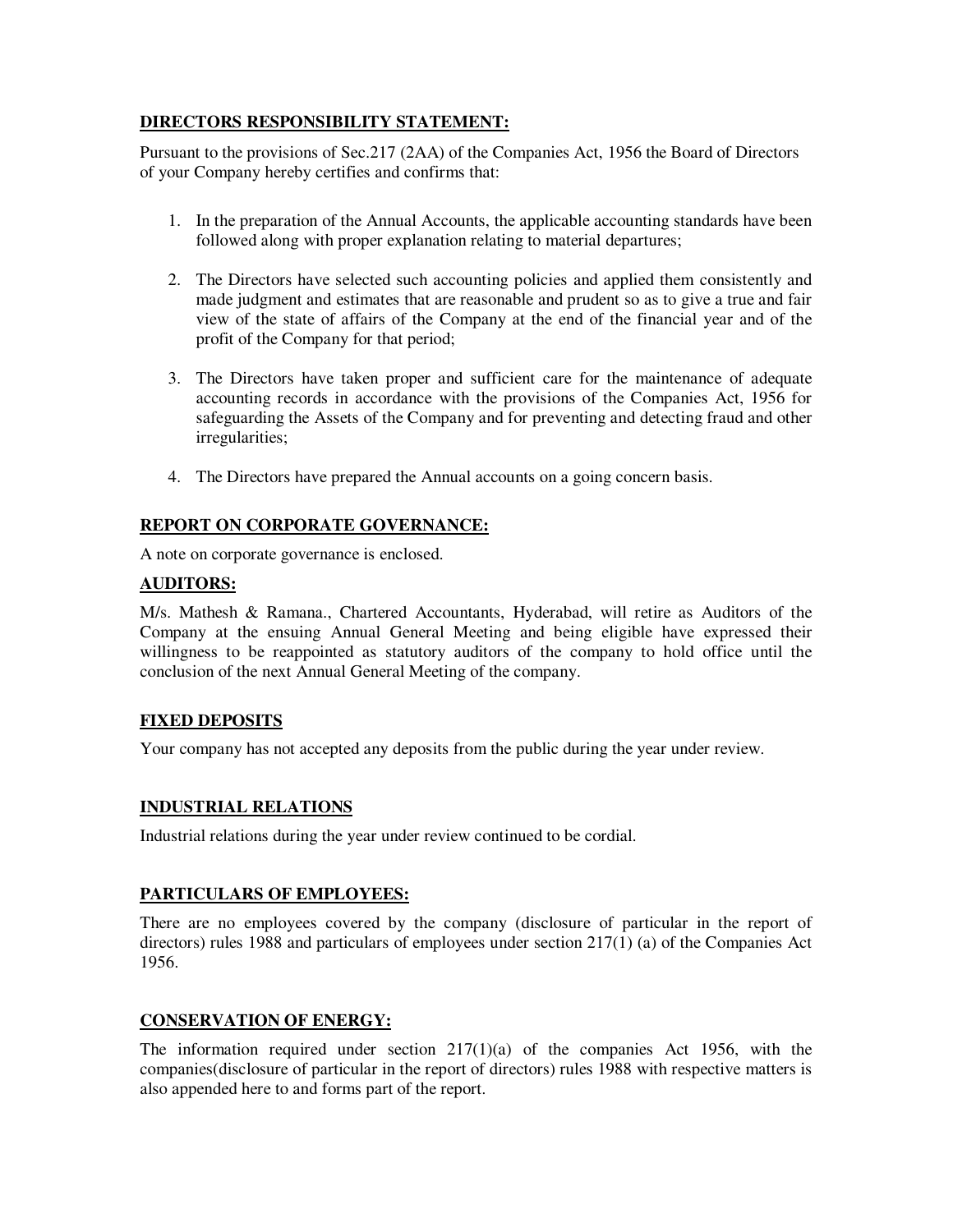#### **ACKNOWLEDGEMENTS:**

Your directors would like to express their grateful appreciation for assistance and co-operation received from clients, banks, investors, Government, other statutory authorities and all others associated with the company. Your directors also wish to place on record their deep sense of appreciation for the excellent contribution made by the employees at all levels, which enabled the company to achieve sustained growth in the operational performance during the year under review.

#### **For and on behalf of the Board of M/s.ORTIN LABORATORIES LIMITED**

 **Sd/-** 

**S. Murali Krishna Murthy Place: Hyderabad MANAGING DIRECTOR** 

 **Date : 26-08-2010** 

**DECLARATION by Managing Director of affirmation by directors and senior Management personnel of compliance with the code of conduct.** 

**To** 

#### **The Shareholders,**

**I,** S. Murali Krishna Murthy, Managing Director of the company do hereby declare that the directors and senior management of the company have exercised their authority and powers and discharged their duties and functions in accordance with the requirements of the code of conduct as prescribed by the company and have adhered to the provisions of the same.

> **For and on behalf of the Board of M/s. ORTIN LABORATORIES LIMITED**

 **Sd/-** 

**S. Murali Krishna Murthy Place: Hyderabad MANAGING DIRECTOR** 

 **Date : 26-08-2010**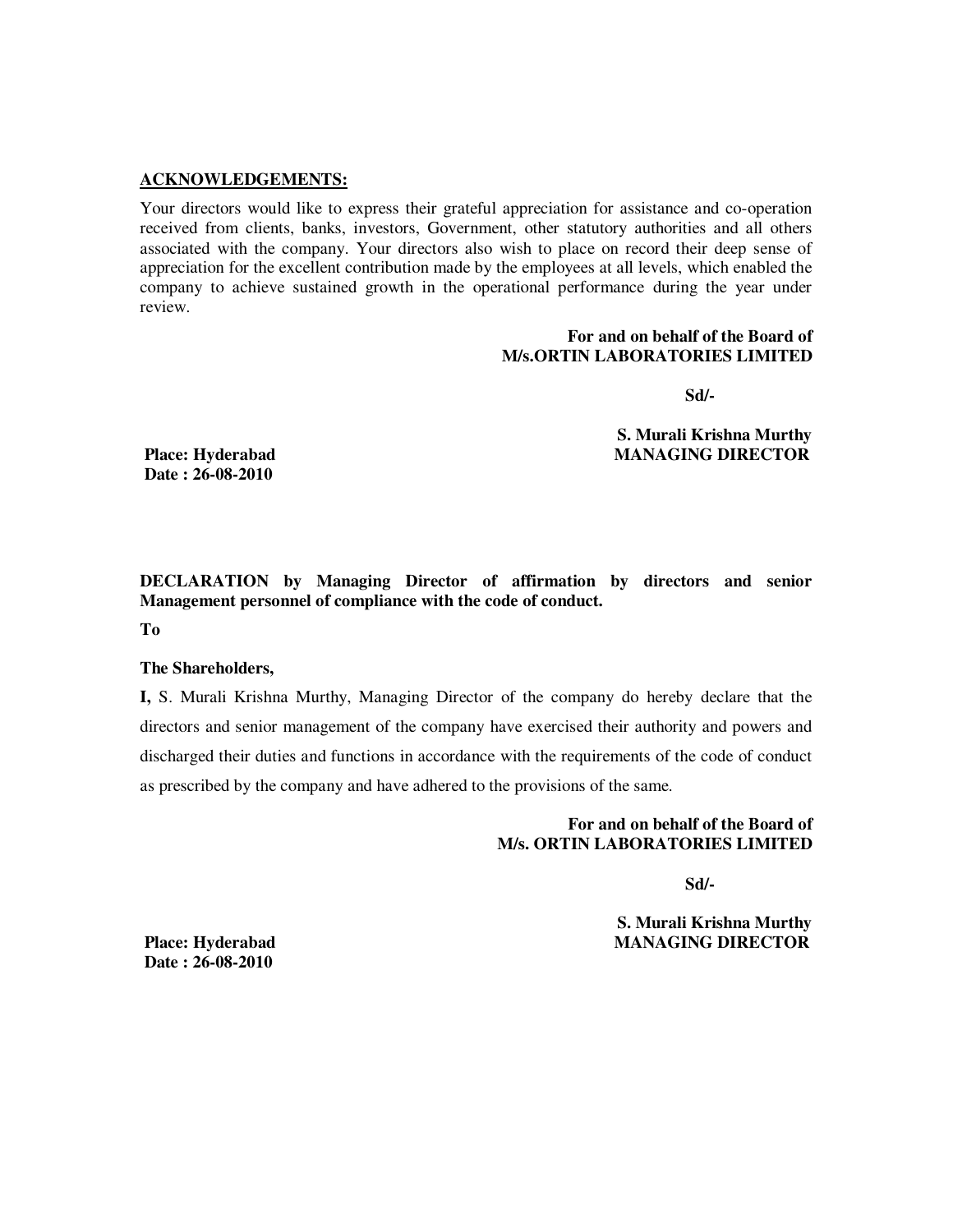## **MANAGEMENT DISCUSSION AND ANALYSIS REPORT:**

#### **Market Scenario:**

Currently, emerging pharmaceutical markets are typically small. However, their rapid growth visà-vis the more regulated markets make them attractive prospects for the pharmaceutical industry. Rapidly growing economies, increasing population and greater health awareness combined with larger incomes to spend on healthcare will drive the growth of pharmaceuticals in emerging markets. By 2017, IMS forecasts revenues from emerging markets at US\$ 290 billion to US\$ 320 billion, with a CAGR of 12% to 15%.

#### **Financial performance and operational performance:**

During the year the company has made a turnover of Rs. 3141.34 lacs including other income of Rs. 7.32 lakhs and a net profit of Rs. 75.78 lacs against the turnover of Rs. 2,981.76 lakhs including other income of Rs. 12.02 lakhs and net profit of Rs. 57.24 lakhs in the previous year.

During the year the company has acquired the certification for the registration with National Drug Authority, Uganda wherein the company has got the eligibility to export their products to Uganda. It has also taken up the process to get the company registered with Drugs Authorities of Tanzania and Kenya. It has also made the necessary changes in the manufacturing facility to upgrade the unit as per the WHO GMP standards which will give the opportunity to export to developing countries also which will boost the performance of the company in future.

The company has also decided to acquire M/s Vineet Laboratories Private Limited by way of merger/amalgamation which is located in Andhra Pradesh and engaged in the manufacturing of fine chemicals, Custom Synthesis and specilised in making bulk drug intermediates for anti retrovirals and lipid lowering agents etc., which will boost the performance of the company in terms of turnovers and income.

The company is also proposing to start bulk drug manufacturing facility and planning to acquire the Industrial Land in Andhra Pradesh.

#### **Outlook**

We continue to rely upon our strengths viz., wide portfolio of specialty prescription products and strong product promotion skills to execute our international plans while we slowly gain expertise on handling tender/government business in each of the countries we are present in. Going forward, we will strongly focus on African countries. By rapidly expanding our product offering and building a sizeable sales force, we intend to significantly improve our prescription/ market share.

#### **Internal control systems:**

Effective governance consists of competitive management, implementation of standard policies and processes, maintenance of an appropriate audit program and internal control environment and effective risk monitoring and management information systems.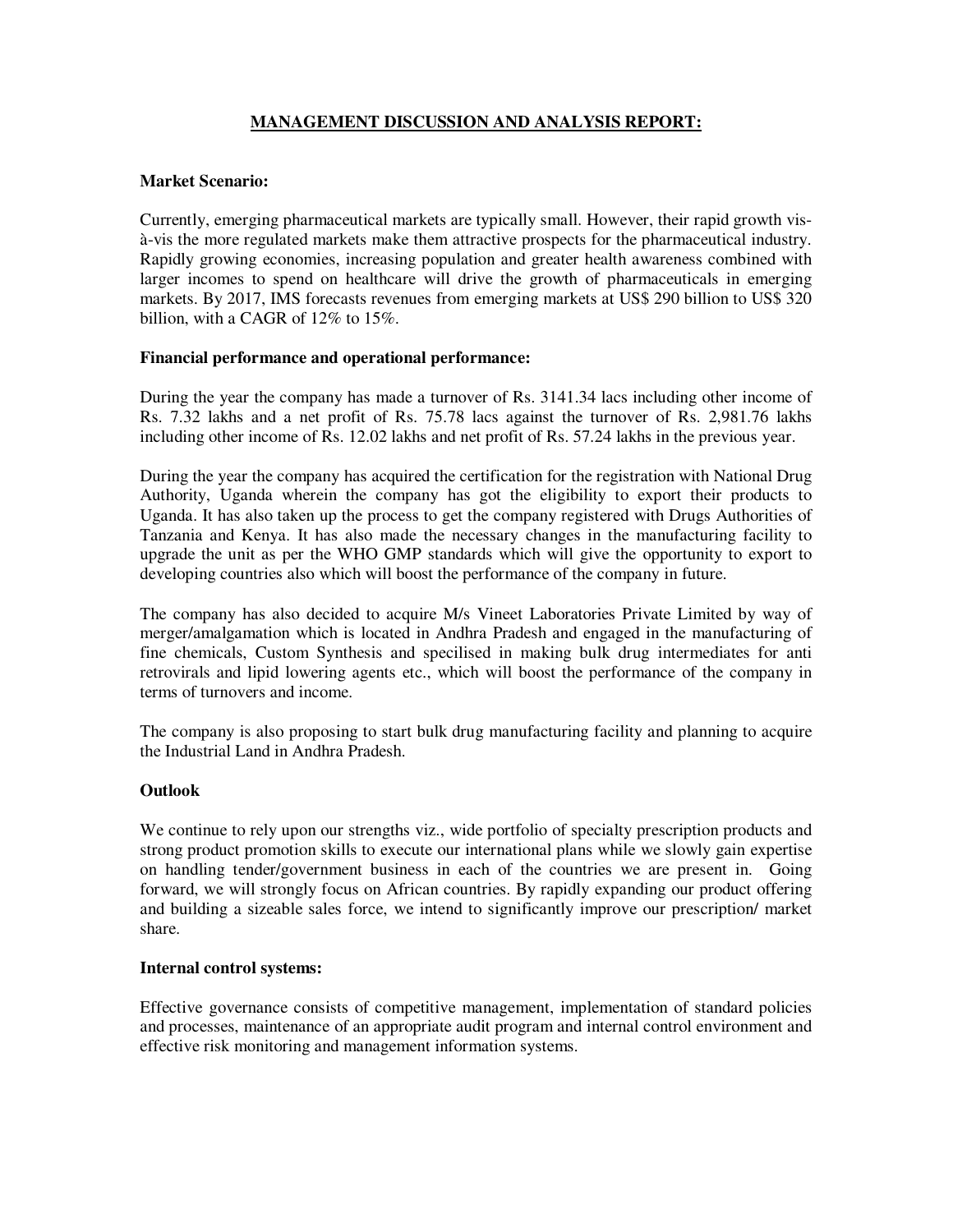The company has audit systems in place. Auditors have access to all records and information of the Company. The Board and the management periodically review the findings and recommendations of the auditors and take necessary corrective actions wherever necessary. The Board recognizes the work of the auditors as an independent check on the information received from the management on the operations and performance of the Company.

The Company maintains a system of internal controls designed to provide reasonable assurance regarding the achievement of objectives in following categories:

- Effectiveness and efficiency of operations;
- Adequacy of safeguards for assets;
- Reliability of financial controls, and
- Compliance with applicable laws and regulations

The integrity and reliability of the internal control systems are achieved through clear policies and procedures, process automation, careful selection, training and development of employees, and an organization structure that segregates responsibilities.

#### **Human Resources:**

During the year under review the company has taken several HR initiatives to train and develop talent pool. The company has also taken up a root cause analysis on bringing down the attrition rates. In order to improve the performance of management and to scale up the business operations, the company has recruited experienced personnel at senior level apart from strengthening other departments with competent people.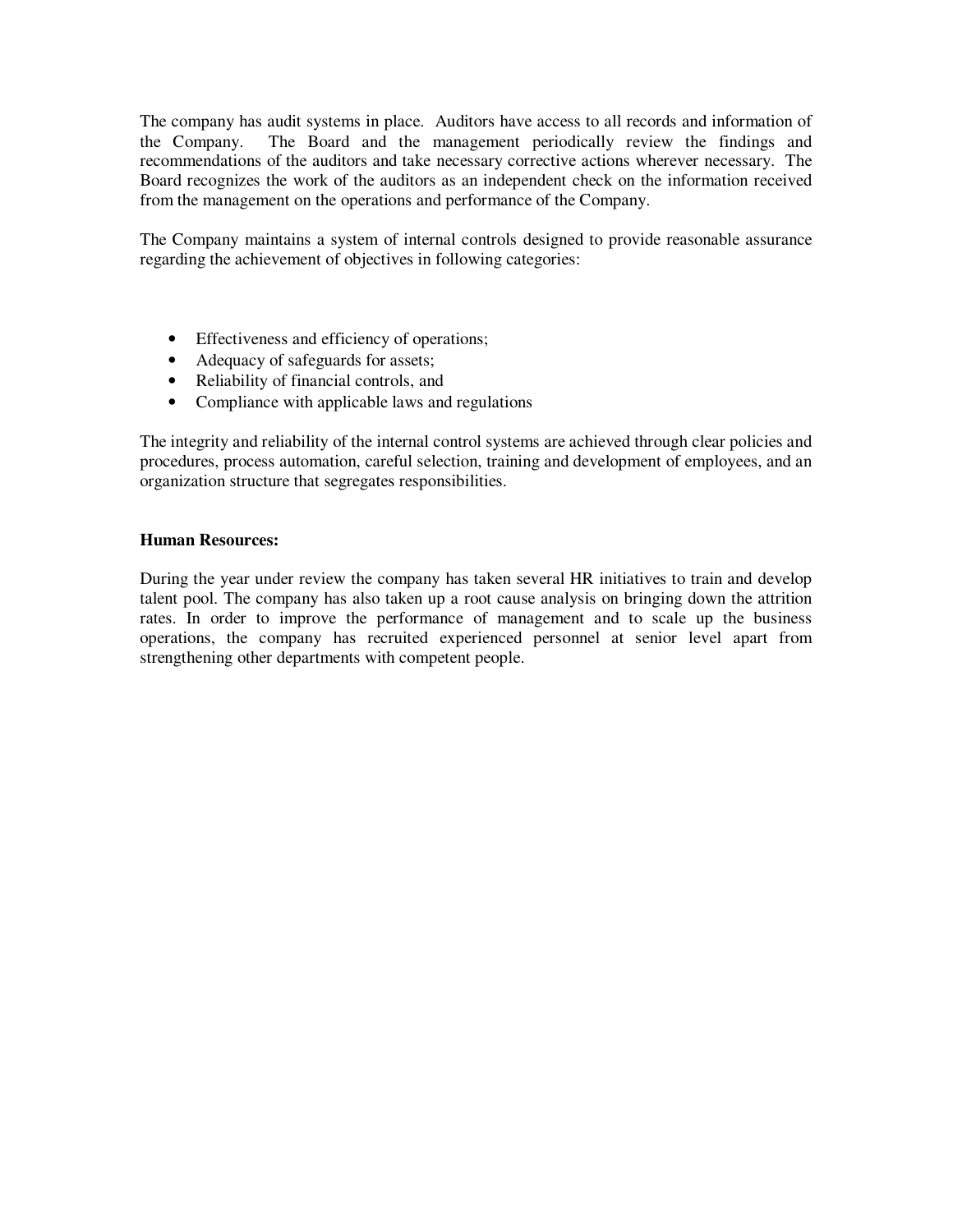### **ANNEXURES TO THE DIRECTORS REPORT FOR THE YEAR ENDED 31.03.2010**

# **ANNEXURE –I**

Information under section 217(1) (e) of the companies Act, 1956 read with companies (disclosure of particulars in the Report of the Board of Directors) Rules, 1988 and forming part of the directors report.

## **A. CONVERSION OF ENERGY**:

| a)            | <b>Energy Conversion Measures taken</b><br>Capacitors were installed as per norms                                                                              | : <b>YES</b>                                                   |
|---------------|----------------------------------------------------------------------------------------------------------------------------------------------------------------|----------------------------------------------------------------|
| b)            | Additional investment and proposals, if any<br>being implemented for reduction of consumption of energy                                                        | $:$ NIL                                                        |
| $\mathbf{c})$ | Impact of the measures at $(a)$ $(b)$ above for deduction<br>Calibration of machines at regular intervals as a result<br>The power consumption was regularized | : <b>YES</b>                                                   |
| d)            | Total energy consumption and energy<br>Consumption per unit of production                                                                                      | $:\mathrm{NIL}$                                                |
|               | <b>B. TECHNOLOGY ABSORPTION:</b>                                                                                                                               |                                                                |
|               | e) Efforts made in technology absorption as per Form -B                                                                                                        | $:\mathrm{NIL}$                                                |
|               | <b>C.FOREIGN EXCHANGE EARNINGS &amp;OUT GO:</b>                                                                                                                |                                                                |
|               | f) Activities relating to exports, initiatives taken to increase<br>Exports, development of new markets for products and<br>Services and export plans          | : Explained in Management<br>Discussion and<br>Analysis Report |
|               | g) Total Foreign Exchange used                                                                                                                                 | : Rs. $17,43,292$                                              |

## **For and on behalf of the Board of M/s.ORTIN LABORATORIES LIMITED**

 **Sd/- S. Murali Krishna Murthy Place: Hyderabad MANAGING DIRECTOR** 

 **Date : 26-08-2010**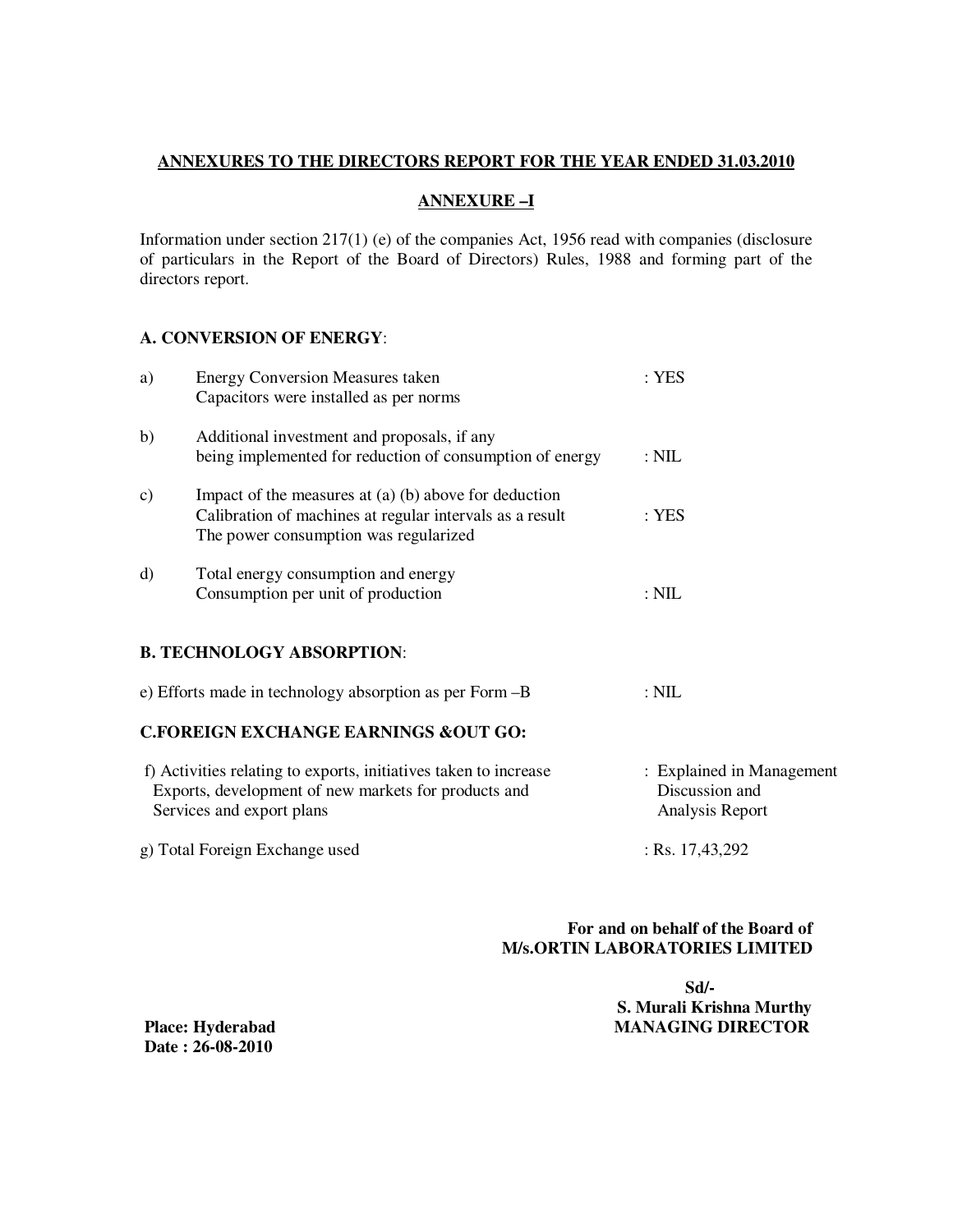# **REPORT ON CORPORATE GOVERNANCE**

## **1. COMPANY'S PHILOSOPHY:**

The Board of Directors of the company believes in and fully supports the principles of Corporate Governance. While striving to achieve the financial targets, the company seeks to follow the business principles and ethics and in all its dealings. The company has been regularly implementing the best practices of corporate governance in order to attain total transparency, accountability and integrity.

#### **2 .BOARD OF DIRECTORS AND DETAILS OF MEETINGS:**

During the Financial Year 2009-2010 the Board of Directors met 5 times on the following dates:

30.04.2009, 31.07.2009, 28.08.2009, 30.10.2009 and 30.01.2010.

The Attendance of Directors at these Board Meetings and at the previous Annual General Meeting was under:

| Name of the Director          | Category                                           | No of Board<br>Meetings<br>attended | Attendance at<br>the last AGM | No. of out side<br>directorships<br>held |
|-------------------------------|----------------------------------------------------|-------------------------------------|-------------------------------|------------------------------------------|
| S. Murali Krishna Murthy      | Managing<br>Director                               | 5                                   | <b>YES</b>                    | <b>NIL</b>                               |
| S. Mohan Krishna Murthy       | Executive<br>Director                              | 5                                   | <b>YES</b>                    | <b>NIL</b>                               |
| S. Srivinas Kumar             | Executive<br>Director                              | 5                                   | <b>YES</b>                    | <b>NIL</b>                               |
| S. Balaji Venkateswarlu       | Executive<br>Director                              | 5                                   | <b>YES</b>                    | <b>NIL</b>                               |
| *K.V. Ramana Murthy           | Independent<br>Non-Exe.<br>Director                | 1                                   | N <sub>O</sub>                | <b>NIL</b>                               |
| J.R.K. Panduranga Rao         | Independent<br>Non-Exe.<br>Director                | $\overline{4}$                      | <b>YES</b>                    | <b>NIL</b>                               |
| M. Tippayya                   | Independent<br>Non-Exe.<br>Director                | 5                                   | N <sub>O</sub>                | <b>NIL</b>                               |
| D. Hanumantha Rao             | Independent<br>Non-Exe.<br>Director                | $\overline{4}$                      | <b>YES</b>                    | <b>NIL</b>                               |
| **G. Srinivasulu Gupta        | Independent<br><b>Non</b><br>executive<br>Director | 3                                   | N <sub>O</sub>                | <b>NIL</b>                               |
| *** Pradyumna Teja<br>Kavoory | Independent<br><b>Non</b><br>executive<br>Director | <b>NIL</b>                          | <b>NA</b>                     | <b>NIL</b>                               |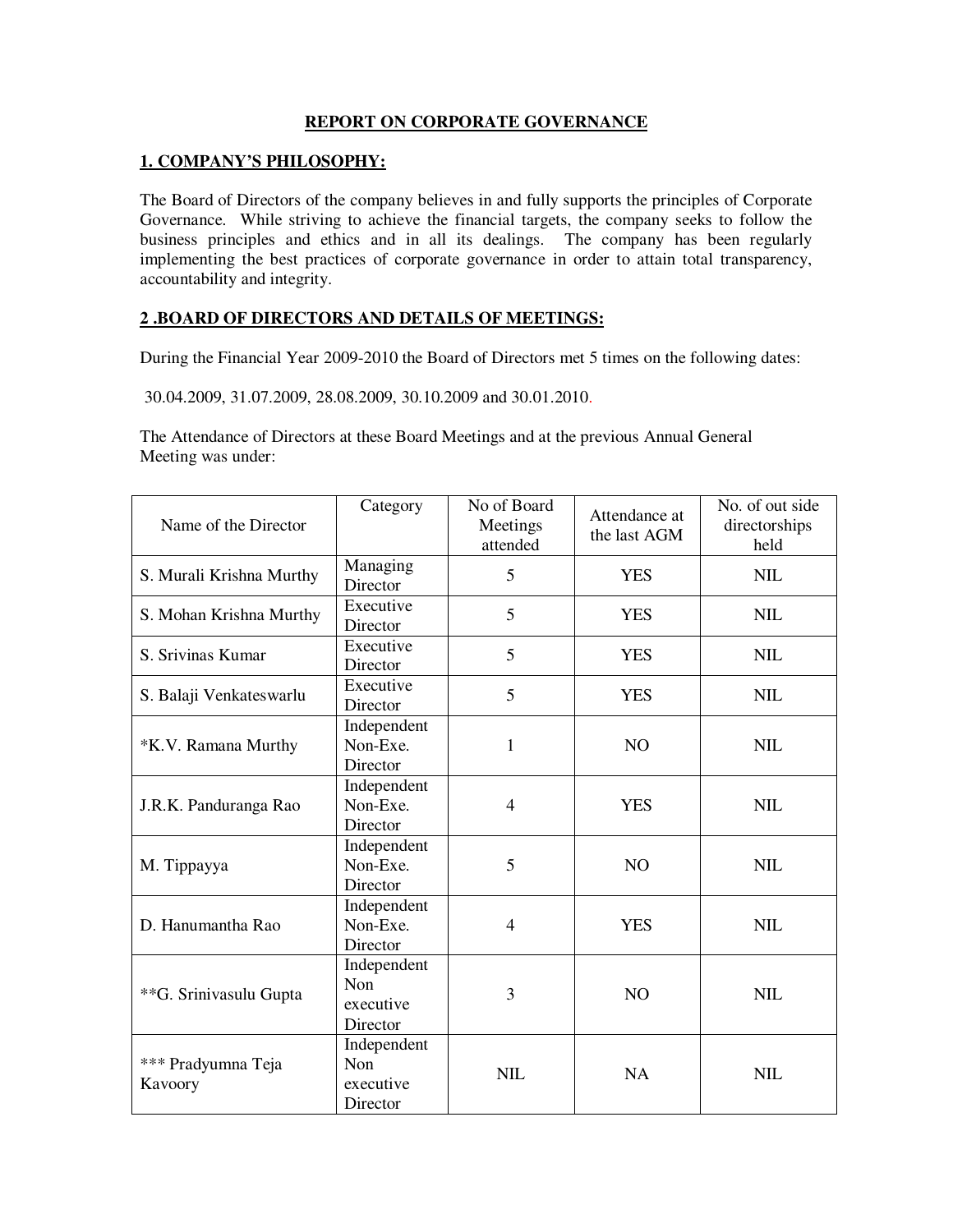\*Expired on 17.07.2009

\*\*Resigned on 30.07.2010

\*\*\* Appointed on 14.06.2010

#### **3. REMUNERATION TO DIRECTORS**:

The details of remuneration paid /payable to all the directors for the year 2009-2010 are:

- i) Non Executive Directors (sitting fees only) Rs.1000 /- each per the Board Meeting
- ii) Managing/Whole time director (No sitting fee)

|                              | Salary (Rs.) |
|------------------------------|--------------|
| Sri S. Murali Krishna Murthy | 7,20,000     |
| Sri S. Mohan Krishna Murthy  | 7,20,000     |
| Sri S. Balaji Venkateswarlu  | 7,20,000     |
| Sri S. Srivinas Kumar        | 7,20,000     |
|                              |              |
| Total                        | 28,80,000    |
|                              |              |
|                              |              |

#### **4. AUDIT COMMITTEE:**

Terms of Reference of Audit Committee of the Board of Directors are as under:

- 1) Review of the Company's financial reporting process, and its financial statements.
- 2) Review of accounting and financial policies and practices.
- 3) Review of the internal control and internal audit system.
- 4) Review if risk management and policies and practices.

#### **Composition, name of Members and Chairman:**

- 1. \*Mr. G. Sreenivasulu Guptha
- 2. Mr. J. R. K. Panduranga Rao
- 3. Mr. S. Srinivas Kumar
- 4. \*\*Mr. Pradyumna Teja Kavoory
- \* Resigned on 30.07.2010
- \*\*Appointed on 14.06.2010

And Statutory Auditors are invitees to the meeting. The total number of meetings held during the year are 4 as mentioned 30.04.2009, 31.07.2009, 30.10.2009 and 30.01.2010.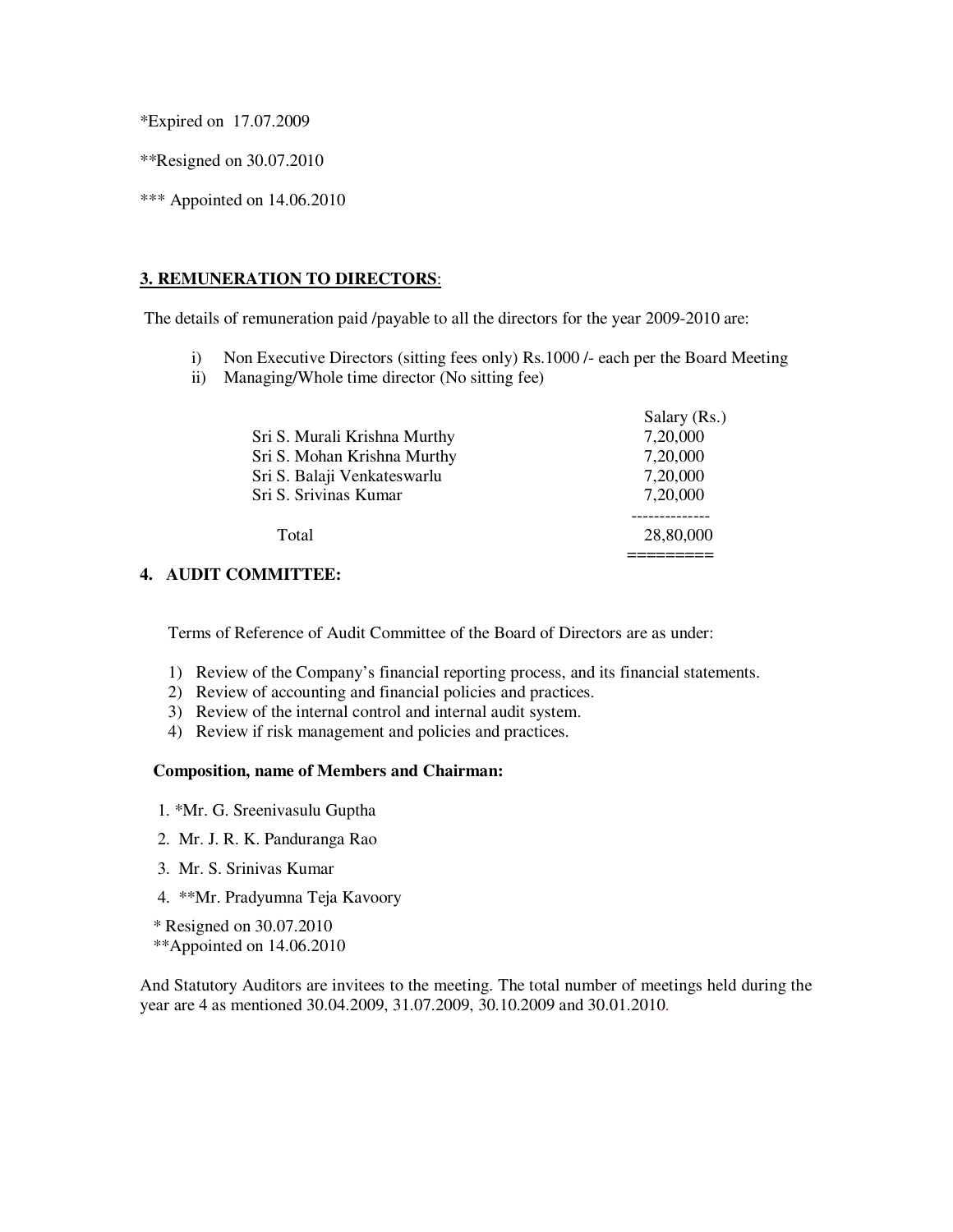#### **5. REMUNERATION AND COMPENSATION COMMITTEE**

The committee was constituted with the following Directors for determining the remuneration packages of Executive / Non-Executive Directors apart from monitoring implementation of ESOP schemes. The committee met once during the year on 30.10.2009.

1. \* Mr. Pradyumna Teja Kavoory

2. Mr. J. R. K. Panduranga Rao

3.\*\* Mr. G. Sreenivasulu Guptha

4. Mr. D. Hanumantha Rao

 \*\*Resigned on 30.07.2010 \*Appointed on 14.06.2010

#### **6. SHAREHOLDERS/INVESTORS GRIEVANCE COMMITTEE:**

Shareholders/Investors Grievance Committee was formed by the Board of Directors in terms of

clause 49 of the Listing Agreement.

The Shareholders/Investors Grievance Committee was constituted with the following persons:

- 1. Mr. S. Mohan Krishna Murthy
- 2. Mr. S.Murali Krishna Murthy
- 3. \* Mr. Pradyumna Teja Kavoory
- 4. \*\*Mr. G. Sreenivasulu Guptha

 \*\*Resigned on 30.07.2010 \*Appointed on 14.06.2010

Mr. S. Murali Krishna Murthy is the compliance officer of the company. The committee looks into the matters relating to the shareholder's complaints, grievances, various requests in the nature of transfer, transmission, etc., and also overseeing the performance of the Registrar & Transfer agents to improve the quality of investor services.

.

#### **7. Disclosures:**

The company complied with all the regulations of the Stock Exchanges, Securities and Exchange Board of India and other statutory bodies regulating the capital markets. No stretchers or penalties were imposed on the company. Other transactions are adequately disclosed in the notes to Annual Accounts.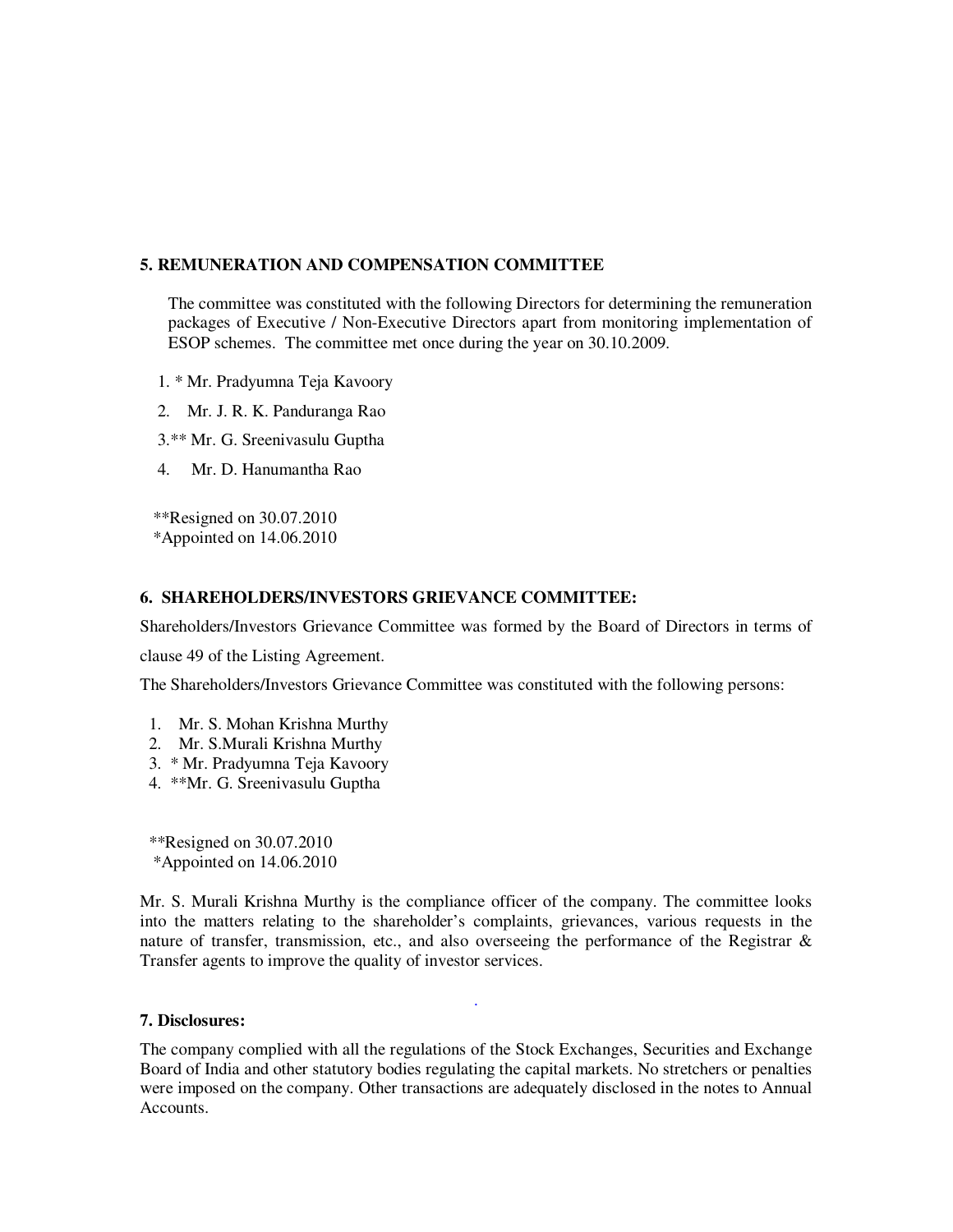#### i) **Disclosure on Materially significant related party transactions:**

The company does not have any related party transactions except as disclosed in notes on accounts, which may have potential conflict with the interest of the company. The register of contracts containing transactions in which Directors are interested is placed before the board.

#### **ii) Case of Non- Compliances / penalties**

There has been no instance of non-compliance by the Company related to capital markets. Hence, the questions of imposition of penalties or strictures by SEBI or the Stock Exchanges are not applicable.

#### **iii) Risk Management**

The company has been addressing various risks impacting the company.

#### **iv) Whistle Blower Policy**

The company has framed suitable policies and systems for the Whistle Blower Policy.

#### **v) Compliance with mandatory requirements and adoption of non mandatory requirements of Clause 49**

Certifications from M/s MATHESH & RAMANA, Auditors of the company confirming compliance with the conditions of Corporate Governance as stipulated under clause 49 of the Listing Agreement, are annexed.

The company has constituted Remuneration committee. A detailed note on compensation/ remuneration is provided elsewhere in the report.

#### **8. Information on General Body Meetings:**

The last 3 Annual General Meetings were held as under:

| AGM for the financial<br>year ended | Location of holding AGM  | Date and Time of AGM                           |
|-------------------------------------|--------------------------|------------------------------------------------|
| 2008-2009                           | At the Registered office | $30th$ day of September, 2009 at<br>11.30 A.M. |
| 2007-2008                           | At the Registered office | $30th$ day of September, 2008 at<br>$11-00A.M$ |
| 2006-2007                           | At the Registered office | $29th$ day of September, 2007 at<br>11-00A.M   |

#### **9. Postal Ballot**

During the year, the company has passed Special Resolutions by postal ballot, in which change of object clauses were passed with requisite majority.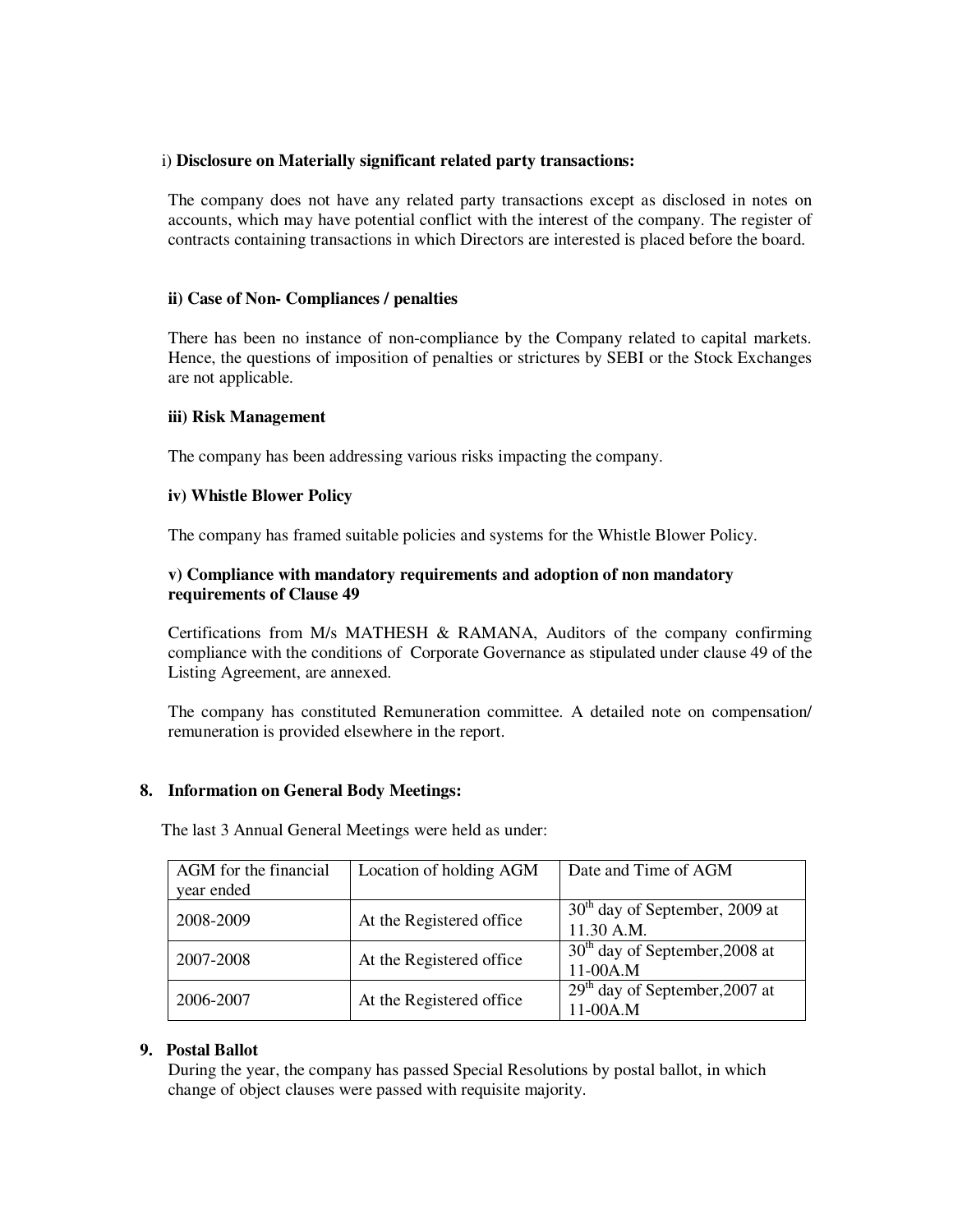#### **10. Means of Communication:**

Quarterly, half-yearly and annual results of the company are communicated to the Stock Exchanges immediately after the same are considered by the Board and are published in English and Telugu newspapers. The Management Discussion and Analysis (MD  $\&$  A) is a part of the annual report.

#### **11. General Shareholder Information:**

- *i*) Annual General Meeting
	- Date :  $30^{th}$  September, 2010<br>Time : 11.00 A. M
		- $: 11.00 A. M$
	- Venue : Flat no.502, Palem Towers, Barkatpura, Hyderabad 500 027, Andhra Pradesh, India

#### **ii) Financial Calendar:**

The financial year covers the period from  $1<sup>st</sup>$  April to  $31<sup>st</sup>$  March 2011:

Financial Reporting for 2010-11 (tentative):

| The First Quarter Results –  | On / before 31.07.2010 |
|------------------------------|------------------------|
| The Second Quarter Results – | On / before 31.10.2010 |
| The Third Quarter Results –  | On / before 31.01.2011 |
| The Last Quarter Results –   | On / before 30.04.2011 |

- **iii)** Book Closure  $: 25<sup>th</sup>$  September, 2010 to 30<sup>th</sup> September, 2010 (both days inclusive).
- iv) **Dividend payment :** on or before 30.10.2010

#### v) **Listing on Stock Exchanges:**

Shares of the Company are listed on the following Stock Exchanges.

| S. No | <b>Name of the Stock Exchange</b> | <b>Address</b> |
|-------|-----------------------------------|----------------|
|       | Madras Stock Exchange Limited     | Madras         |
|       | Bombay Stock Exchange Limited     | Bombay         |

The Company has paid Annual Listing Fees for the year 2010-2011.

**Vi) Demat ISIN no FOR CDSL and NSDL: INE 749B01012**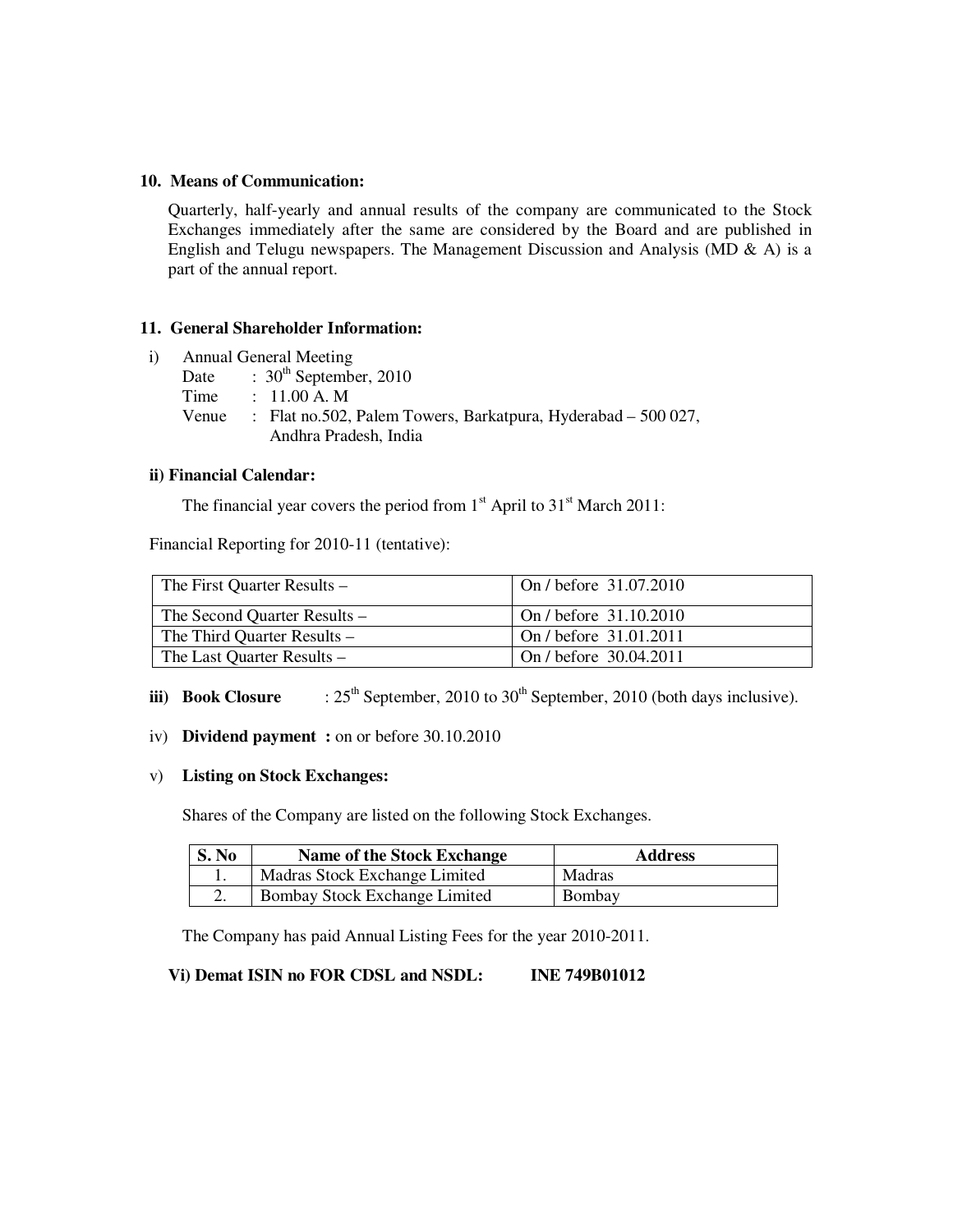#### **Vii)Trading of company's Share on Stock Exchange, Bombay :**

| Month           | High (Rs.) | Low $(Rs.)$ |
|-----------------|------------|-------------|
| April, 2009     | 12.80      | 10.72       |
| May, 2009       | 13.99      | 10.12       |
| June, 2009      | 15.50      | 12.31       |
| July, 2009      | 15.20      | 10.55       |
| August, 2009    | 13.20      | 11.41       |
| September, 2009 | 24.33      | 12.77       |
| October, 2009   | 20.50      | 15.30       |
| November, 2009  | 20.50      | 16.35       |
| December, 2009  | 22.90      | 17.35       |
| January, 2010   | 21.00      | 16.60       |
| February, 2010  | 18.90      | 13.55       |
| March, 2010     | 18.20      | 12.92       |

#### **Viii) PATTERN OF SHAREHOLDING AS ON 31.03.2010 (PHYSICAL&DEPOSITORY)**

| <b>Description</b>          | No. Of<br><b>Shareholders</b> | No. of shares | $\%$   |
|-----------------------------|-------------------------------|---------------|--------|
| A. Promoters<br>Individuals | 17                            | 1593694       | 43.42  |
| <b>B. Non-Promoters</b>     |                               |               |        |
| Indian Public               | 899                           | 952171        | 25.94  |
| <b>FIIS/ NRIs/OCB</b>       | 6                             | 491799        | 13.40  |
| Financial Institutions and  |                               |               |        |
| <b>Banks</b>                |                               |               |        |
| <b>Mutual Funds</b>         |                               |               |        |
| Bodies corporate            | 49                            | 632736        | 17.24  |
| <b>TOTAL</b>                | 971                           | 3670400       | 100.00 |

#### **ix) Dematerialization of shares:**

The Company's shares are dematerialized on National Securities Depositories Limited (NSDL) and Central Depository Services (India) Limited.

#### **x) Registrars and Transfer Agents:**

M/s Sathguru Management Consultants Pvt Ltd, No.15, Hindi Nagar, Panjagutta, Hyderabad - 500 034. Andhra Pradesh, India Ph. No. 040-23350586, 23356975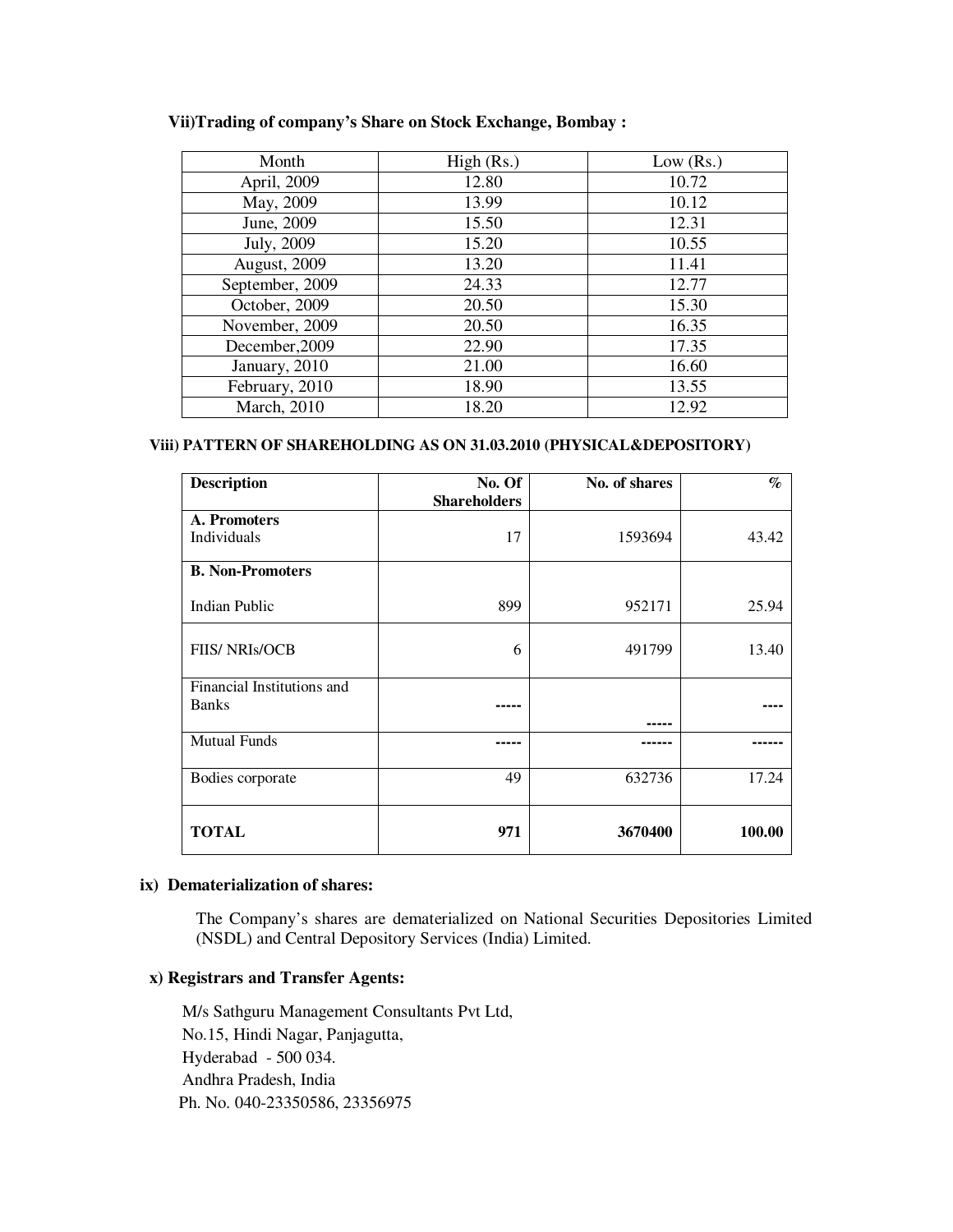#### **xi) Share Transfer system:**

The Share Transfer Committee approves transfer of shares in physical mode. The Company's RTA transfers the shares within 30 days of receipt of request. Dematerialization is done within 20 days of receipt of request along with the shares through the Depository participant of the shareholders.

#### **xii) Delegation of Share Transfer Formalities:**

The Board has delegated share transfer formalities to the Registrars and Transfer Agents:

M/s Sathguru Management Consultants Pvt. Ltd., No.15, Hindi Nagar, Panjagutta, Hyderabad - 500 034, Andhra Pradesh, India Ph. No. 040-23350586, 23356975

All communications regarding Share Transfers, Transmissions Change in Address and any other correspondence etc., may be addressed to the Registrars & Transfer Agents.

Share transfers are registered with in a period of 30days from the date of receipt, if the documents are in order in all respects.

#### **xiii) Address for Correspondence:**

The Shareholders may correspond with the Company for the redressal of their grievances, if any to the registered office of the company.

Flat No. 502, Palem Towers, Barkatpura, Hyderabad – 500 027 Andhra Pradesh, India

#### **xiv) Dividend declared in earlier years:**

The company has paid dividend of 8% on equity capital for the financial year 2008-09 as against proposed dividend of 8% during the financial year 2009-2010.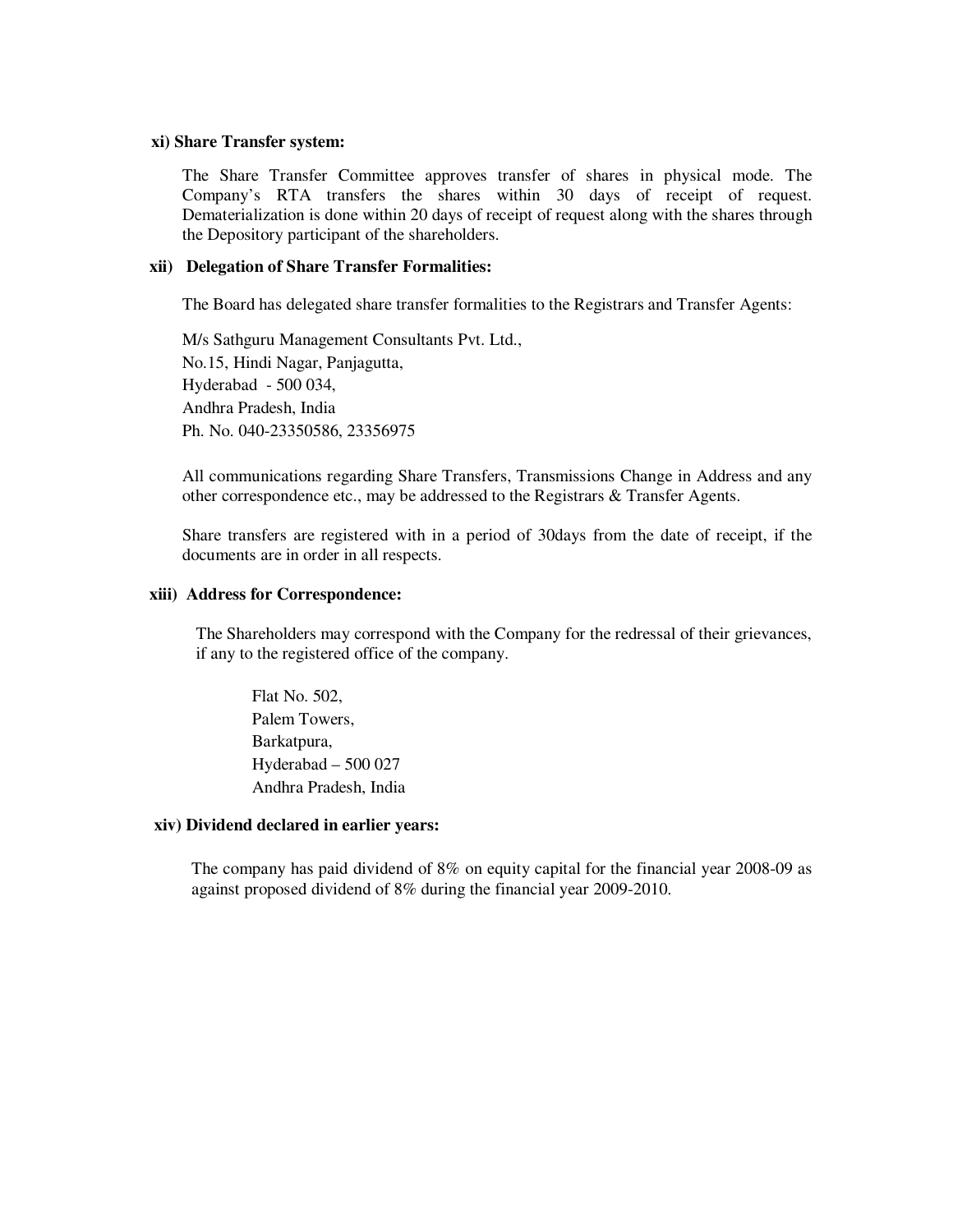#### **AUDITORS CERTIFICATE ON CORPORATE GOVERNANCE**

The company has obtained a certificate from the Auditors of the Company regarding compliances of conditions of Corporate Governance as stipulated in the Listing Agreement with the Stock Exchanges. The said Corporate Governance is as under:

# **AUDITOR'S CERTIFICATE REGARDING COMPLIANCE OF CONDITIONS OF CORPORATE GOVERNANCE**

To

The Members of Ortin Laboratories Limited

We have examined the compliance of conditions of Corporate Governance by Ortin Laboratories Limited, ('the Company'), for the year ended March 31, 2010, as stipulated in Clause 49 if the Listing Agreement of the said Company with stock exchanges in India.

The compliance of conditions of Corporate Governance is the responsibility of the Company's management. Our examination was carried out in accordance with the Guidance Note on Certification of Corporate Governance (as stipulated in clause 49 of the Listing Agreement), issued by the Institute of Chartered Accountants of India and was limited to procedures and implementation thereof, adopted by the Company for ensuring the compliance of the conditions of Corporate Governance. It is neither an audit nor an expression of opinion on the financial statements of the Company.

In our opinion and to the best of our information and according to the explanations given to us, we certify that the Company has complied with the conditions of Corporate Governance as stipulated in the above mentioned Listing Agreements.

We further state that such compliance is neither as assurance as to the future viability of the Company nor the efficiency or effectiveness with which the management has conducted the affairs of the Company.

> For MATHESH & RAMANA CHARTERED ACCOUNTANTS

Place: Hyderabad Sd/-

Date : 26-08-2010 B. V. RAMANA REDDY PARTNER Membership No.026967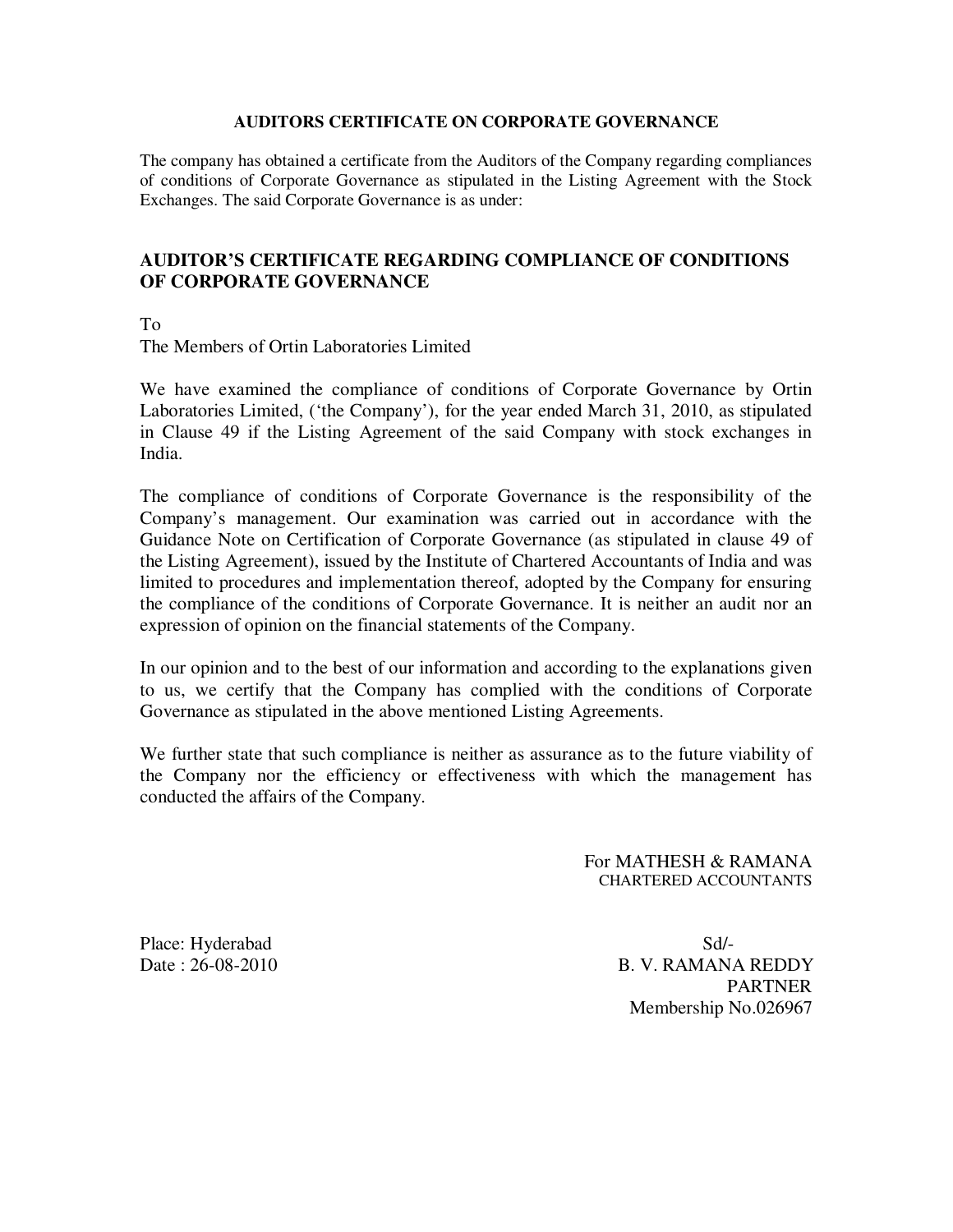# **AUDITOR'S CERTIFICATE**

We have examined the attached Cash Flow statement of **ORTIN LABORATORIES LIMITED**, Hyderabad for the period ended  $31<sup>st</sup>$  March, 2010. The statement has been prepared by the Company in accordance with the requirements of listing agreement clause 32 with Bombay Stock Exchange and is based on and in agreement with the corresponding Profit and Loss Account and Balance Sheet of the Company covered by report of  $26<sup>th</sup>$  August, 2010 to the members of the Company.

> For **MATHESH & RAMANA** CHARTERED ACCOUNTANTS

> > B.V. RAMANA REDDY PARTNER M. No. 026967 Firm Reg. No. 002020S

PLACE: HYDERABAD. DATE : 26/08/2010.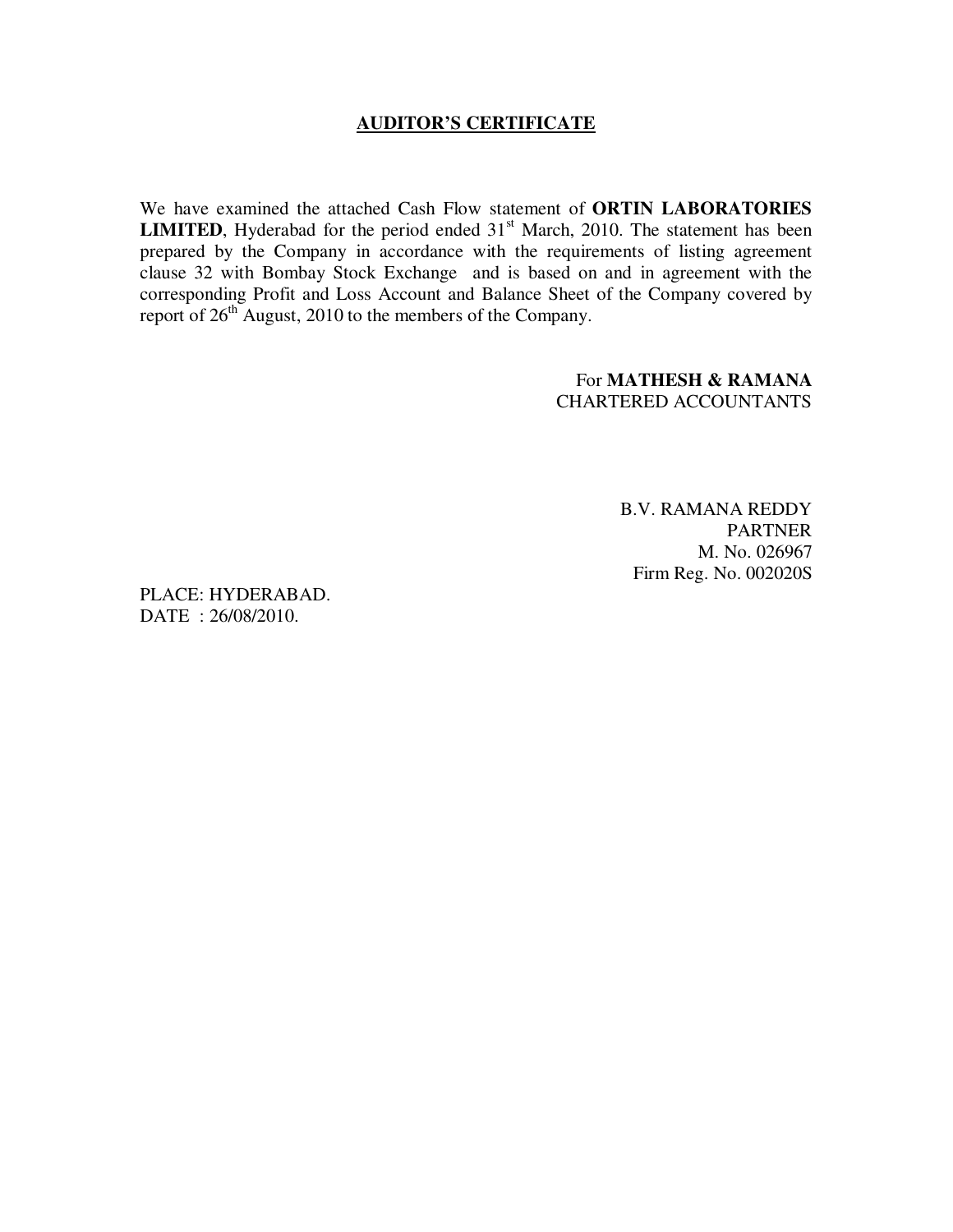# **AUDITORS' REPORT**

# **To the members of ORTIN LABORATORIES LIMITED**

- 1. We have audited the attached Balance Sheet of **ORTIN LABORATORIES LIMITED,** as at  $31<sup>st</sup>$  March, 2010 the Profit and Loss account and also the cash flow statement for the year ended on that date annexed thereto. These financial statements are the responsibility of the company's management. Our responsibility is to express an opinion on these financial statements based on our audit.
- 2. We conducted our audit in accordance with auditing standards generally accepted in India. Those standards require that we plan and perform the audit to obtain reasonable assurance about whether the financial statements are free of material misstatement. An audit includes examining, on a test basis, evidence supporting the amounts and disclosures in the financial statements. An audit also includes assessing the accounting principles used and significant estimates made by management, as well as evaluating the overall financial statement presentation. We believe that our audit provides a reasonable basis for our opinion.
- 3. As required by the Companies (Auditors' Report) order, 2003, as amended by Companies (Auditor's Report)(Amendment) Order, 2004, issued by the Central Government of India in terms of sub-section (4A) of section 227 of the Companies Act, 1956, we enclose in the Annexure hereto a statement on the matters specified in paragraphs 4 and 5 of the said order, to extent applicable to the Company.
- 4. Further to our comments in the Annexure referred to above, we report that:
	- (i) We have obtained all the information and explanations, which to the best of our knowledge and belief were necessary for the purposes of our audit;
	- (ii) In our opinion, proper books of account as required by law have been kept by the company so far as it appears from our examination of those books
	- (iii) The Balance Sheet, Profit and Loss account and cash flow statement dealt with by this report are in agreement with the books of account
	- (iv) In our opinion, the Balance Sheet, Profit and Loss account and cash flow statement dealt with by this report comply with the Accounting standards referred to in sub-section (3C) of section 211 of Companies Act, 1956, except the accounting standard 15 on accounting for retirement benefits in the financial statements of the employers and the impact of non compliance with the standard could not be quantify due to non availability of relevant information.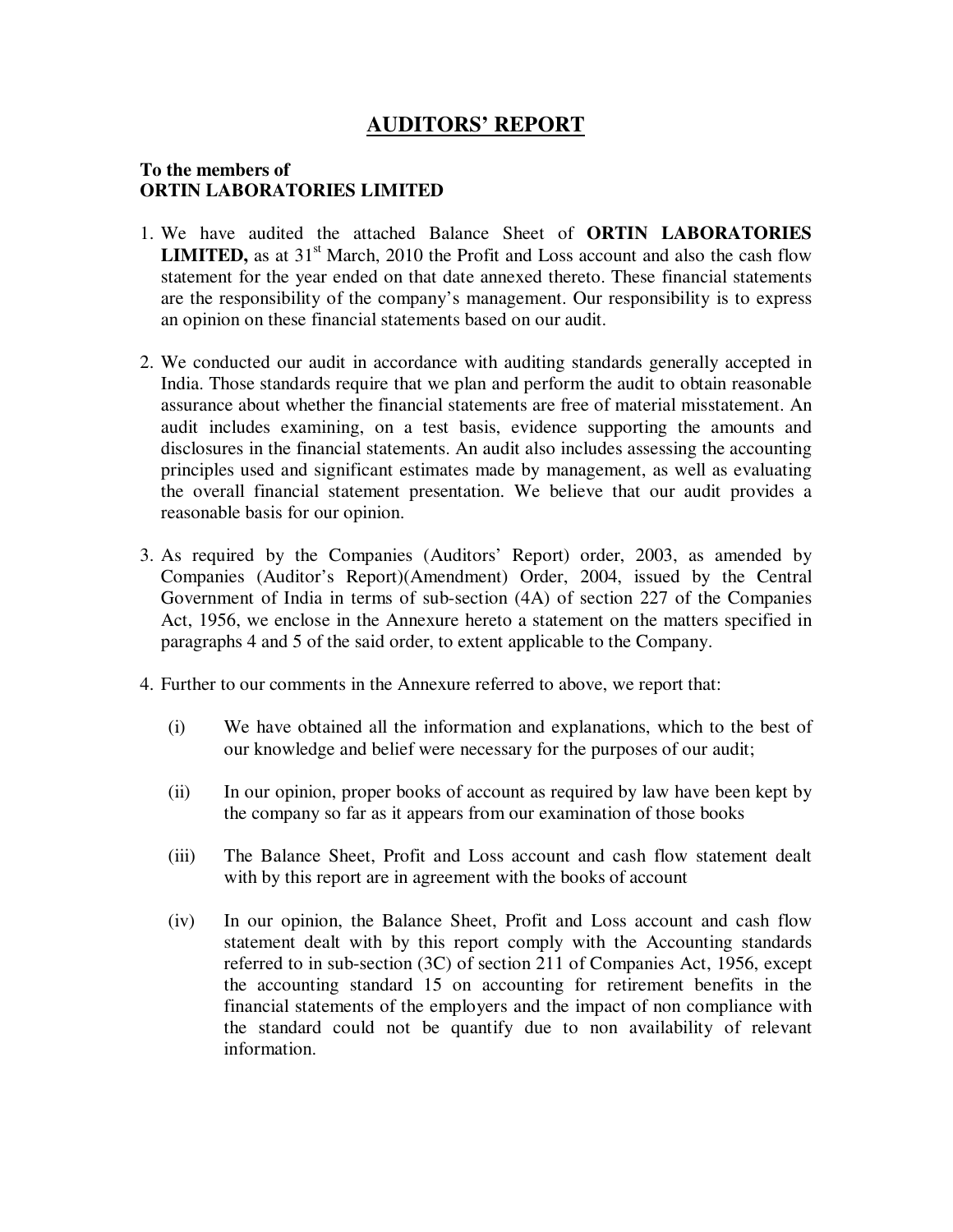- (v) On the basis of written representations received from the Directors, as on 26<sup>th</sup> August, 2010 and taken on record by the Board of Directors, we report that none of the Directors is disqualified as on  $31<sup>st</sup>$  March, 2010 from being appointed as a directors in terms of clause (g) of sub-section (1) of section 274 of the Companies Act, 1956;
- (vi) In our opinion and to the best of our information and according to the explanations given to us, the said accounts give the information required by the Companies Act, 1956, in the manner so required and give a true and fair view in conformity with the accounting principles generally accepted in India;
	- (a) in the case of Balance sheet, of the state of affairs of the company, as at  $31<sup>st</sup>$  March, 2010.
	- (b) in the case of the Profit and Loss account, of the profit, for the year ended on that date; and
	- (c) in the case of the cash flow statement, of the cash flows, for the year ended on that date.

# For MATHESH & RAMANA **CHARTERED ACCOUNTANTS**

PLACE: HYDERABAD. DATED: 26/08/2010

 B. V. RAMANA REDDY PARTNER MEMBERSHIP No. 26967 Firm Reg. No. 002020S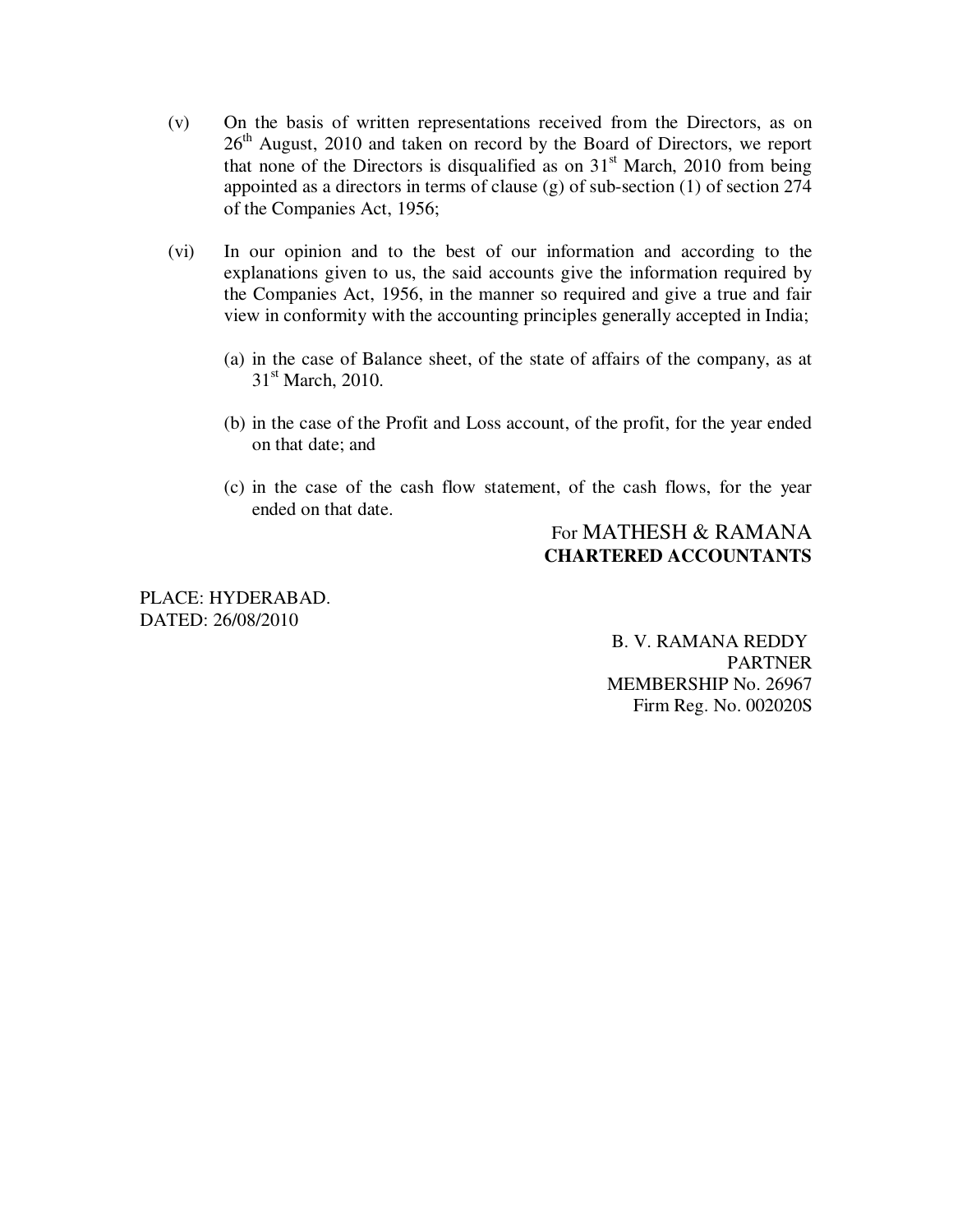# ANNEXURE

#### **Re:** ORTIN LABORATORIES LIMITED Referred to in Paragraph 3 of our Report of even date.

- (i) (a) The company has maintained proper records showing full particulars including quantitative details and situation of fixed assets.
	- (b) All the assets have been physically verified by the management during the year and there is a regular programme of verification which, in our opinion, is reasonable having regard to the size of the company and the nature of its assets. No material discrepancies were noticed on such verification.
	- (c) During the year, the company has not disposed off a major part of the plant and machinery.
- (ii) (a) The inventory has been physically verified during the year by the management. In our opinion, the frequency of verification is reasonable.
	- (b) The procedures of physical verification of inventories followed by the management are reasonable and adequate in relation to the size of the company and the nature of its business.
	- (c) The company is maintaining proper records of inventory. The discrepancies noticed on verification between the physical stocks and the book records were not material.
- (iii) (a) The company has not taken loans from the parties covered in the register maintained under section 301 of the Companies Act, 1956.
	- (b) The company has granted loan during the previous year to one company covered in the register maintained under section 301 of the Companies Act, 1956 and an amount of Rs. 1,11,000/- is outstanding as on  $31<sup>st</sup>$  March, 2010.
	- (c) In our opinion, the rate of interest and other terms and conditions on which loans have been taken/granted from the parties listed in the register maintained under section 301 of the Companies Act are not, *prima facie*, prejudicial to the interest of the company.
	- (d) The company is regular in repaying/recovering the principal amounts as stipulated and has been regular in the payment/receiving of interest.
	- (e) There was no overdue amount of loans taken from or granted to companies, firms or other parties listed in the register maintained under section 301 of the Companies Act, 1956.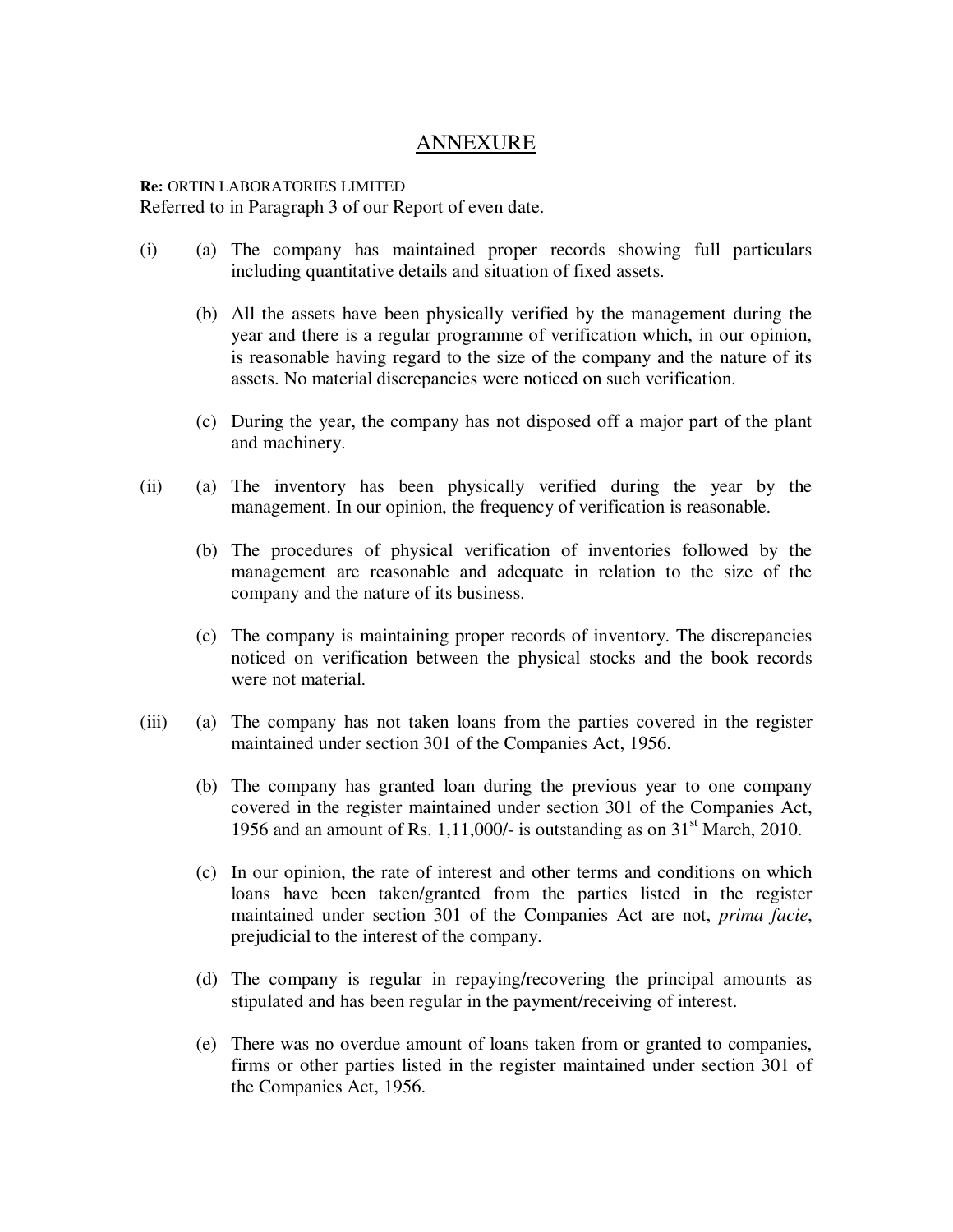- (iv) In our opinion and according to the information and explanations given to us, there are adequate internal control procedures commensurate with the size of the company and the nature of its business with regard to purchases of inventory, fixed assets and with regard to the sale of goods. During the course of our audit, we have not observed any continuing failure to correct major weaknesses in internal controls.
- (v) (a) According to the information and explanations given to us, we are of the opinion that the transactions that need to be entered into the register maintained under section 301 of the Companies Act, 1956 have been so entered.
	- (b) In our opinion and according to the information and explanations given to us, the transactions made in pursuance of contracts or arrangements entered in the register maintained under section 301 of the Companies Act, 1956 and exceeding the value of rupees five lakhs in respect of any party during the year have been made at prices which are reasonable having regard to prevailing market prices at the relevant time.
- (vi) In our opinion and according to the information and explanations given to us, the company has not accepted any deposits from the public.
- (vii) In our opinion, the company has an internal audit system commensurate with the size and nature of its business.
- (viii) We have broadly reviewed the books of account relating to materials, labour and other items of cost maintained by the company pursuant to the Rules made by the Central Government for the maintenance of cost records under section 209 (1) (d) of the Companies Act, 1956 and we are of the opinion that *prima facie* the prescribed accounts and records have been made and maintained.
- (ix) (a) The company is regular in depositing with appropriate authorities undisputed statutory dues including provident fund, ESI, income tax, sales tax, excise duty and other material statutory dues applicable to it.
	- (b) According to the information and explanations given to us, no undisputed amounts payable in respect of income tax, sales tax and excise duty were in arrears, as at  $31<sup>st</sup>$  March, 2010 for a period of more than six months from the date they became payable.
	- (c) According to the information and explanation given to us, there are no dues of sales tax, income tax and excise duty which have not been deposited on account of any dispute.
- (x) In our opinion, the company did not have the accumulated loss as on  $31<sup>st</sup>$  March, 2010. The Company has not incurred cash losses during the financial year covered by our audit and the immediately preceding financial year.
- (xi) In our opinion and according to the information and explanations given to us, the company has not defaulted in repayment of dues to a financial institution and banks.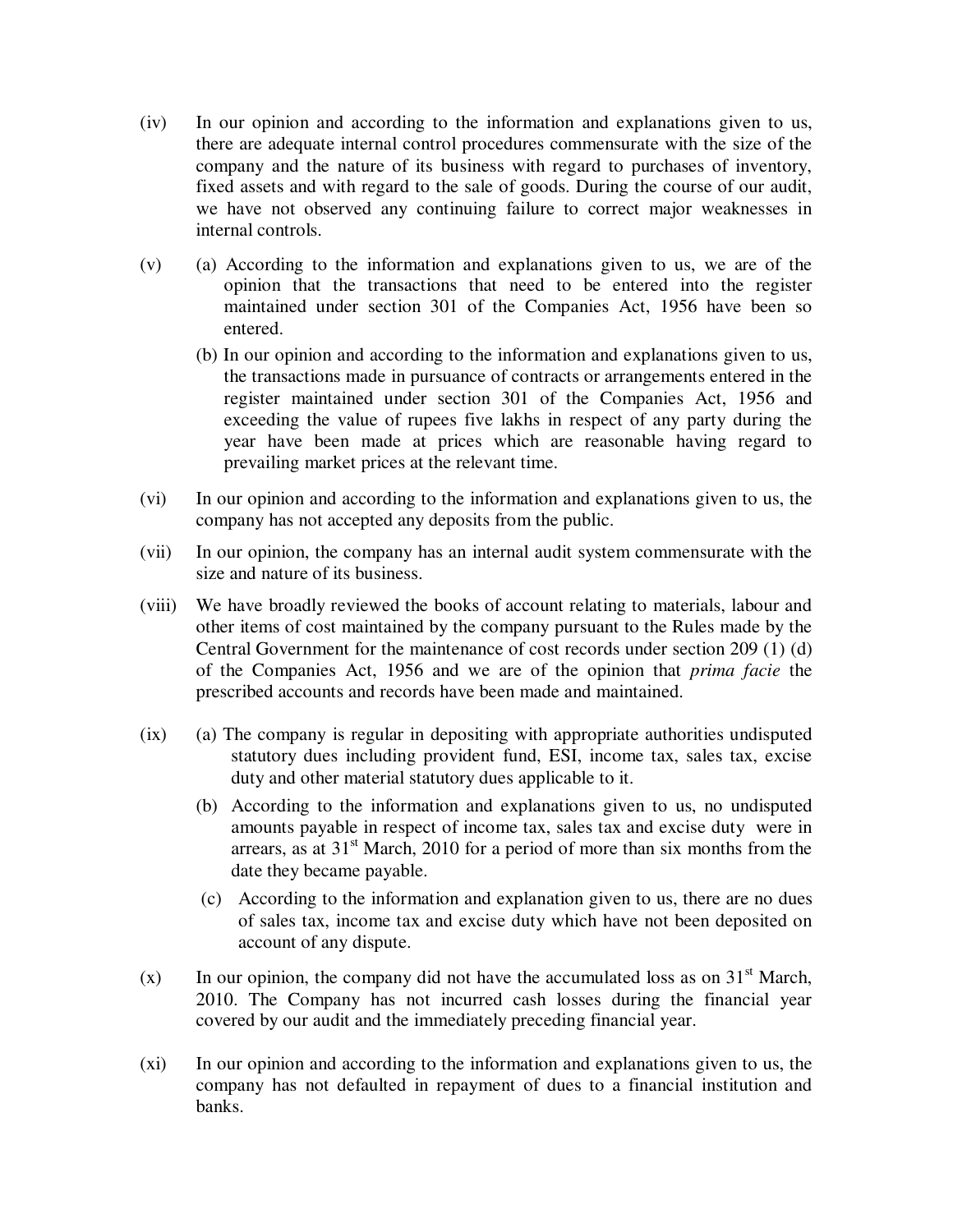- (xii) We are of the opinion that the company has not granted loans and advances on the basis of security by way of pledge of shares, debentures and other securities. Hence no need to maintain the said records.
- (xiii) In our opinion, the company is not a chit fund or a nidhi mutual benefit fund/ society. Therefore, the provisions of clause 4(xiii) of the Companies (Auditor's Report) Order, 2003 are not applicable to the company.
- (xiv) In our opinion, the company is not dealing in or trading in shares, securities, debentures and other investments. Accordingly, the provisions of clause 4(xiv) of the Companies (Auditor's Report) Order, 2003 are not applicable to the company.
- (xv) In our opinion, the company has not given guarantees for loans taken by others from banks or financial institutions.
- (xvi) In our opinion, the term loans have been applied for the purpose for which they were raised.
- (xvii) According to the information and explanations given to us and on an overall examination of the balance sheet of the company, we report that the no funds raised on short-term basis have been used for long-term investment. No long-term funds have been used to finance short-term assets except permanent working capital.
- (xviii) According to the information and explanations given to us, the company has not raised any fresh share capital by way of public issue or by any other mode during the financial year. Hence, the question of preferential allotment of shares to parties and companies covered in the register maintained under section 301 of the Act does not arise.
- (xix) According to the information and explanations given to us, the company has not issued any debentures in the history of the company. Hence the creation of securities does not arise.
- (xx) During the year the company has not raised money by way of public issues, hence the verification of end use of money does not arise.
- (xxi) According to the information and explanations given to us, no fraud on or by the company has been noticed or reported during the course of our audit.

# For MATHESH & RAMANA **CHARTERED ACCOUNTANTS**

PLACE: HYDERABAD.

DATED: 26/08/2010 B.V. RAMANA REDDY PARTNER MEMBERSHIP No. 026967 Firm Reg. No. 002020S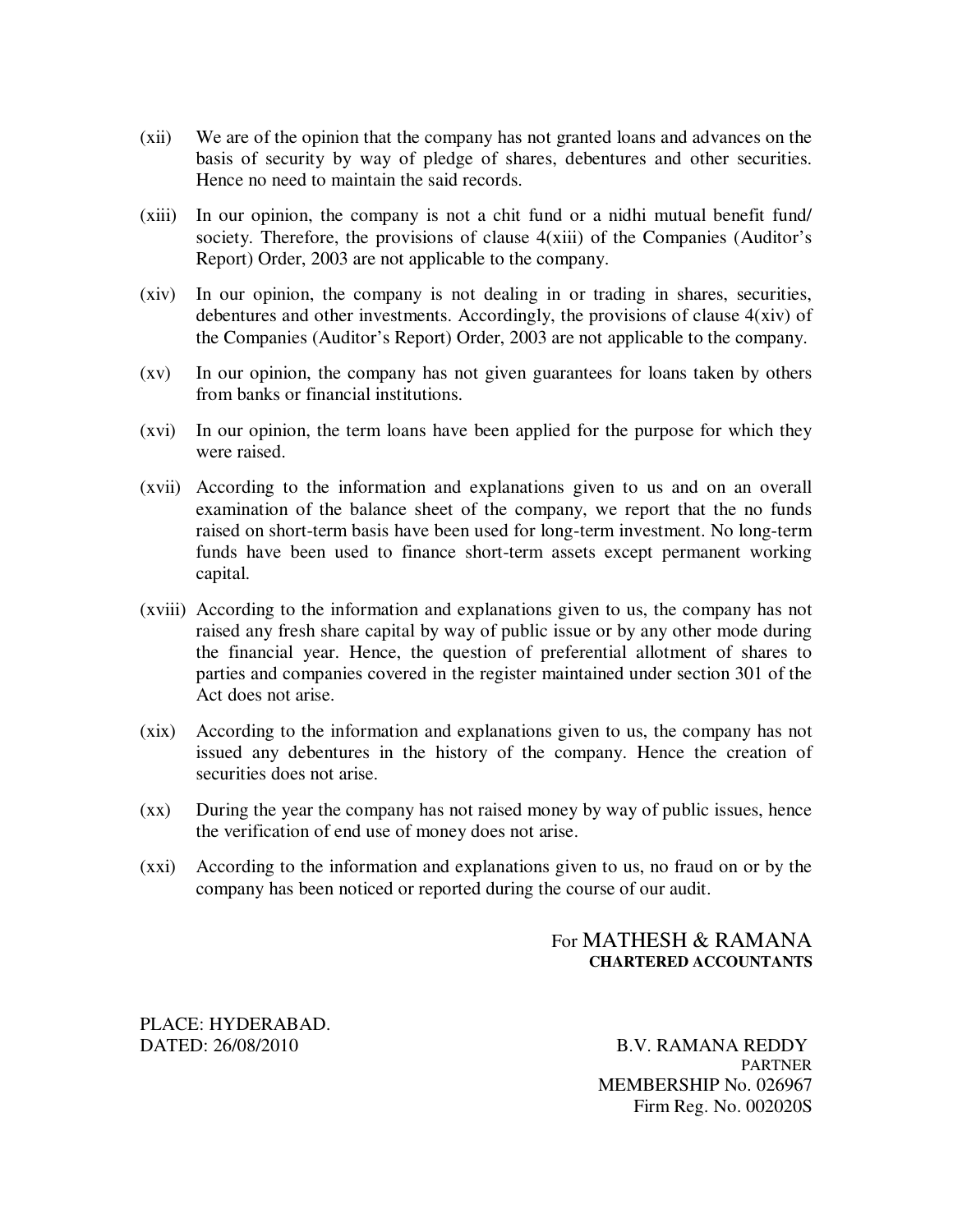| <b>ORTIN LABORATORIES LIMITED</b>                                 |                  |                                       |                                            |
|-------------------------------------------------------------------|------------------|---------------------------------------|--------------------------------------------|
| <b>BALANCE SHEET AS ON 31st MARCH, 2010.</b>                      |                  |                                       |                                            |
|                                                                   | <b>SCHEDULE</b>  | As at                                 | As at                                      |
| <b>PARTICULARS</b>                                                | <b>REFERENCE</b> | 31-03-2010                            | 31-03-2009                                 |
|                                                                   |                  | <b>Rupees</b>                         | Rupees                                     |
| <b>SOURCE OF FUNDS:</b>                                           |                  |                                       |                                            |
| <b>SHAREHOLDERS' FUNDS:</b>                                       |                  |                                       |                                            |
| Share Capital                                                     | A                | 36,704,000                            | 36,704,000                                 |
| <b>RESERVES &amp; SURPLUS:</b>                                    | B                |                                       |                                            |
| Reserves                                                          |                  | 15,110,000                            | 15,110,000                                 |
| Profit & Loss Account                                             |                  | 17,556,367                            | 13,738,315                                 |
|                                                                   |                  |                                       |                                            |
| <b>LOAN FUNDS:</b>                                                | C                |                                       |                                            |
| Secured Loans                                                     |                  | 31,951,073                            | 57,395,657                                 |
| <b>Unsecured Loans</b>                                            |                  | 1,115,966                             | 1,115,966                                  |
| <b>DEFERRED TAX LIABILITY</b>                                     | D                |                                       |                                            |
|                                                                   |                  | 3,291,390                             | 2,930,097                                  |
| <b>TOTAL</b>                                                      |                  | 105,728,795                           | 126,994,035                                |
| <b>APPLICATION OF FUNDS:</b>                                      |                  |                                       |                                            |
| <b>FIXED ASSETS:</b>                                              | E                |                                       |                                            |
| Gross Block                                                       |                  | 53,110,375                            | 44,322,726                                 |
|                                                                   |                  |                                       | 13,377,149                                 |
| <b>Accumulated Depreciation</b><br>Net Block                      |                  | 14,888,854                            | 30,945,577                                 |
|                                                                   |                  | 38,221,521                            |                                            |
| <b>INVESTMENTS</b>                                                | F                | 17,171                                | 26,343                                     |
| <b>NET CURRENT ASSETS:</b>                                        |                  |                                       |                                            |
| <b>Current Assets</b>                                             | G                | 104,995,560                           | 115,066,502                                |
| <b>Current Liabilities</b>                                        | н                | 39,421,394                            | 21,918,324                                 |
| <b>Net Current Assets</b>                                         |                  | 65,574,166                            | 93,148,178                                 |
| <b>MISCELLANEOUS EXPENDITURE</b>                                  | T                | 1,915,937                             | 2,873,937                                  |
| (to the extent not written off or adjusted)                       |                  |                                       |                                            |
| <b>TOTAL</b>                                                      |                  | 105,728,795                           | 126,994,035                                |
| <b>NOTES ON ACCOUNTS</b>                                          | O                |                                       |                                            |
| Schedule A to I and O form an integral part of the Balance Sheet. |                  |                                       |                                            |
|                                                                   |                  |                                       |                                            |
| As per our report of even date annexed.                           |                  | For and on behalf of the Board.       |                                            |
| For Mathesh & Ramana                                              |                  | <b>For Ortin Laboratories Limited</b> |                                            |
| <b>Chartered Accountants</b>                                      |                  |                                       |                                            |
|                                                                   |                  |                                       | S. Murali Krishna Murthy                   |
| <b>B. V. RAMANA REDDY</b>                                         |                  |                                       | <b>Managing Director</b>                   |
| <b>Partner</b>                                                    |                  |                                       |                                            |
| M. No. 026967                                                     |                  |                                       |                                            |
| Firm Reg. No. 002020S                                             |                  |                                       |                                            |
| Place: Hyderabad                                                  |                  |                                       | S. Mohan Krishna Murthy<br><b>Director</b> |
| Date: 26/08/2010                                                  |                  |                                       |                                            |
|                                                                   |                  |                                       |                                            |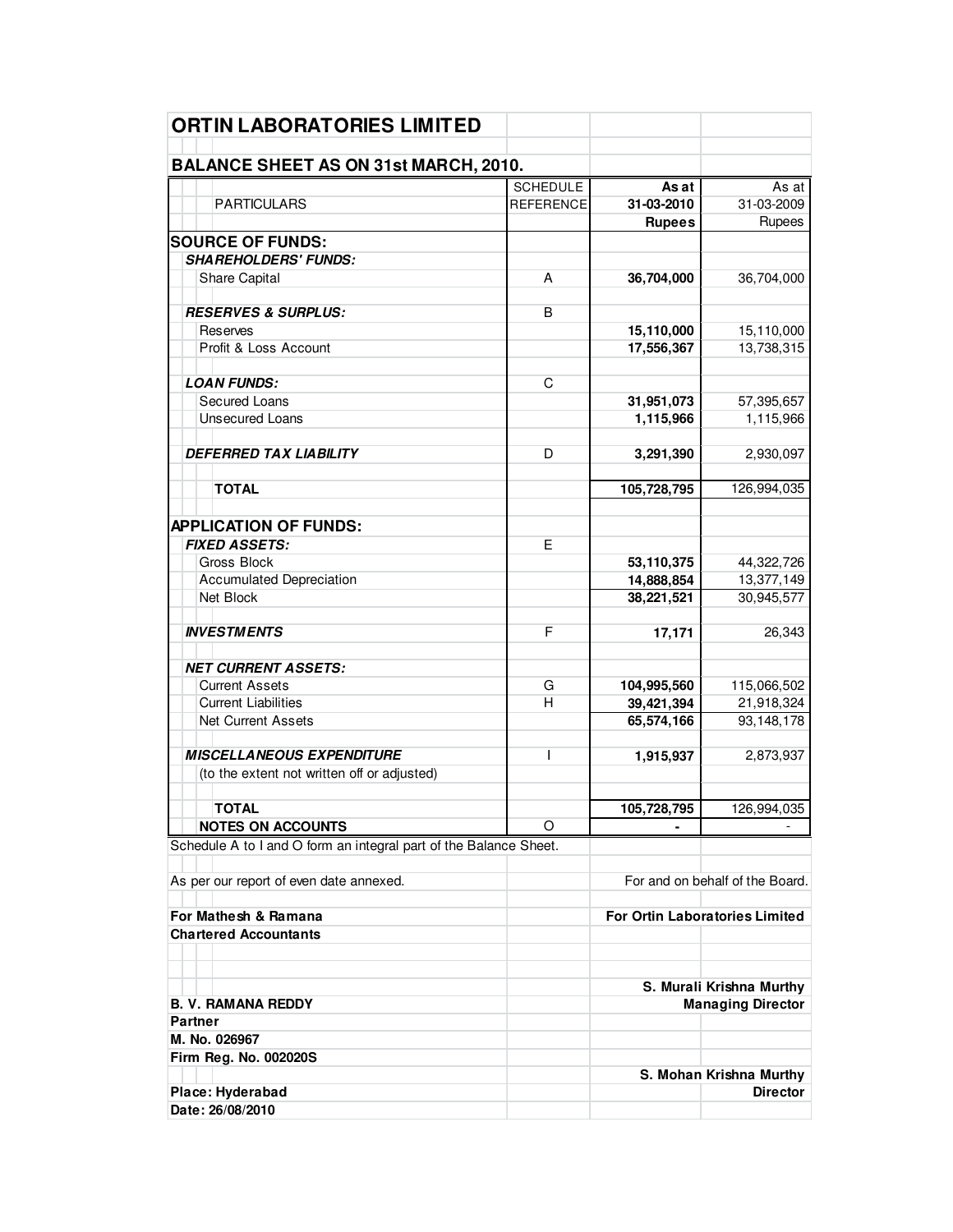| <b>ORTIN LABORATORIES LIMITED</b>                                         |                  |               |                                       |
|---------------------------------------------------------------------------|------------------|---------------|---------------------------------------|
|                                                                           |                  |               |                                       |
| PROFIT & LOSS ACCOUNT FOR THE YEAR ENDED 31st MARCH, 2010.                | <b>SCHEDULE</b>  | As at         | As <sub>at</sub>                      |
| <b>PARTICULARS</b>                                                        | <b>REFERENCE</b> | 31-03-2010    | 31-03-2009                            |
|                                                                           |                  |               | Rupees                                |
|                                                                           |                  | <b>Rupees</b> |                                       |
| <b>AINCOME:</b>                                                           |                  |               |                                       |
| Net sales                                                                 | J                | 314,007,284   | 297,492,108                           |
|                                                                           |                  | 605,855       |                                       |
| Less: Excise Duty                                                         |                  |               | 517,482<br>296,974,626                |
| Other income                                                              | K                | 313,401,429   |                                       |
|                                                                           |                  | 732,659       | 1,201,751                             |
|                                                                           |                  |               | 298, 176, 377                         |
|                                                                           |                  | 314,134,088   |                                       |
| <b>BEXPENDITURE:</b>                                                      |                  |               |                                       |
|                                                                           |                  |               |                                       |
| Material consumption                                                      | L                | 265,775,309   | 253,180,290                           |
| Manufacturing expenses.                                                   | M                | 1,810,463     | 2,042,180                             |
| Administrative, selling and Finance Expenses                              | N                | 30,646,574    | 30,726,113                            |
| Depreciation                                                              | E                | 1,946,349     | 1,936,148                             |
| Misc. Expenses written off                                                | I                | 958,000       | 958,000                               |
|                                                                           |                  | 301,136,695   | 288,842,731                           |
| Profit for the year before tax                                            |                  | 12,997,393    | 9,333,646                             |
| Less: Tax expense:                                                        |                  |               |                                       |
| Current tax                                                               |                  | 4,418,662     | 2,811,508                             |
| Fringe Benefit Tax                                                        |                  |               | 185,116                               |
| Dividend tax                                                              |                  | 639,066       | 499,028                               |
| Deferred Tax                                                              |                  | 361,293       | 113,245                               |
| Profit after tax for the year                                             |                  | 7,578,372     | 5,724,749                             |
| Less: Proposed dividend                                                   |                  | 3,760,320     | 2,936,320                             |
| Net Profit c/d to Balance Sheet                                           |                  | 3,818,052     | 2,788,429                             |
| <b>Notes on Accounts</b>                                                  | $\circ$          |               |                                       |
| Earnings per Share-Basic& Diluted                                         |                  | 2.24          | 1.70                                  |
| Schedule I to O and E form an integral part of the Profit & Loss Account. |                  |               |                                       |
| As per our report of even date annexed.                                   |                  |               | For and on behalf of the Board.       |
|                                                                           |                  |               |                                       |
| For Mathesh & Ramana                                                      |                  |               | <b>For Ortin Laboratories Limited</b> |
| <b>Chartered Accountants</b>                                              |                  |               |                                       |
|                                                                           |                  |               |                                       |
|                                                                           |                  |               |                                       |
|                                                                           |                  |               | S. Murali Krishna Murthy              |
| <b>B. V. RAMANA REDDY</b>                                                 |                  |               | <b>Managing Director</b>              |
| Partner                                                                   |                  |               |                                       |
| M. No. 026967                                                             |                  |               |                                       |
| Firm Reg. No. 002020S                                                     |                  |               |                                       |
|                                                                           |                  |               | S. Mohan Krishna Murthy               |
| Place: Hyderabad                                                          |                  |               | <b>Director</b>                       |
| Date: 26/08/2010                                                          |                  |               |                                       |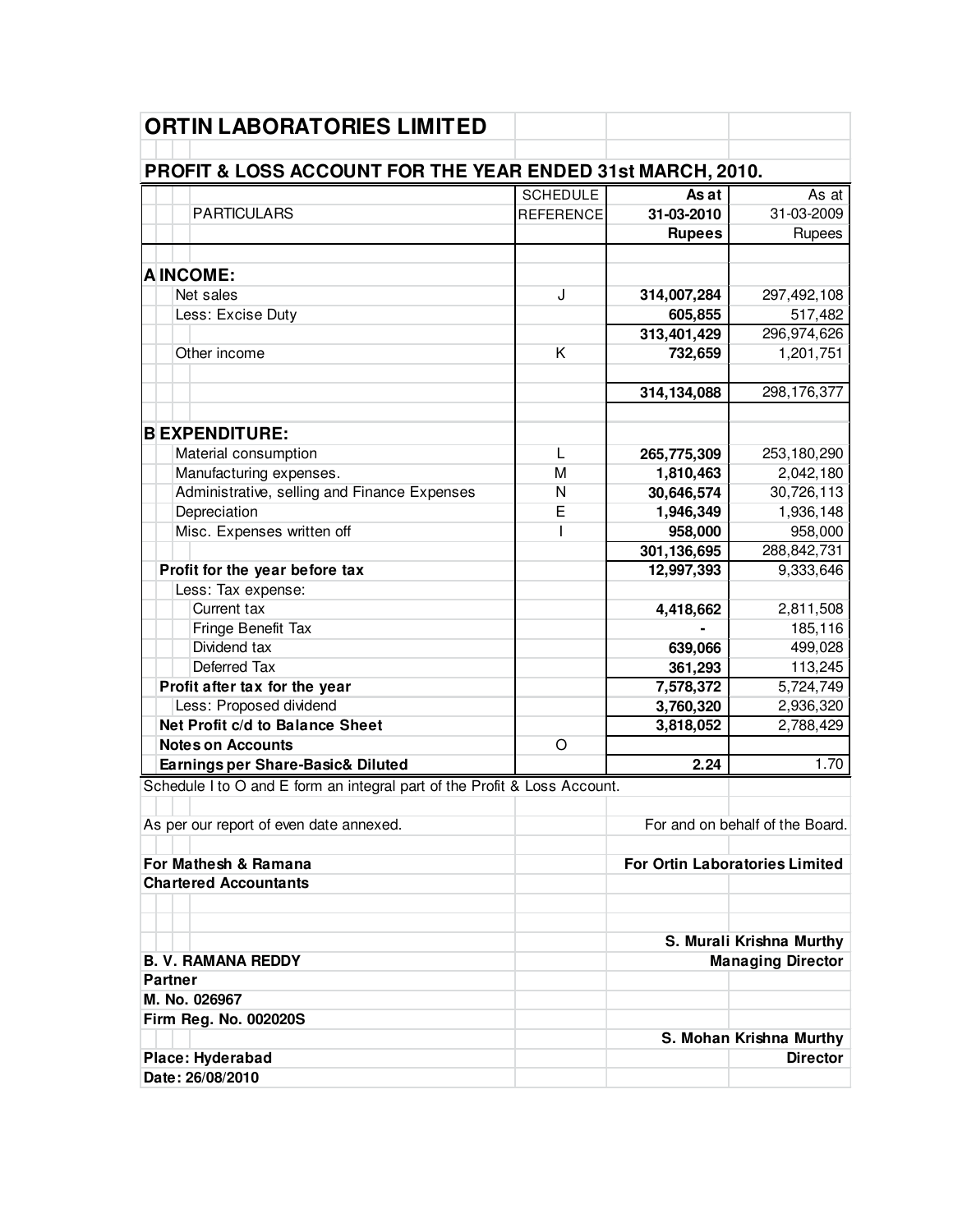| <b>ORTIN LABORATORIES LIMITED</b>                              |               |            |
|----------------------------------------------------------------|---------------|------------|
| <b>SCHEDULE FORMING PART OF ACCOUNTS</b>                       |               |            |
|                                                                | As at         | As at      |
| <b>PARTICULARS</b>                                             | 31-03-2010    | 31-03-2009 |
|                                                                | <b>Rupees</b> | Rupees     |
| <b>SCHEDULE - A:</b>                                           |               |            |
| <b>SHAREHOLDERS FUNDS:</b>                                     |               |            |
| <b>AUTHORISED CAPITAL:</b>                                     |               |            |
| 85,00,000 equity shares of Rs. 10/- each.                      | 85,000,000    | 85,000,000 |
|                                                                |               |            |
| <b>ISSUED:</b>                                                 |               |            |
| 54,58,000 equity shares of Rs. 10/- each.                      | 54,580,000    | 54,580,000 |
| <b>SUBSCRIBED &amp; PAID UP:</b>                               |               |            |
| 36,70,400 equity shares of Rs. 10/- each.                      | 36,704,000    | 36,704,000 |
|                                                                |               |            |
| <b>TOTAL</b>                                                   | 36,704,000    | 36,704,000 |
| <b>SCHEDULE - B:</b>                                           |               |            |
| <b>RESERVES &amp; SURPLUS:</b>                                 |               |            |
| Share premium.                                                 | 8,650,000     | 8,650,000  |
| Capital reserve.                                               | 2,122,500     | 2,122,500  |
| Share forfeiture reserve.                                      | 4,337,500     | 4,337,500  |
|                                                                | 15,110,000    | 15,110,000 |
| <b>PROFIT AND LOSS ACCOUNT:</b>                                |               |            |
| Opening balance.                                               | 13,738,315    | 10,949,886 |
| Add: Profit for the year.                                      | 3,818,052     | 2,788,429  |
| <b>TOTAL</b>                                                   | 17,556,367    | 13,738,315 |
| <b>SCHEDULE - C:</b>                                           |               |            |
| <b>SECURED LOANS:</b>                                          |               |            |
| Term Loan (PITL 1401)                                          | 879,286       | 1,569,153  |
| Term Loan (PITL 1020)                                          | 1,359         | 1,701,791  |
| (Term loans from Karnataka Bank Ltd., secured by               |               |            |
| hypothication of Plant & Machinery and other Fixed             |               |            |
| Assets and second charge on Current Assets, further            |               |            |
| secured by personal guarantee of the directors)                |               |            |
| <b>Cash Credit</b>                                             | 29,959,849    | 53,427,484 |
| (Cash credit from Karnataka Bank Ltd., is secured by           |               |            |
| present and future raw materials, semi-finished goods,         |               |            |
| finished goods, stores and secured second charge on            |               |            |
| fixed assets further secured personal guarantee of Directgors) |               |            |
| Vehicle Ioan: Swaraj Mazda                                     | 91,100        | 251,587    |
| Vehicle Ioan: Santro                                           | 129,648       | 445,642    |
| Vehicle Ioan-Innova - 4245                                     | 889,831       |            |
| <b>TOTAL</b>                                                   | 31,951,073    | 57,395,657 |
| <b>UNSECURED LOANS:</b>                                        |               |            |
| Interest free Sales Tax Loan from Government of Andhra Pradesh | 1,115,966     | 1,115,966  |
| <b>TOTAL</b>                                                   | 1,115,966     | 1,115,966  |
| <b>SCHEDULE - D:</b>                                           |               |            |
| <b>DEFERRED TAX LIABILITY</b>                                  |               |            |
| Opening Balance                                                | 2,930,097     | 2,816,852  |
| Add: For the year                                              | 361,293       | 113,245    |
|                                                                | 3,291,390     | 2,930,097  |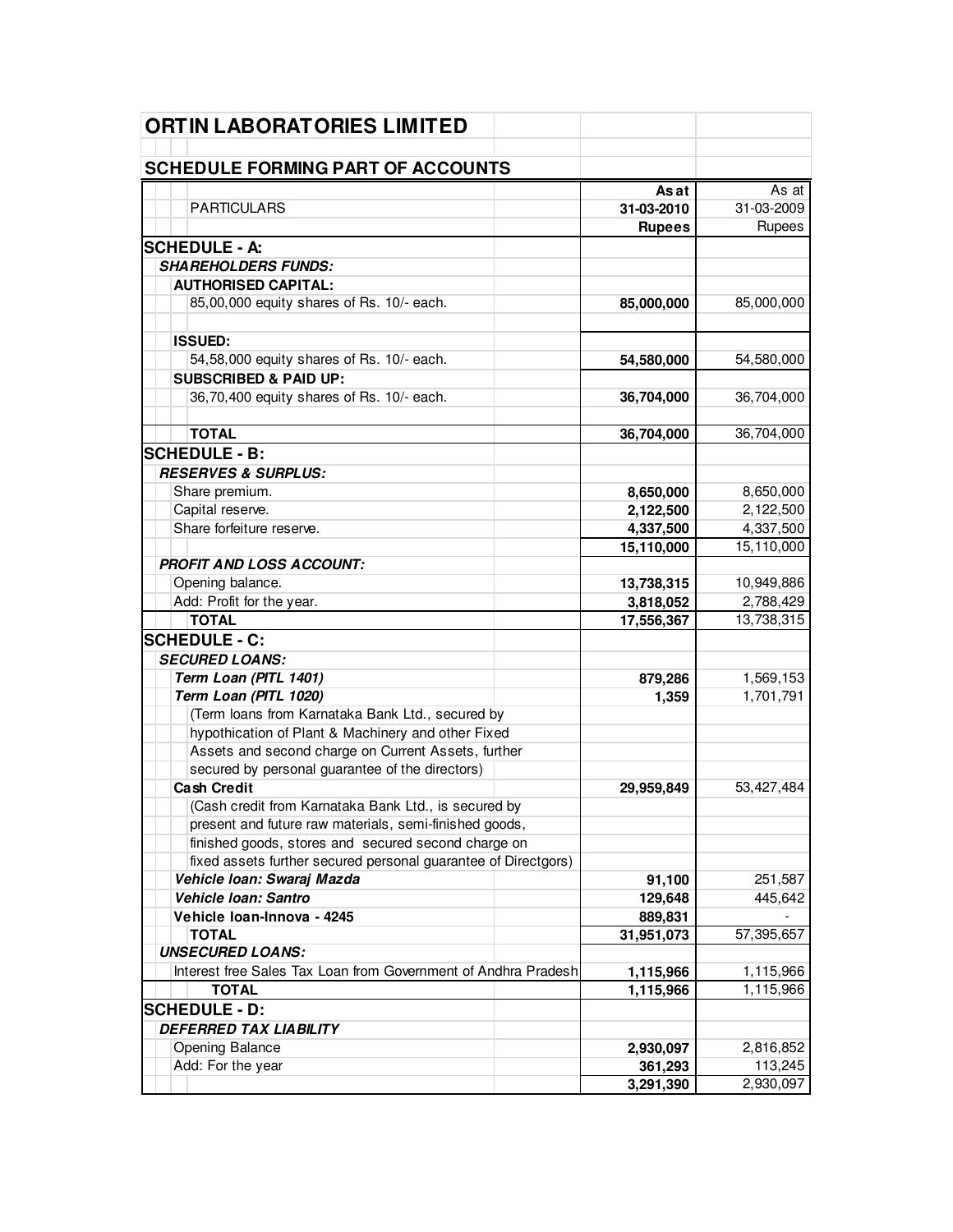# **ORTIN LABORATORIES LIMITED**

## **SCHEDULE FORMING PART OF ACCOUNTS**

#### **SCHEDULE - E: FIXED ASSETS**

|     |                            | <b>GROSS BLOCK</b> |                          |                          |            | <b>DEPRECIATION</b> |           |                          |                          | <b>NET BLOCK</b> |            |
|-----|----------------------------|--------------------|--------------------------|--------------------------|------------|---------------------|-----------|--------------------------|--------------------------|------------------|------------|
| S.  | <b>PARTICULARS</b>         | Cost as on         | Additions                | Deletions                | Cost as on | Upto                | For the   | Deletions                | Upto                     | As on            | As on      |
| No. |                            | 01/04/2009         |                          |                          | 31-03-2010 | 01/04/2009          | Year      |                          | 31-03-2010               | 31-03-2010       | 31-03-2010 |
|     |                            | Rs.                | Rs.                      | Rs.                      | Rs.        | Rs.                 | Rs.       | Rs.                      | Rs.                      | Rs.              | Rs.        |
|     |                            |                    |                          |                          |            |                     |           |                          |                          |                  |            |
|     | Land.                      | 4,131,615          | $\sim$                   | $\sim$                   | 4,131,615  |                     |           | $\sim$                   | $\overline{\phantom{a}}$ | 4,131,615        | 4,131,615  |
|     | 2 Factory building.        | 14,011,595         | $\sim$                   | $\blacksquare$           | 14,011,595 | 2,812,241           | 467,987   | $\sim$                   | 3,280,228                | 10,731,367       | 11,199,354 |
|     | 3 Administrative building. | 828,135            |                          | $\overline{\phantom{a}}$ | 828,135    | 175,251             | 13,499    | $\sim$                   | 188,750                  | 639,385          | 652,884    |
|     | 4 Plant & machinery        | 12,526,157         | 379,026                  | $\blacksquare$           | 12,905,183 | 5,121,346           | 605,883   | $\sim$                   | 5,727,229                | 7,177,954        | 7,404,811  |
|     | 5 Testing equipment.       | 782,607            |                          | $\sim$                   | 782,607    | 256,724             | 37,174    | $\sim$                   | 293,898                  | 488,709          | 525,883    |
|     | 6 Furniture & fixtures.    | 1,982,271          | 28,886                   | $\blacksquare$           | 2,011,157  | 1,145,942           | 126,409   |                          | 1,272,351                | 738,806          | 836,329    |
|     | 7 Electrical fittings      | ,402,468           |                          | $\blacksquare$           | 1,402,468  | 572,456             | 66,617    | $\overline{\phantom{a}}$ | 639,073                  | 763,395          | 830,012    |
|     | 8 Vehicles.                | 3,797,329          | 2,186,137                | 952,008                  | 5,031,458  | 1,442,958           | 306,784   | 434,645                  | 1,315,097                | 3,716,361        | 2,354,371  |
|     | 9Other assets.             | 2,001,993          | 43,251                   | $\sim$                   | 2,045,244  | 480,185             | 95,849    | $\overline{\phantom{a}}$ | 576,034                  | 1,469,210        | 1,521,808  |
|     | 10 Computer.               | 1,079,650          | 30,300                   | $\sim$                   | 1,109,950  | 941,275             | 141,650   | $\sim$                   | ,082,925                 | 27,025           | 138,375    |
|     | 11 Modixerox.              | 177,320            |                          | $\overline{\phantom{0}}$ | 177,320    | 15,566              | 8,423     | $\sim$                   | 23,989                   | 153,331          | 161,754    |
|     | 12 Generator Set           | 311,800            | $\overline{\phantom{a}}$ | ۰.                       | 311,800    | 205,485             | 14,811    | $\sim$                   | 220,296                  | 91,505           | 106,315    |
|     | 13 Air conditioner.        | 1,289,786          |                          | $\overline{\phantom{a}}$ | 1,289,786  | 207,721             | 61,265    | $\overline{\phantom{0}}$ | 268,986                  | 1,020,800        | 1,082,065  |
|     | 14 Capital Work in Progres |                    | 7,072,057                | $\overline{\phantom{a}}$ | 7,072,057  |                     |           |                          |                          | 7,072,057        |            |
|     |                            |                    |                          |                          |            |                     |           |                          |                          |                  |            |
|     | <b>TOTAL</b>               | 44,322,726         | 9,739,657                | 952,008                  | 53,110,375 | 13,377,150          | 1,946,349 | 434,645                  | 14,888,854               | 38,221,521       | 30,945,576 |
|     | <b>PREVIOUS YEAR</b>       | 41,307,804         | 3,966,618                | 951,696                  | 44,322,726 | 11,757,365          | 1,936,148 | 316,364                  | 13,377,149               | 30,945,577       | 29,550,439 |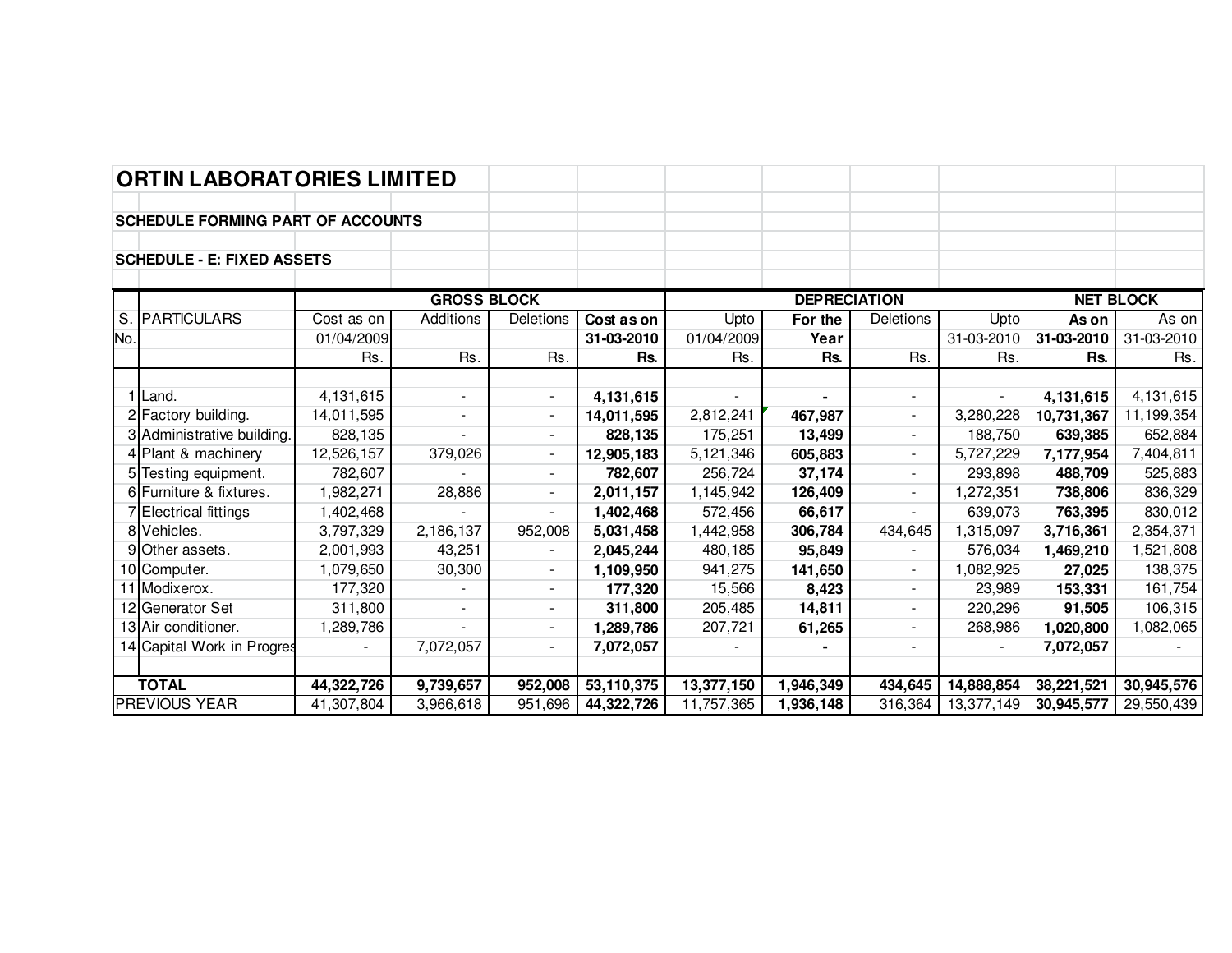| <b>ORTIN LABORATORIES LIMITED</b>                      |                 |              |
|--------------------------------------------------------|-----------------|--------------|
|                                                        |                 |              |
| <b>SCHEDULE FORMING PART OF ACCOUNTS</b>               |                 |              |
|                                                        | <b>As at</b>    | As at        |
| <b>PARTICULARS</b>                                     | 31-03-2010      | 31-03-2009   |
|                                                        | <b>Rupees</b>   | Rupees       |
| <b>SCHEDULE - F:</b>                                   |                 |              |
| <b>INVESTMENTS:</b>                                    |                 |              |
| Welcure Drugs 300 eqity shares of Rs. 10/-             | 3,000           | 3,000        |
| Karnataka Bank Ltd 500 equity shares                   | 9,171           | 18,343       |
| Manikanta Bank, 100 equity shares of Rs. 50/- each     |                 | 5,000        |
| <b>TOTAL</b>                                           | 5,000<br>17,171 | 26,343       |
|                                                        |                 |              |
| <b>SCHEDULE - G:</b>                                   |                 |              |
| <b>CURRENT ASSETS, LOANS &amp; ADVANCES:</b>           |                 |              |
| <b>CURRENT ASSETS:</b>                                 |                 |              |
| Closing Stock: Raw material.                           | 4,031,989       | 4,253,082    |
| Finished goods.                                        | 6,626,638       | 3,481,018    |
| Sundry Debtors more than 6 months                      | 4,751,340       | 16,547,310   |
| Sundry Debtors less than 6 months                      | 57,967,350      | 43,968,443   |
| (Unsecured considered good for which the company holds |                 |              |
| no security other than debtors personal security)      |                 |              |
| Cash on hand.                                          | 745,727         | 293,378      |
| Cash at banks.                                         | 21,440,544      | 37, 139, 171 |
| <b>LOANS, ADVANCES &amp; DEPOSITS:</b>                 |                 |              |
| Modavat & excise duty                                  | 8,465           | 10,827       |
| Deposits                                               | 1,689,372       | 1,970,845    |
| <b>Advances &amp; Deposits</b>                         | 620,319         | 718,819      |
| Advance tax.                                           | 2,800,000       | 2,700,000    |
| <b>T.D.S.</b>                                          | 253,800         | 49,860       |
| Sales tax advances.                                    | 3,100           | 3,100        |
| <b>Other Deposits</b>                                  | 103,110         | 139,560      |
| Prepaid insurance                                      | 37,964          | 47,131       |
| Advance for Land                                       | 3,500,000       | 3,500,000    |
| Interest receivable.                                   | 61,496          | 117,838      |
| Advance Tax FBT                                        | 25,000          | 126,120      |
| Advance tax for CST 2005-06                            | 175,067         |              |
| Advance tax for CST 2006-07                            | 28,000          |              |
| Prepaid Internet Charges                               | 1,867           |              |
| Prepaid AMC                                            | 38,768          |              |
| Prepaid Subscription & Membership Fees                 | 6,894           |              |
| Advance for Expenses                                   | 78,750          |              |
| <b>TOTAL</b>                                           | 104,995,560     | 115,066,502  |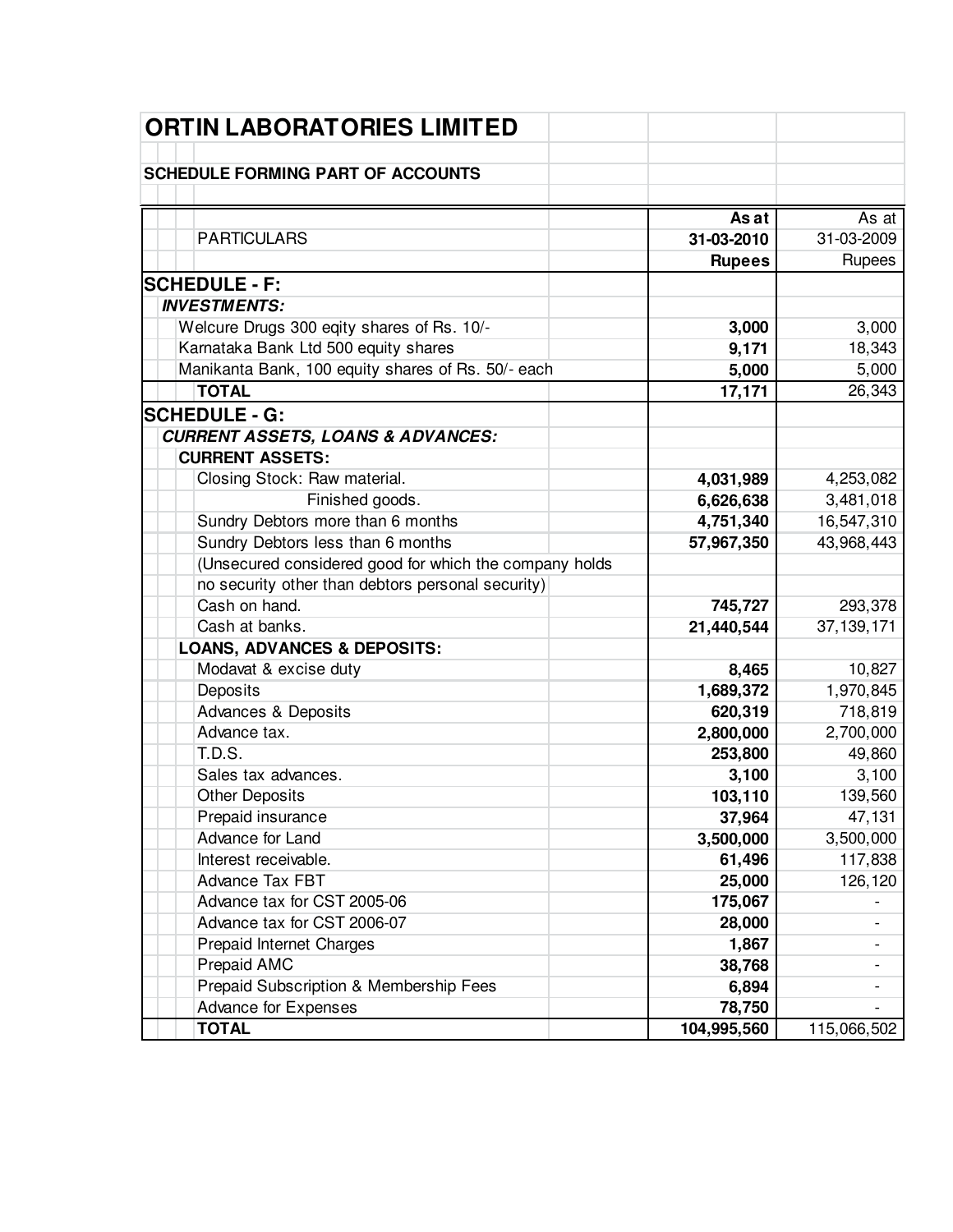| <b>ORTIN LABORATORIES LIMITED</b>                |                         |                    |
|--------------------------------------------------|-------------------------|--------------------|
| <b>SCHEDULE FORMING PART OF ACCOUNTS</b>         |                         |                    |
|                                                  | As at                   | $\overline{As}$ at |
| <b>PARTICULARS</b>                               | 31-03-2010              | 31-03-2009         |
|                                                  |                         | Rupees             |
|                                                  | <b>Rupees</b>           |                    |
| <b>SCHEDULE - H:</b>                             |                         |                    |
| <b>CURRENT LIABILITIES &amp; PROVISIONS:</b>     |                         |                    |
| <b>Current Liabilities:</b><br>Proposed Dividend |                         | 2,936,320          |
| Creditors for supplies.                          | 3,760,320<br>27,844,673 | 13,252,735         |
| Dealers Deposit                                  | 230,874                 | 222,000            |
| <b>Provisions:</b>                               |                         |                    |
| Provision for income tax.                        | 4,418,662               | 2,811,508          |
| Fringe Benefit Tax                               |                         | 185,116            |
| Dividend tax                                     | 639,066                 | 499,028            |
| Out standing expenses.                           | 2,527,798               | 2,011,617          |
| <b>TOTAL</b>                                     | 39,421,394              | 21,918,324         |
| <b>SCHEDULE - I:</b>                             |                         |                    |
| <b>MISCELLANEOUS EXPENDITURE:</b>                |                         |                    |
| Public issue expenses.                           | 2,873,937               | 3,831,937          |
| Less: Written off                                | 958,000                 | 958,000            |
| <b>TOTAL</b>                                     | 1,915,937               | 2,873,937          |
| <b>SCHEDULE - J:</b>                             |                         |                    |
| <b>NET SALES:</b>                                |                         |                    |
| Sales                                            | 315,629,626             | 299,411,791        |
| Less: Returns.                                   | 1,622,342               | 1,919,683          |
| <b>TOTAL</b>                                     | 314,007,284             | 297,492,108        |
| <b>SCHEDULE - K:</b>                             |                         |                    |
| <b>MISCELLANEOUS INCOME:</b>                     |                         |                    |
| Interest.                                        | 100,484                 | 214,112            |
| Dividends.                                       | 6,000                   | 5,000              |
| Miscellaneous income.                            | 546,468                 | 982,639            |
| Long Term Capital Gain on Shares                 | 58,003                  |                    |
| Insurance Claim Received                         | 16,320                  |                    |
| Income Tax                                       | 5,384                   |                    |
| <b>TOTAL</b>                                     | 732,659                 | 1,201,751          |
| <b>SCHEDULE - L:</b>                             |                         |                    |
| <b>MATERIALS CONSUMPTION:</b>                    |                         |                    |
| Opening stock.                                   | 4,253,082               | 2,154,185          |
| Add: Purchases.                                  | 268,900,582             | 257,406,760        |
| Less: Returns.                                   | 200,746                 | 201,470            |
|                                                  | 272,952,918             | 259,359,475        |
| Less: Closing stock.                             | 4,031,989               | 4,253,082          |
|                                                  | 268,920,929             | 255,106,393        |
| Add: Opening stock of Finished Goods             | 3,481,018               | 1,554,915          |
| Less: Closing stock.of Finished Goods            | 6,626,638               | 3,481,018          |
| Consumption for the year                         | 265,775,309             | 253,180,290        |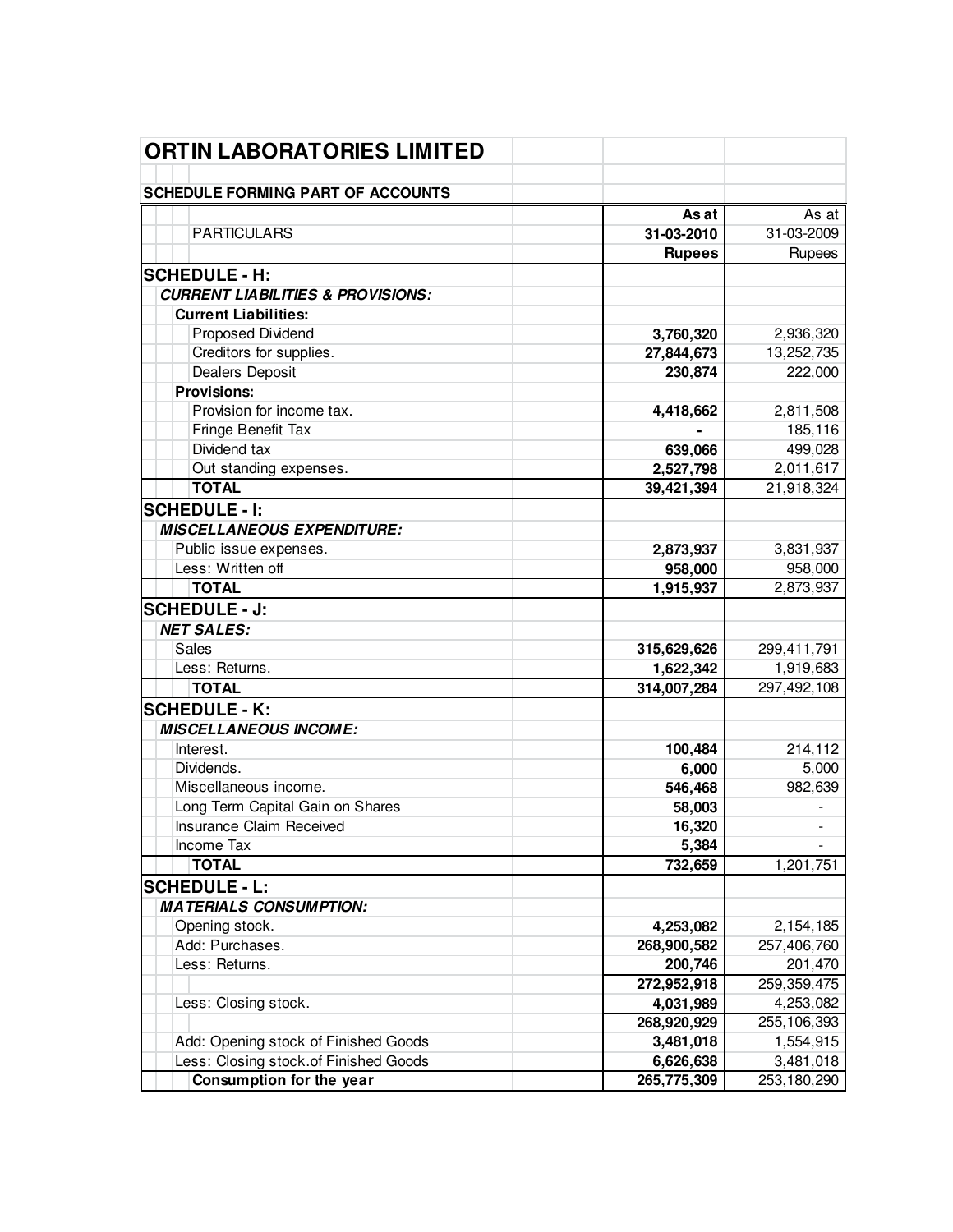| <b>ORTIN LABORATORIES LIMITED</b>                      |               |            |
|--------------------------------------------------------|---------------|------------|
|                                                        |               |            |
| <b>SCHEDULE FORMING PART OF ACCOUNTS</b>               |               |            |
|                                                        |               |            |
|                                                        | As at         | As at      |
| <b>PARTICULARS</b>                                     | 31-03-2010    | 31-03-2009 |
|                                                        | <b>Rupees</b> | Rupees     |
| <b>SCHEDULE - M:</b>                                   |               |            |
| <b>MANUFACTURING EXPENSES:</b>                         |               |            |
| Electricity charges                                    | 328,601       | 335,263    |
| Carriage inwards.                                      | 779,974       | 762,571    |
| Analytical charges.                                    | 102,465       | 223,326    |
| Water expenses.                                        | 58,800        | 36,995     |
| <b>Factory Maintenance</b>                             | 85,587        | 231,732    |
| Wages                                                  | 455,036       | 452,293    |
| <b>TOTAL</b>                                           | 1,810,463     | 2,042,180  |
| <b>SCHEDULE - N:</b>                                   |               |            |
| <b>ADMINISTRATIVE, SELLING &amp; FINANCE EXPENSES:</b> |               |            |
| <b>Salaries</b>                                        | 2,626,723     | 3,508,798  |
| Staff welfare.                                         | 170,192       | 193,210    |
| Rent.                                                  | 304,993       | 535,473    |
| Printing & stationery.                                 | 527,416       | 498,445    |
| Electricity charges.                                   | 99,811        | 122,313    |
| Postage & Courrier                                     | 1,025,243     | 1,075,824  |
| Telephone.                                             | 328,544       | 384,363    |
| Conveyance.                                            | 412,039       | 368,785    |
| Sales tax.                                             | 6,873,397     | 6,974,459  |
| Breakage.                                              | 357,065       | 5,127      |
| Bank charges.                                          | 485,895       | 306,129    |
| Carriage outwards.                                     | 1,043,918     | 998,402    |
| General expenses.                                      | 213,787       | 337,136    |
| Consultancy charges                                    | 465,975       | 361,740    |
| Marketting promotion.                                  | 1,065,464     | 166,091    |
| Vehicle maintenance                                    | 537,115       | 638,507    |
| Travelling expenses.                                   | 1,015,304     | 1,287,841  |
| Interest.                                              | 759,001       | 3,744,246  |
| Doctor's samples.                                      | 54,625        | 18,266     |
| Repairs & Replacements                                 | 1,483,450     | 783,338    |
| Advertisement.                                         | 120,903       | 109,990    |
| <b>Listing Fee</b>                                     | 27,134        | 4,495      |
| Directors remuneration.                                | 2,880,000     | 2,759,988  |
| Business promotion.                                    | 3,382,330     | 695,991    |
| <b>ROC Fee</b>                                         | 4,612         | 37,007     |
| Commission.                                            | 230,697       | 188,498    |
| Licences & taxes                                       | 221,663       | 313,415    |
| <b>SUB TOTAL</b>                                       | 26,717,296    | 26,417,877 |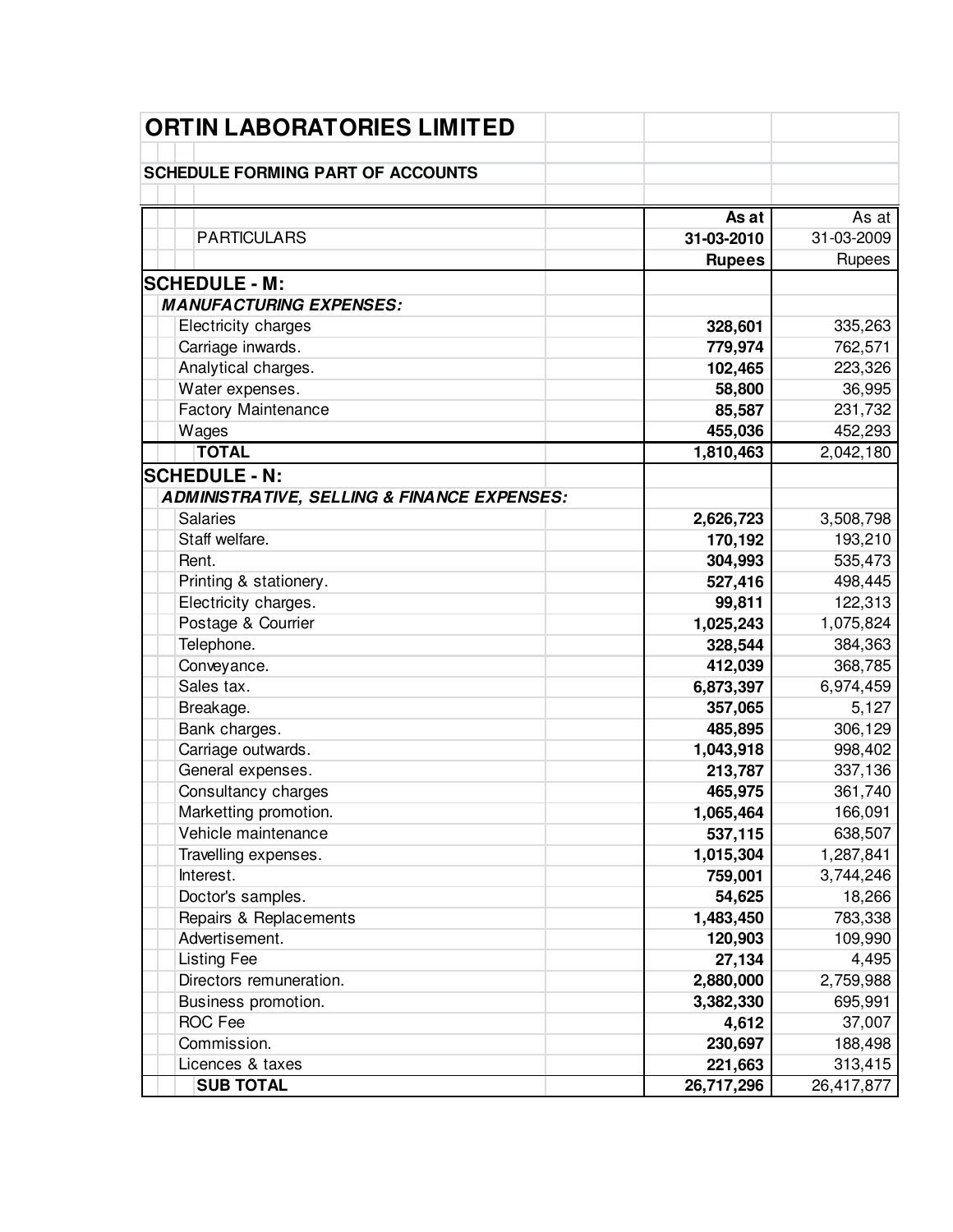| ORTIN LABORATORIES LIMITED               |               |            |
|------------------------------------------|---------------|------------|
| <b>SCHEDULE FORMING PART OF ACCOUNTS</b> |               |            |
|                                          |               |            |
|                                          | As at         | As at      |
| <b>PARTICULARS</b>                       | 31-03-2010    | 31-03-2009 |
|                                          | <b>Rupees</b> | Rupees     |
| Audit fee.                               | 50,000        | 50,000     |
| Tax audit fee.                           | 15,000        | 15,000     |
| Tax consultency fee.                     | 20,000        | 20,000     |
| Insurance.                               | 89,527        | 140,920    |
| Discount.                                | 150,592       | 1,157,330  |
| Maintenance charges.                     | 295,778       | 145,327    |
| Subscriptions & membership fee.          | 23,494        | 41,733     |
| E.S.I. Contribution                      | 51,575        | 69,966     |
| Provident fund.                          | 465,263       | 497,790    |
| Professional Tax                         | 13,100        | 35,000     |
| Property tax                             | 31,813        | 30,672     |
| Depository transfer charges              | 32,063        | 35,707     |
| Annual fee for D.Mat                     |               | 999        |
| ICICI Knowledge park Maintenance         | 256,533       | 204,005    |
| Security charges                         | 106,152       | 95,927     |
| Annual Maintenance contract              | 86,140        | 80,703     |
| Computer maintenance                     | 369,808       | 348,015    |
| Mumbai Office Maintenance                | 1,117,473     | 855,000    |
| Tender forms                             | 36,047        | 35,674     |
| Rates & taxes.                           |               | 21,080     |
| Service Tax                              | 13,705        | 86,434     |
| Books & periodicals.                     | 1,095         | 2,360      |
| Loss on Sale of Assets                   | 183,363       | 63,332     |
| <b>Bonus</b>                             | 126,856       | 139,569    |
| <b>Sitting Fee</b>                       | 19,000        | 19,605     |
| Internet Charges                         | 7,352         | 18,630     |
| Income Tax                               |               | 61,213     |
| Loss on Foreign Exchange transactions    |               | 14,713     |
| Fringe Benefit Tax                       |               | 6,532      |
| <b>Forfeited Security Deposit</b>        | 440           |            |
| Goods Spoiled in Floods                  | 352,109       |            |
| <b>ISO Audit fee</b>                     | 15,000        | 15,000     |
| <b>TOTAL</b>                             | 30,646,574    | 30,726,113 |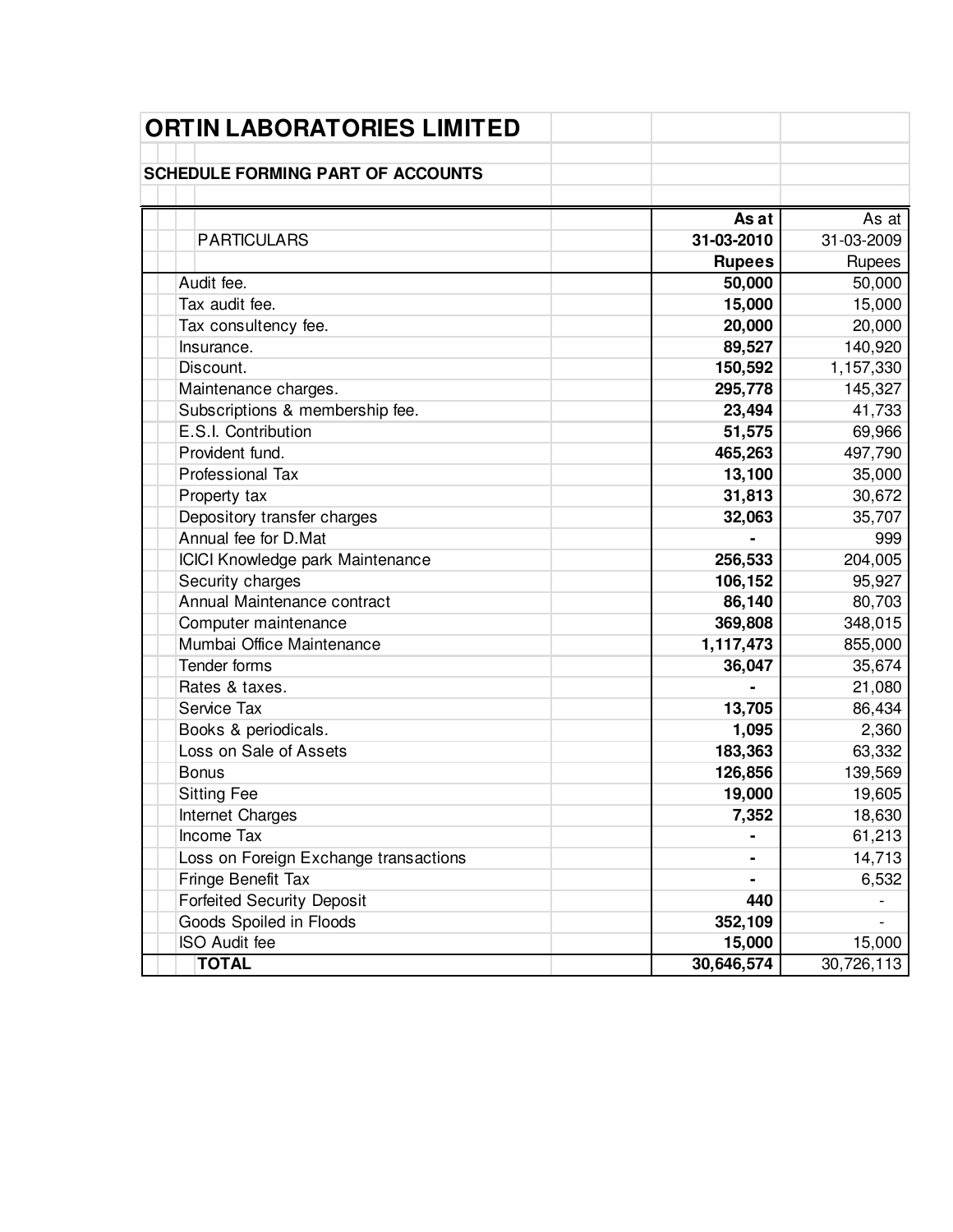# **ORTIN LABORATORIES LIMITED**

# **SHCEDULE - O.**

# **NOTES FORMING PART OF BALANCE SHEET AND PROFIT AND LOSS ACCOUNT FOR THE YEAR ENDED 31ST MARCH, 2010.**

# **I. SIGNIFICANT ACCOUNTING POLICIES:**

#### **(a) Basis of Accounting:**

The Company follows the mercantile system of accounting. The accounts are prepared on historical cost basis and as a going concern. Accounting policies not specifically referred to otherwise are consistent with the generally accepted accounting standards referred to in Section 211(3C) of the Companies Act 1956.

## **(b) Fixed Assets:**

Fixed assets are stated at cost less depreciation. All costs (excluding CENVAT, VAT and Subsidy), including financing costs till commencement of commercial production and adjustments arising from exchange rate variations relating to borrowings attributable to the fixed assets are capitalized.

#### **(c) Depreciation:**

The Company has provided depreciation for all the assets using straight line method at the rates specified in the Schedule XIV of the Companies Act, 1956.

## **(d) Inventories:**

Inventories have been taken as valued and certified by the Management. The basis of valuation is as under:

Raw materials, Stores & Spares - at cost or market price whichever is lower. Finished goods – at lower of cost or market value on FIFO basis.

#### **(e) Retirement benefits**:

- (i) Company's contribution to provident fund is charged to Profit & Loss Account.
- (ii) No provisions have been made in accounts for the future payment of gratuity to the employees of the Company, Pursuant to the payment of Gratuity Act, 1972. The same being accounted as and when it is paid.

# **(f) Revenue recognition**:

- i) Sale is recognized on dispatch of products and is inclusive of Excise Duty. Sales Tax and Packing and forwarding charges.
- ii) Interest income is recognized on accrual basis.
- iii) Dividend income is recognized as and when the right to receive the amount is established.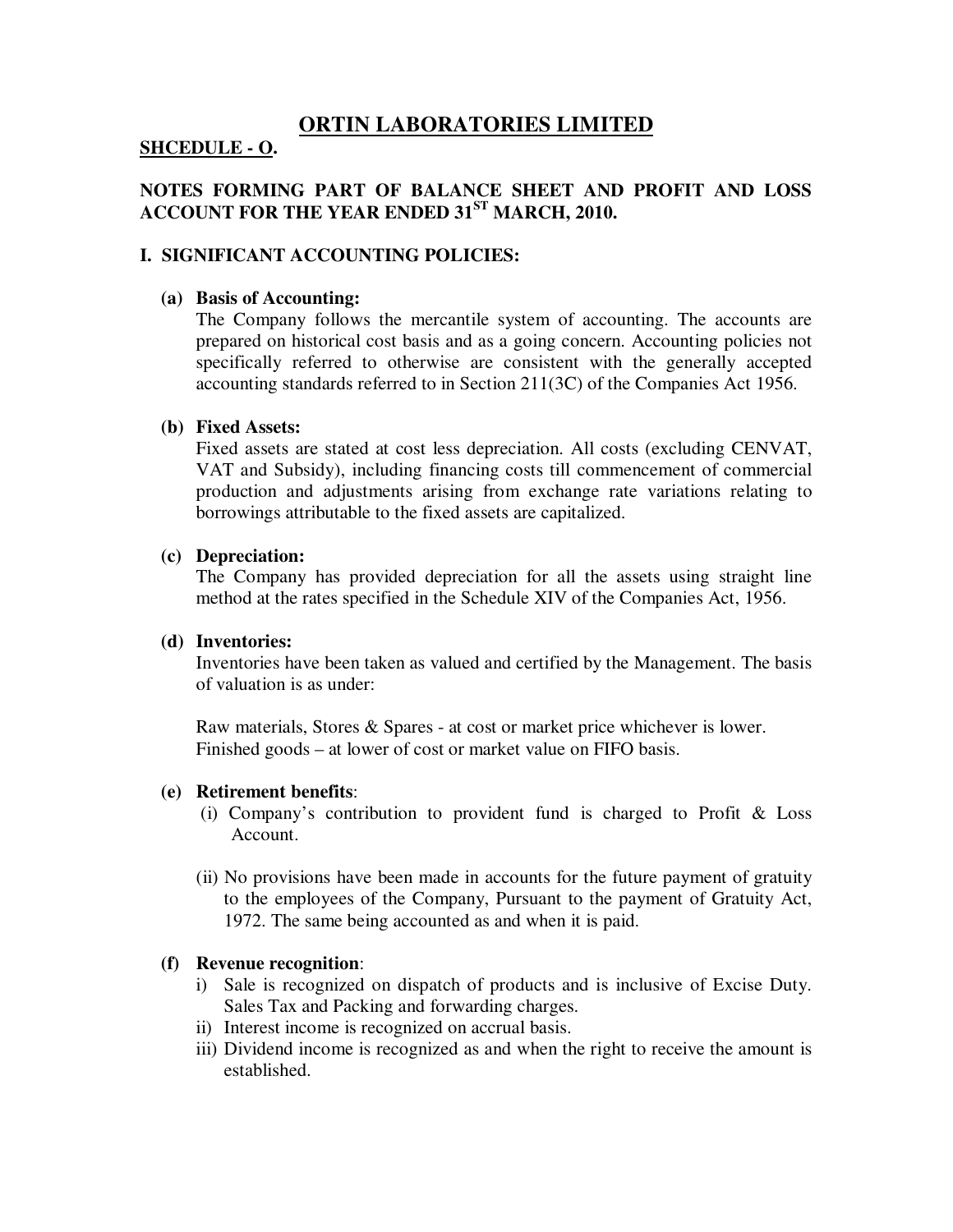# **g) Investments**

Quoted and un-quoted Investments are valued at cost.

## **h) R&D Expenditure**

- a. Capital expenditure is included in the fixed assets and depreciation as per Company's policy.
- b. Revenue expenditure is charged to profit  $\&$  loss account of the year in which they are incurred is included in the respective heads of expenditure.

## **i) Borrowing Costs**

Borrowings costs that are directly attributable to the acquisition of qualifying assets are capitalized as part of cost of such asset. A qualifying asset is one that necessarily takes substantial period of time to get ready for intended use. All other borrowing costs are charged to revenue.

# **j) Cash Flow Statement**

The Cash Flow Statement has been compiled from and is based on the Balance Sheet as at  $31<sup>st</sup>$  March, 2010 and the related Profit and Loss Account for the year ended on that date. The Cash Flow Statement has been prepared under the indirect method as set out in the Accounting Standard - 3 on Cash Flow statement issued by ICAI.

# **k) Accounting for Taxes on Income**

- a. **Current Tax:** Provision for Current Income Tax is made on the basis of the taxable income for the year as determined in accordance with the provisions of Income Tax Act, 1961.
- b. **Deferred Tax:** Deferred income tax is recognized, on timing differences, being the difference between taxable income and accounting income that originate in one period and are capable of reversal in one or more subsequent periods. The tax effect is calculated on the accumulated timing differences at the year end based on tax rates and laws. Enacted or substantially enacted as of the Balance Sheet date.

#### **l) Employee Stock Option Scheme**

The company has not granted any Employee Stock Option Scheme.

#### **m) Impairment of Assets**

The management assesses using external and internal sources whether there is any indication that an asset may be impaired. Impairment of an asset occurs where the carrying value exceeds the present value of cash flow expected to arise from the continuing use of the asset and its eventual disposal. The provision for impairment loss is made when recoverable amount of the asset is lower than the carrying amount.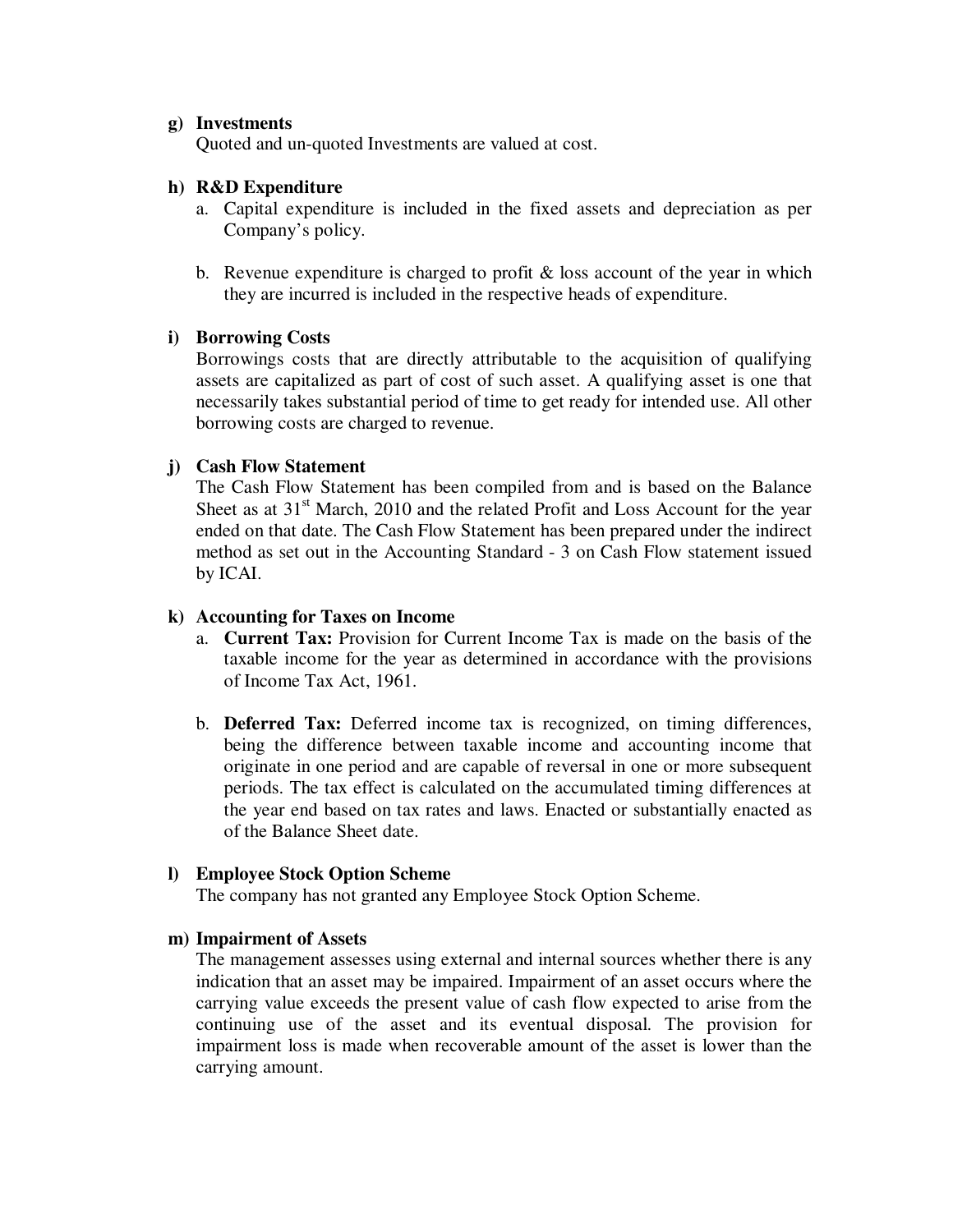# **n) Government Grants & Other Claims**

Revenue grants including subsidy/rebates, refunds, claims etc., are credited to profit & loss account under other income or deducted from the related expenses. Grants related to fixed assets are credited to capital reserves account or adjusted in the cost of such assets as the case may be, as and when the ultimate realisability of such grants etc., are established/realized.

# **o) Miscellaneous Expenses:**

Preliminary expenses and expenditure in connection with issue of shares are being written off over a period of five years.

# **p) Provisions and Contingent Liabilities and Contingent Assets**

Provisions in respect of present obligations arising out of past events are made in the accounts when reliable estimate can be made of the amount of obligations and it is probable that there will be an outflow of resources. Contingent Liabilities are not recognized but if material, are disclosed in the notes to accounts. Contingent assets are not recognized or disclosed in the financial statements.

# 2. **SECURED LOANS:**

- a) Term Loans from Karnataka Bank Limited is secured by hypothecation of Plant & Machinery and other Fixed Assets and second charge on current assets of the Company and further secured by Personal Guarantee of Promoter Directors.
- b) Cash Credit from Karnataka Bank Limited is secured by present and future raw materials, semi finished goods, finished goods, stores and secured second charge on Fixed Assets of the Company and further secured by personal guarantee of promoter Directors.
- c) Vehicle Loans are secured by hypothecation of specified vehicles acquired.
- 3. During the year Sales Tax assessment for the financial year 2004-05 and 2007-08 was completed and an amount of Rs. 52,187 and Rs. 5,830 was paid against the demand of the department.

# 4. **RESEARCH & DEVELOPMENT EXPENSES**:

During the year the company has incurred revenue expenditure pertaining to Research and Development of Rs. 11,78,115/-. Revenue expenditure is shown under respective heads of expenditure. There is no capital expenditure on Research and Development.

# 5. **EMPLOYEE STOCK OPTION SCHEME**

During the year the company has not issued any employee stock option scheme.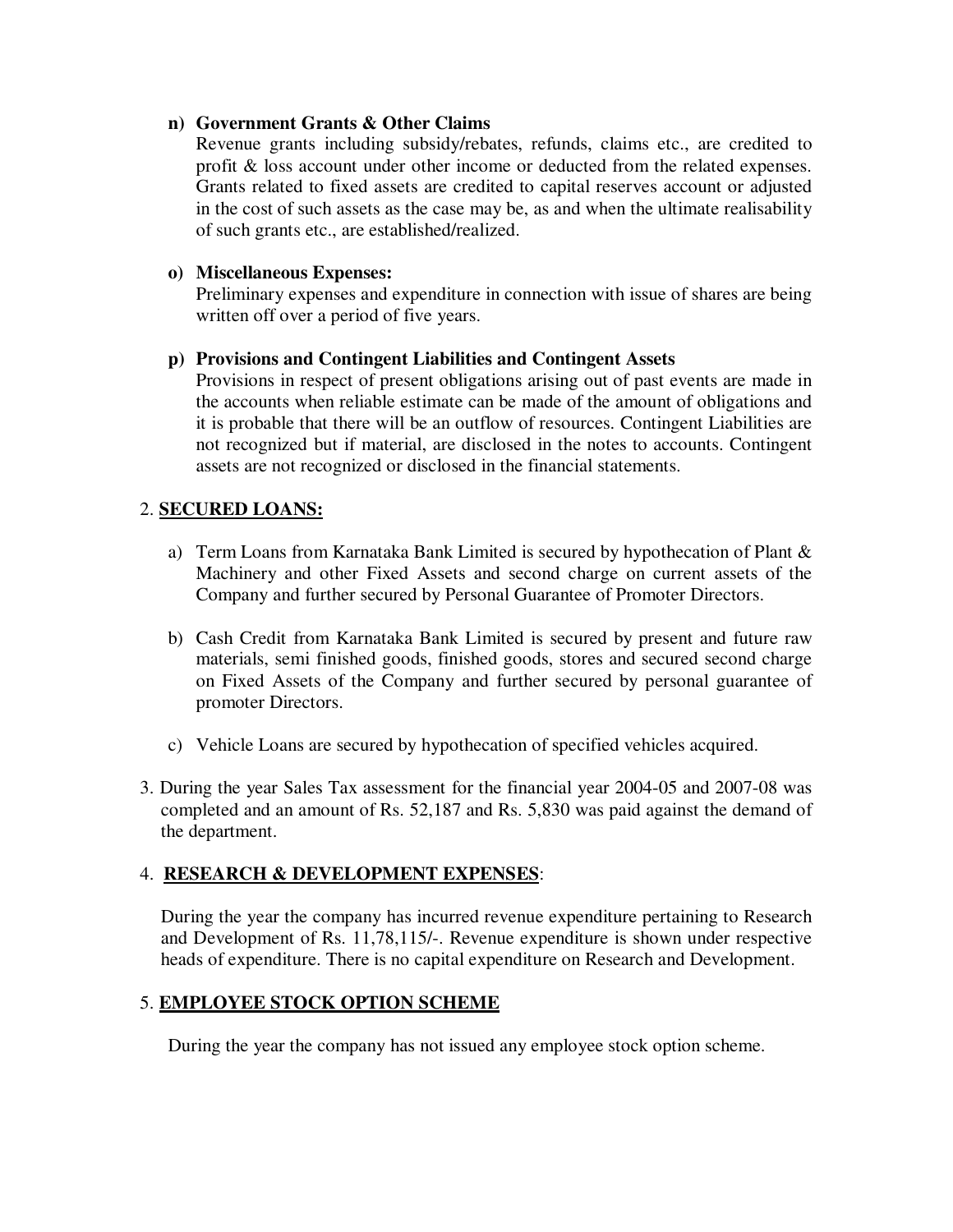# 6. **SALES TAX DEFERMENT**

The sales tax deferment liability amounting to Rs. 11,15,966/- shown under Unsecured Loans due for repayment from the financial year 2019 onwards. The Government of Andhra Pradesh has granted Sales Tax Deferment for a period of 14 years.

# 7. **FOREIGN EXCHANGE TRANSACTIONS**:

|               |                                                            | 31 March 2010 |
|---------------|------------------------------------------------------------|---------------|
|               |                                                            | Rupees        |
| a.            | Value of imported KITs                                     | 9,33,729      |
| $\mathbf b$ . | Expenditure in foreign currency on account of Registration |               |
|               | in Uganda for export of pharma products                    | 96,751        |
| C.            | Expenditure in foreign currency towards traveling $\&$     | 7,12,812      |
|               | <b>Marketing Development</b>                               |               |

# 8. **MANAGERIAL REMUNERATION**:

|                              | 31 March 2010 |
|------------------------------|---------------|
|                              | <b>Rupees</b> |
| Mr. S. MURALI KRISHNA MURTHY | 7,20,000      |
| Mr. S. MOHAN KRISHNA MURTHY  | 7,20,000      |
| Mr. S. BALAJI VENKATESWARLU  | 7,20,000      |
| Mr. S. SRINIVAS KUMAR        |               |

The above figures do not include Sitting fee paid and provision for gratuity and leave encashment.

# 9. **REMUNERATION TO AUDITORS**:

|                                | 31 March 2010 |
|--------------------------------|---------------|
|                                | Rupees        |
| Audit fee                      | 50,000        |
| Tax Audit Fee                  | 15,000        |
| For taxation and other matters | 20,000        |
| Service Tax                    | 8,755         |
| <b>TOTAL</b>                   | 93,755        |

# 10. **CONTINGENT LIABILITIES**:

- a) There were no contingent liabilities as on  $31<sup>st</sup>$  March, 2010.
- b) Estimated amount of contracts remaining to be executed on Capital Accounts and not provided for – NIL.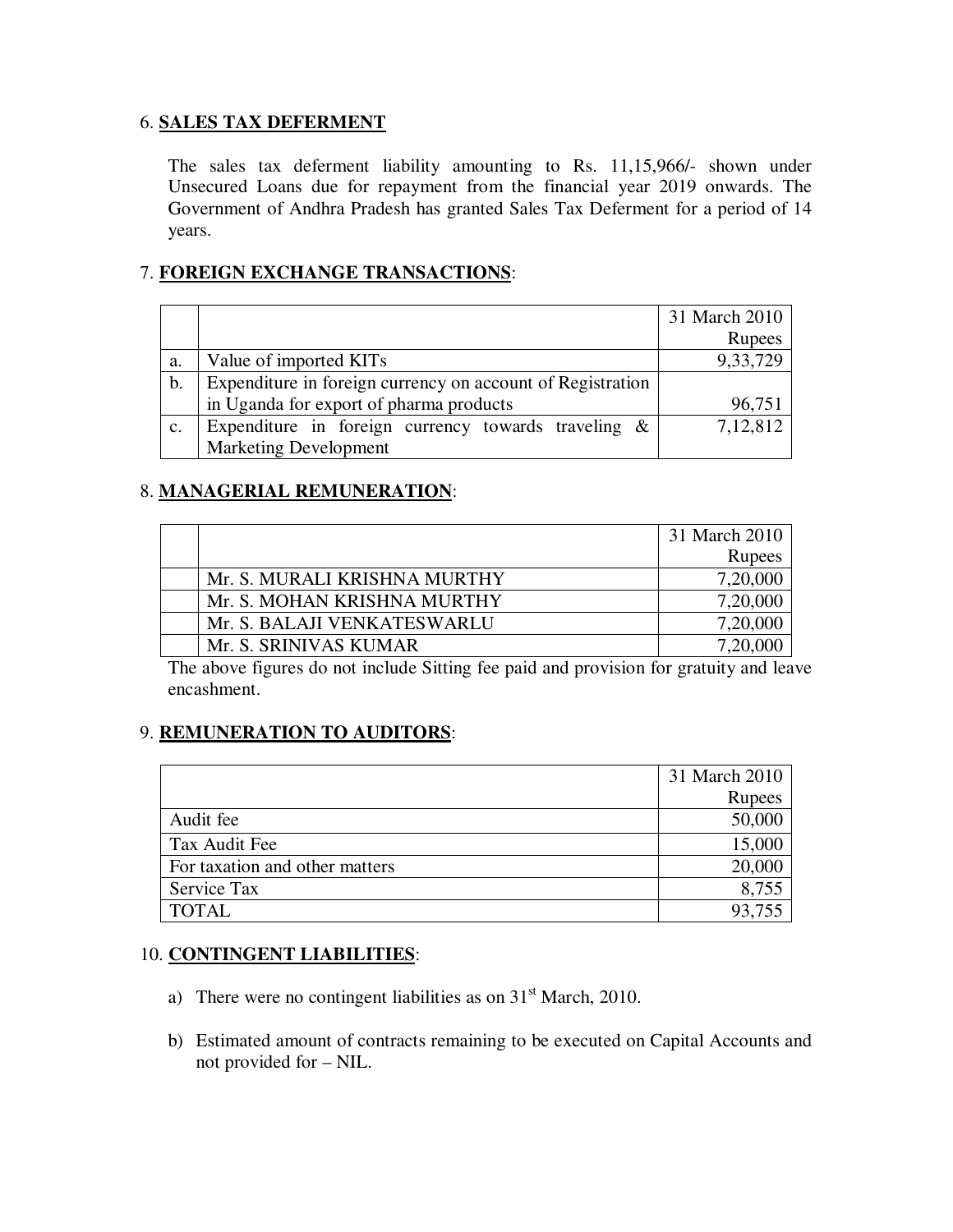# 11. **DEFERRED TAX** :

|                                                                                                                     | 31 March 2010 |
|---------------------------------------------------------------------------------------------------------------------|---------------|
|                                                                                                                     | Rupees        |
| In Conformity with the Accounting Standard 22 on Accounting<br>for Taxes on income issued by Institute of Chartered |               |
| Accountants of India, during the year the Company has                                                               |               |
| provided for the Net Deferred Tax Liability/Assets in the books                                                     |               |
| of account.                                                                                                         |               |
| Net Block as per Companies Act                                                                                      | 3,82,21,521   |
| Net Block as per Income Tax Act                                                                                     | 2,85,38,116   |
| <b>Timing Difference</b>                                                                                            | 96,83,406     |
| Net Tax Liability as on 31-03-2010                                                                                  | 32,91,390     |
| Less: Deferred Tax Liability as on 31-03-2009                                                                       | 29,30,097     |
| Effect on Profit and Loss Account (Deferred Tax for the year)                                                       | 3,61,293      |

# Deferred tax liability represents timing differences in depreciation on fixed assets.

# 12. **EARNINGS PER SHARE**:

# (A) BASIC EARNING PER SHARE

|      | Number of equity shares outstanding at the beginning of     | 36,70,400   |
|------|-------------------------------------------------------------|-------------|
|      | the year.                                                   |             |
| ii.  | Number of equity shares issued during the year.             | NII         |
| iii. | Total number of equity shares outstanding at the end of the | 36,70,400   |
|      | year. (used for denominator for calculating EPS)            |             |
| iv.  | Profit available to share holders.                          | 82, 17, 438 |
| V.   | Basic Earning per Share. (face value Rs. 10/-)              |             |

# (B) DILUTED EARNING PER SHARE

|      | Number of equity shares outstanding as per Point No. iii | 36,70,400   |
|------|----------------------------------------------------------|-------------|
|      | above.                                                   |             |
| ii.  | Weighted average number of potential equity shares       | NIL.        |
|      | outstanding                                              |             |
| iii. | Weighted average number of shares outstanding (used for  | 36,70,400   |
|      | denominator for calculating EPS)                         |             |
| iv.  | Profit available to share holders                        | 82, 17, 438 |
| V.   | Basic Earning per Share (face value Rs. 10/-)            | 2.24        |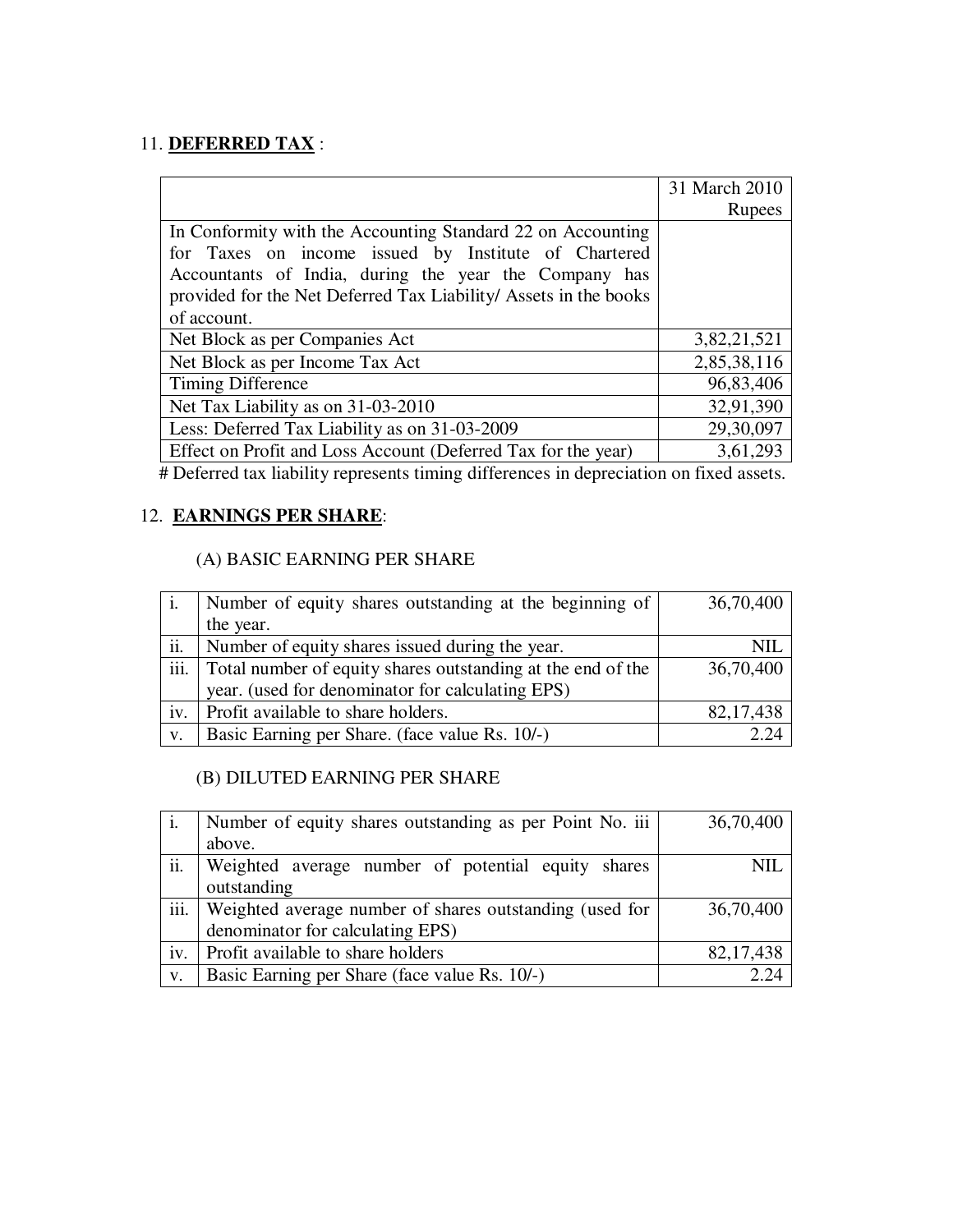# 13. **RELATED PARTY TRANSACTIONS**:

Disclosure as required by Accounting Standard AS 18: Related party disclosures issued by the Institute of Chartered Accountant of India (ICAI) is follows:

- (A) (i) Names of the transacting related parties. SRI SAI KRISHNA MARKETING ASSOCIATES
	- (ii) Description of the relationship between the parties. Associate Firm.
	- (iii) Description of the nature of transaction. Sales and purchases to/from associates firm in which directors are interested.
	- (iv) Volume of transaction: Sales: Rs. 2,26,47,023/-Purchases: Rs. 21,95,891/- The above transactions are not related to the products, which are manufactured at the company's production facilities and it is only a trading transaction.
	- (v) Other elements of the related party transactions necessary for an understanding of the financial statements: NIL.
	- (vi) The amounts or appropriate proportions of outstanding items pertaining to related parties at the balance sheet date and provisions for doubtful debts due from such parties at that date: NIL.
- (B) (i) Names of the transacting related parties. ORTIN BIOTECH PRIVATE LIMITED
	- (ii) Description of the relationship between the parties. Associate Company.
	- (iii) Description of the nature of transaction. Inter corporate Loan to associate Company in which directors are interested.
	- (iv) Volume of transaction: Loan outstanding: Rs. 1,11,000/-
	- (v) Other elements of the related party transactions necessary for an understanding of the financial statements: NIL.
	- (vi) The amounts or appropriate proportions of outstanding items pertaining to related parties at the balance sheet date and provisions for doubtful debts due from such parties at that date: NIL.

# 14. **SEGMENT REPORTING**:

As the company's business activities falls within single segment viz., Pharmaceutical and allied Products the disclosure requirement of Accounting Standard 17 "Segment Reporting" issued by the Institute of Chartered Accountants of India is not applicable.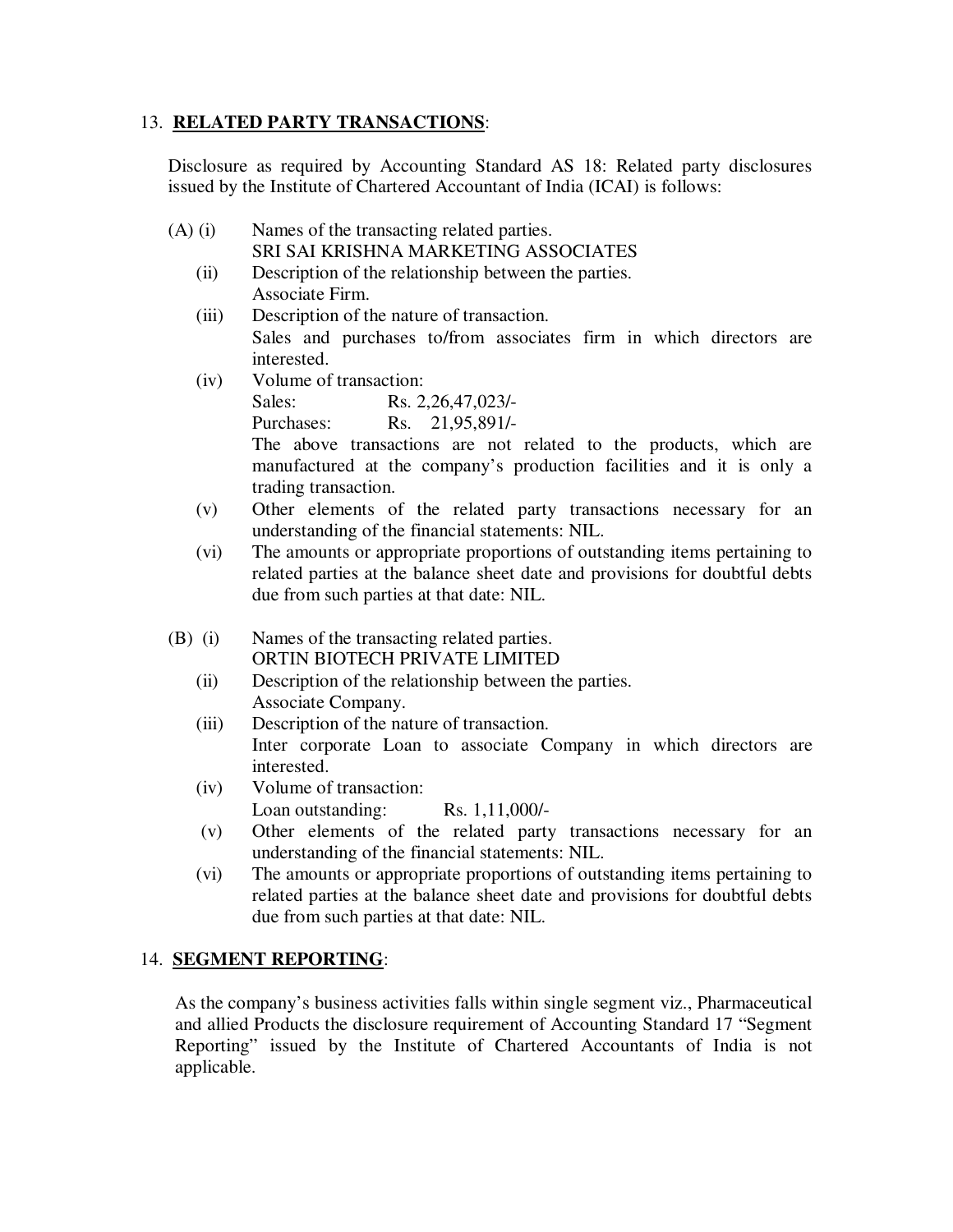# 15. **SHARE CAPITAL:**

The paid up capital of the company is Rs. 3,67,04,000/- divided into 36,70,400 equity shares of Rs.  $10/-$  each as on  $31<sup>st</sup>$  March, 2010.. During the year 2010-11 the company has allotted 15,00,000 warrants to the Promoters  $\&$ others at an issue price of Rs.18/- each. Of which, 10,30,000 warrants are converted into 10,30,000 equity shares of Rs.10/- each with a premium of Rs.8/- per share**.**

- 16. In the opinion of the Board the Current assets, Loans and advances are approximately of the value stated if realized in the ordinary course of the business. The provision for depreciation and all known liabilities are adequate and not in excess of the amount considered reasonably necessary.
- 17. The balances shown against Sundry Debtors, Sundry Creditors and Advances are subject to confirmation from the respective parties.
- 18. DISCLOSURE UNDER MICRO, SMALL AND MEDIUM ENTERPRISES DEVELOPMENT ACT, 2006:

As regards to the compliance of provisions relating to the dues to Micro, Small and Medium Enterprises in terms of Section 22 of the Micro, Small and Medium Enterprises Development Act, 2006, the Company has sent letters to the Creditors to confirm whether they are Micro, Small and Medium Enterprises. The Company is yet to receive the confirmations from them. Hence, the Company could not quantify the dues, if any to the Micro, Small and Medium Enterprises.

# 19. ADDITIONAL INFORMATION PURSUANT TO PARAGRAPHS 3 & 4 OF PART II OF SCHEDULE VI TO THE COMPANIES ACT 1956, (AS CERTIFIED BY A DIRECTOR:

A. PARTICULARS IN RESPECT OF GOODS MANUFACTURED:

Since the products involved are voluminous, According to the management it is not possible to give product wise details.

B. STOCKS, PURCHASES & SALES OF FINISHED GOODS:

Since the products involved are voluminous, According to the management it is not possible to give product wise details.

20. During the year it was proposed to declare dividend of 8% per each equity share..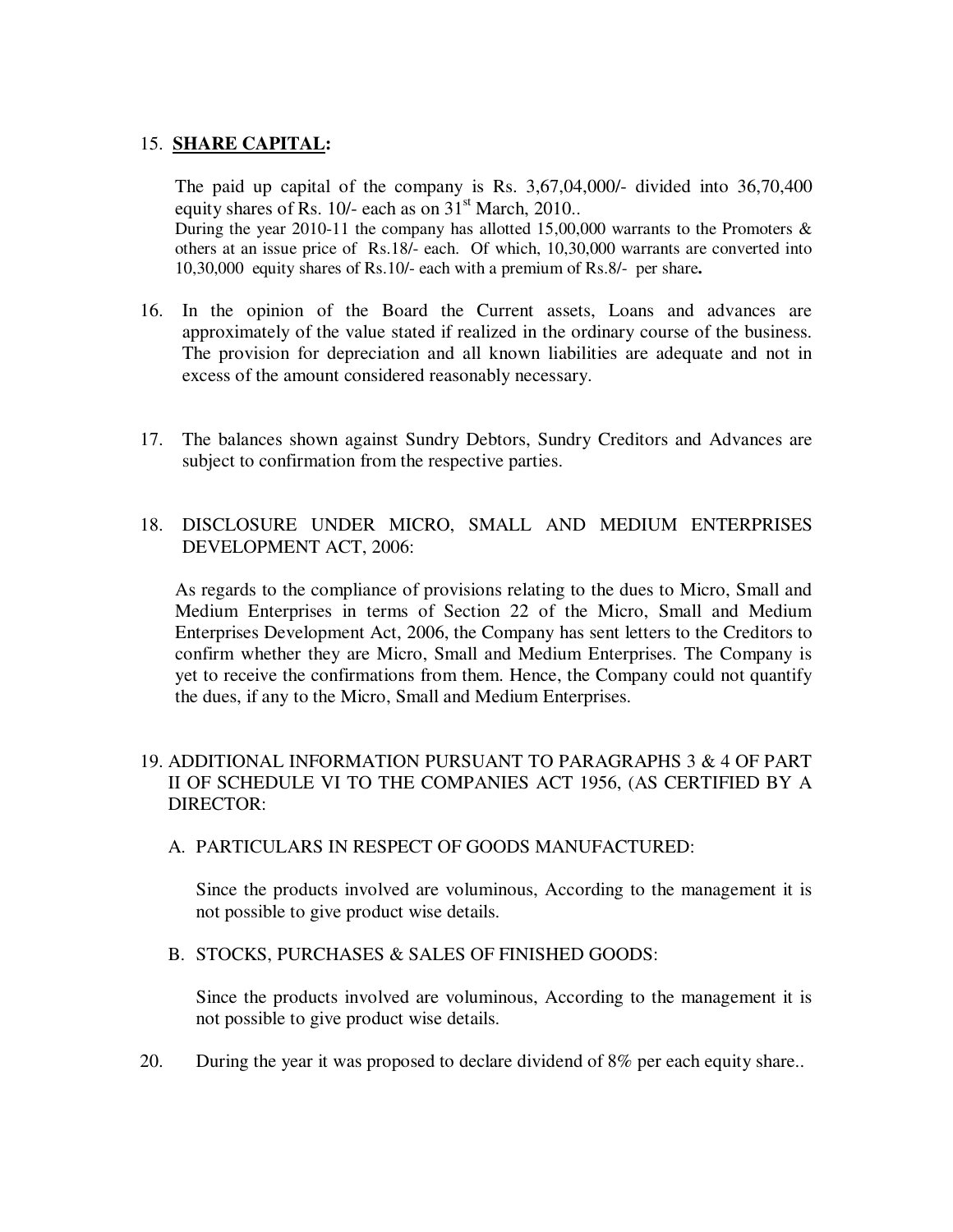- 21. During the year the company has amortized 20% of preliminary expenses i.e. Rs. 9,58,000/-.
- 22. During the year the following provisions were made:

| Current Tax  | Rs. $44,18,662/$ |
|--------------|------------------|
| Dividend Tax | Rs. $6,39,066/$  |

23. Disclosure under clause 32 of the Listing Agreement:

| (a) Loans and Advances in the nature of Loans to Subsidiary Company | NIL          |
|---------------------------------------------------------------------|--------------|
| (b) Loans and Advances in the nature of Loans to Associate Company  | NIL.         |
| (c) Loans and Advances in the nature of Loans where there is:       |              |
| (1) No repayment schedule or repayment beyond 7 years               | NIL.         |
| (2) No interest or interest below section 372 A of Companies Act    | NIL.         |
| (d) Loans and Advances in the nature of Loans to firms/companies    |              |
| In which directors are interested                                   | Rs. 1,11,000 |
| (e) Investment by the Loanee in the shares of the parent company    |              |
| And subsidiary company, when the company has made a loan            |              |
| Or advance in the nature of loan                                    |              |

- 24. Previous year figures have been regrouped and rearranged wherever necessary.
- 25. All the amounts are rounded of to the nearest rupee.

Signature to Schedule 'A' to 'O'

As per our attached report of even date On behalf of the Board

# For MATHESH & RAMANA For ORTIN LABORATORIES LIMITED CHARTERED ACCOUNTANTS

S.MURALI KRISHNA MURTHY

B.V.RAMANA REDDY Managing Director PARTNER M. No. 026967 Firm Reg. No. 002020S PLACE: HYDERABAD.

# DATED: 26/08/2010 S.MOHAN KRISHNA MURTHY **Director**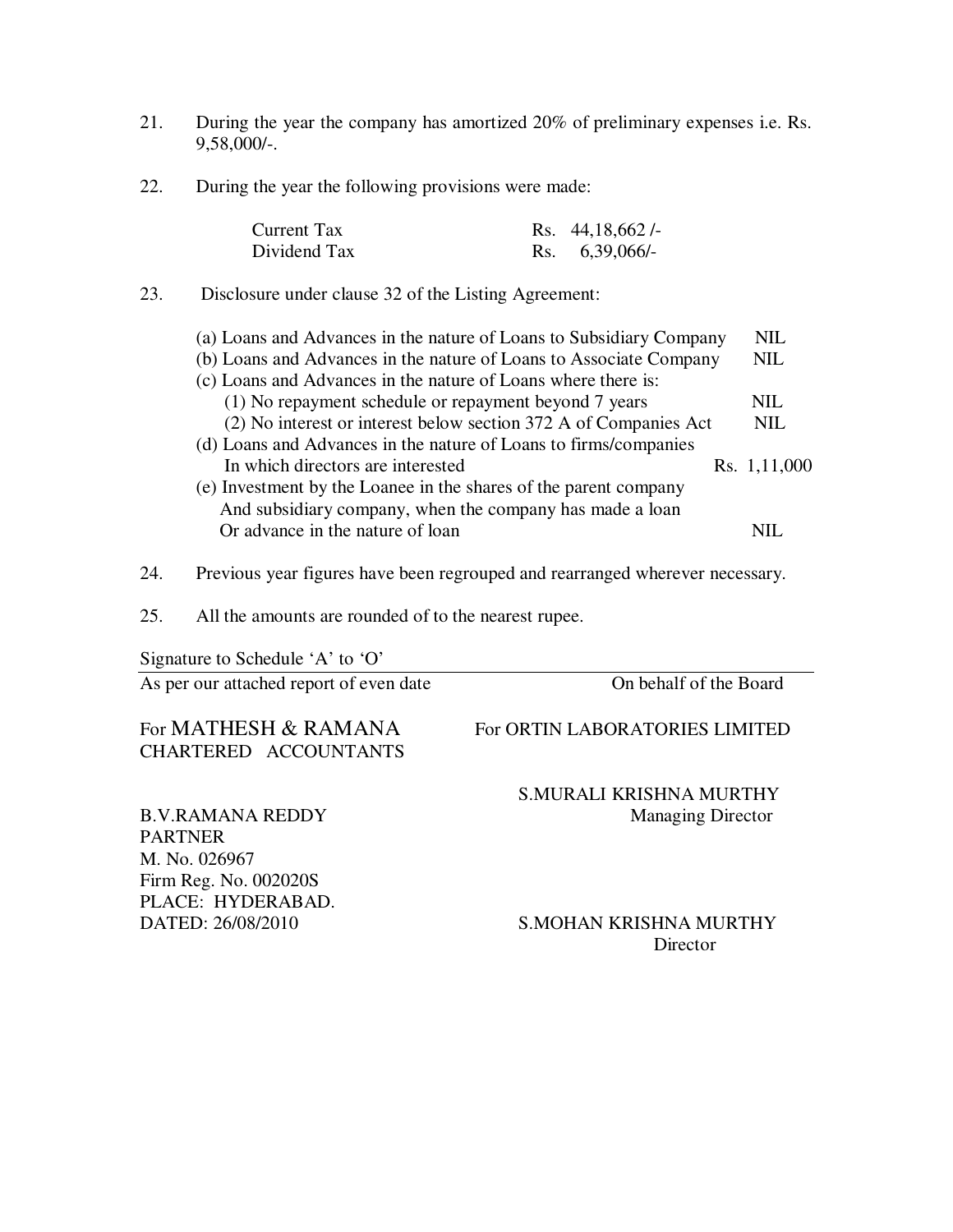| <b>ORTIN LABORATORIES LIMITED</b>                                 |                                       |                          |
|-------------------------------------------------------------------|---------------------------------------|--------------------------|
|                                                                   |                                       |                          |
| <b>CASH FLOW FROM OPERATION ACTIVITIES:</b><br><b>PARTICULARS</b> |                                       |                          |
|                                                                   | 31-03-2010                            | 31-03-2009               |
| Net profit before tax                                             | 12,997,393                            | 9,333,646                |
| ADD:Depreciation<br>ADD: Misc. Expenses                           | 1,946,349                             | 1,936,148                |
| ADD:Interest                                                      | 958,000                               | 958,000                  |
| Less: Interest received                                           | 759,001                               | 3,744,246                |
| Less:Misc. income                                                 | 100,484                               | 214,112                  |
|                                                                   | 632,175                               | 987,639                  |
| <b>Operating Profit</b>                                           | 15,928,084                            | 14,770,289               |
| Increase in inventories                                           | (2,924,527)                           | (4,025,000)              |
| Increase in debtors                                               | (2,202,937)                           | 33,581,974               |
| Increase in Ioan & advances                                       | (47, 872)                             | 18,048,863               |
| Increase/Decrease in current liabilities                          | 13,103,684                            | (32, 948, 657)           |
|                                                                   |                                       |                          |
| Cash generated from operations                                    | 23,856,432                            | 29,427,469               |
| less:Tax expense                                                  | 4,418,662                             | 2,811,508                |
| Less: Interest paid                                               | 759,001                               | 3,744,246                |
|                                                                   |                                       |                          |
| Cash from operations                                              | 18,678,768                            | 22871715                 |
| Increase in Investments                                           | 9,172                                 | 100,000                  |
| Add: Misc. Income                                                 |                                       | 987,639                  |
| Add: Additions to Fixed Assets                                    | 632,175                               |                          |
|                                                                   | (9, 222, 294)                         | (3,331,286)              |
| Add: Interest Recieived                                           | 100,484                               | 214,112                  |
| Net Cash Used in Investing                                        | (8,480,463)                           | (2,029,535)              |
|                                                                   |                                       |                          |
| Receipts from share capital                                       |                                       |                          |
| Receipts from new borrowings                                      | (25, 444, 584)                        | 15,790,456               |
| <b>Net Cash Used Financing Activity</b>                           | (25, 444, 584)                        | 15,790,456               |
| Net cash Flow                                                     | (15, 246, 279)                        | 36,632,636               |
| Opening Balance                                                   | 37,432,550                            | 799,914                  |
| Net cash Flow                                                     | (15, 246, 279)                        | 36,632,636               |
| <b>Cash and Cash Equivalants</b>                                  | 22,186,271                            | 37,432,550               |
| As per our report of even date annexed.                           | For and on behalf of the Board.       |                          |
|                                                                   |                                       |                          |
| For Mathesh & Ramana                                              | <b>For Ortin Laboratories Limited</b> |                          |
| <b>Chartered Accountants</b>                                      |                                       |                          |
|                                                                   |                                       | S. Murali Krishna Murthy |
| <b>B. V. RAMANA REDDY</b>                                         |                                       | <b>Managing Director</b> |
| <b>Partner</b>                                                    |                                       |                          |
| M. No. 026967                                                     |                                       |                          |
| Firm Reg. No. 002020S                                             |                                       | S. Mohan Krishna Murthy  |
|                                                                   |                                       | <b>Director</b>          |
| Place: Hyderabad                                                  |                                       |                          |
| Date: 26/08/2010                                                  |                                       |                          |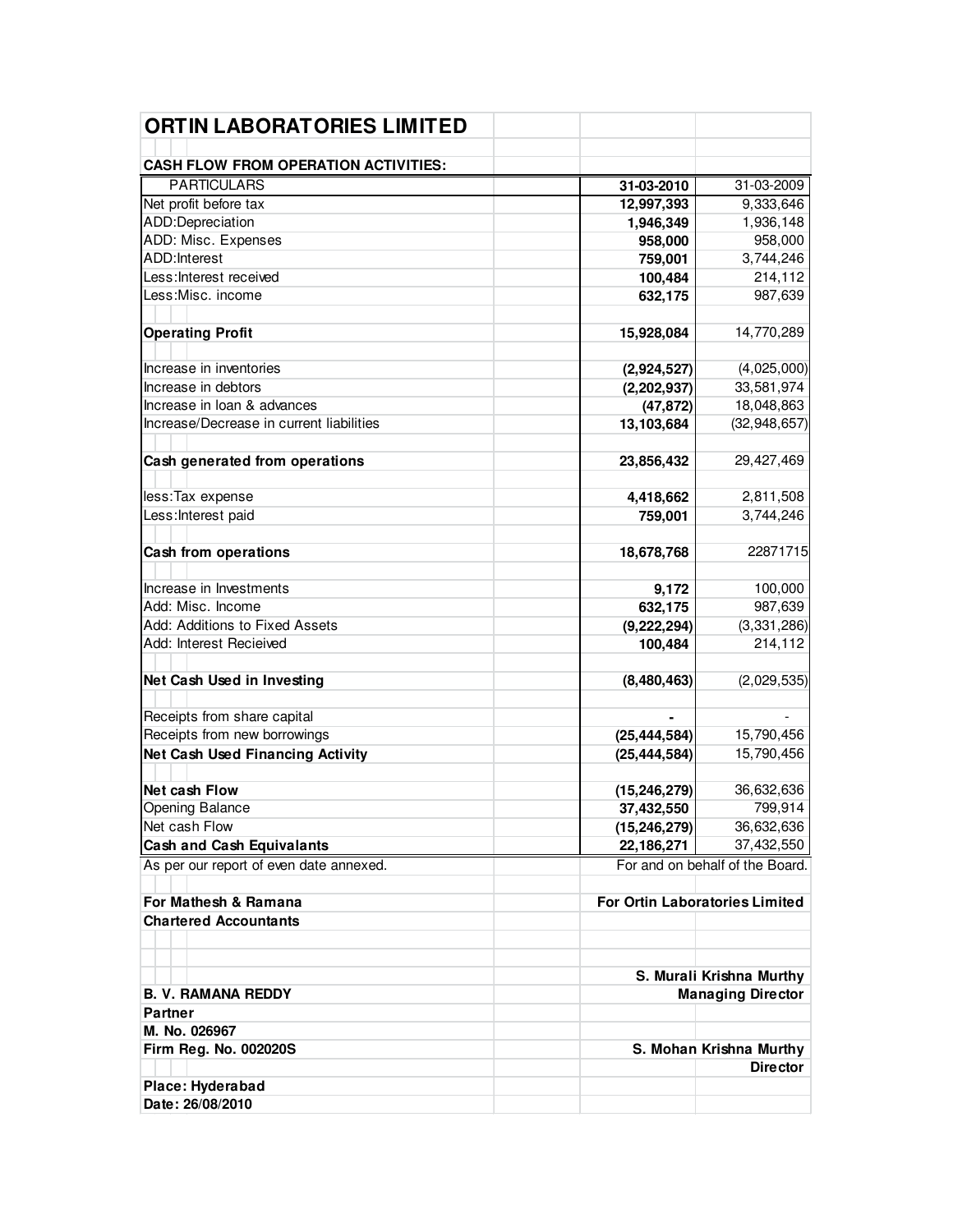# **ORTIN LABORATORIES LIMITED**

# **BALANCE SHEET ABSTRACT AND COMPANY'S GENERAL BUSINESS PROFILE:**

| L.<br><b>Registration Details:</b>                                                     |                                                                                      |
|----------------------------------------------------------------------------------------|--------------------------------------------------------------------------------------|
| 8<br>8<br>5<br>Registration No.<br>6<br>$\theta$                                       | State Code<br>1<br>  O                                                               |
| 3<br><b>Balance Sheet Date</b><br>0<br>Month<br>Date                                   | 3<br>2<br>0<br>$\theta$<br>Year                                                      |
| II. Capital raised during the year (Amount in Rs. Thousands)<br>Public Issue<br>N<br>L | Rights Issue<br>N                                                                    |
| <b>Bonus</b> Issue<br>N<br>L<br>1                                                      | <b>Private Placement</b><br>N<br>L<br>-1                                             |
| Ш.<br>of Funds.                                                                        | Position of Mobilisation and Development of Funds (Amounts in Rs. Thousands) Sources |

|  | <b>Total Liabilities</b> |   |  | Total. | Assets<br>$\overline{ }$ |  |        |
|--|--------------------------|---|--|--------|--------------------------|--|--------|
|  |                          | ∸ |  |        |                          |  | $\sim$ |

| <b>Fotal Assets</b> |  |  |
|---------------------|--|--|
|                     |  |  |

 $3 \t 2 \t 6 \t 6 \t 7$ 

Un Secured Loans  $\begin{array}{|c|c|c|c|c|c|} \hline 4 & 4 & 0 & 7 \\ \hline \end{array}$ 

| Paid Up C | Capital |  |  |  | Reserves & Surplus |  |
|-----------|---------|--|--|--|--------------------|--|
|           |         |  |  |  |                    |  |

| Secured Loans |  |  |
|---------------|--|--|
|               |  |  |

| Application of Funds |  |
|----------------------|--|

|   | Net Fixed Assets |   |  |  | Investments |  |
|---|------------------|---|--|--|-------------|--|
| ັ |                  | ↩ |  |  |             |  |

|  | Net Current Assets |  |  |
|--|--------------------|--|--|
|  |                    |  |  |

Accumulated Losses

|--|

| Investments |  |  |  |  |  |  |  |  |  |
|-------------|--|--|--|--|--|--|--|--|--|
|             |  |  |  |  |  |  |  |  |  |

| Net Current Assets |  |  |  |  |  | Miscellaneous Expenditure |  |  |  |  |  |  |
|--------------------|--|--|--|--|--|---------------------------|--|--|--|--|--|--|
|                    |  |  |  |  |  |                           |  |  |  |  |  |  |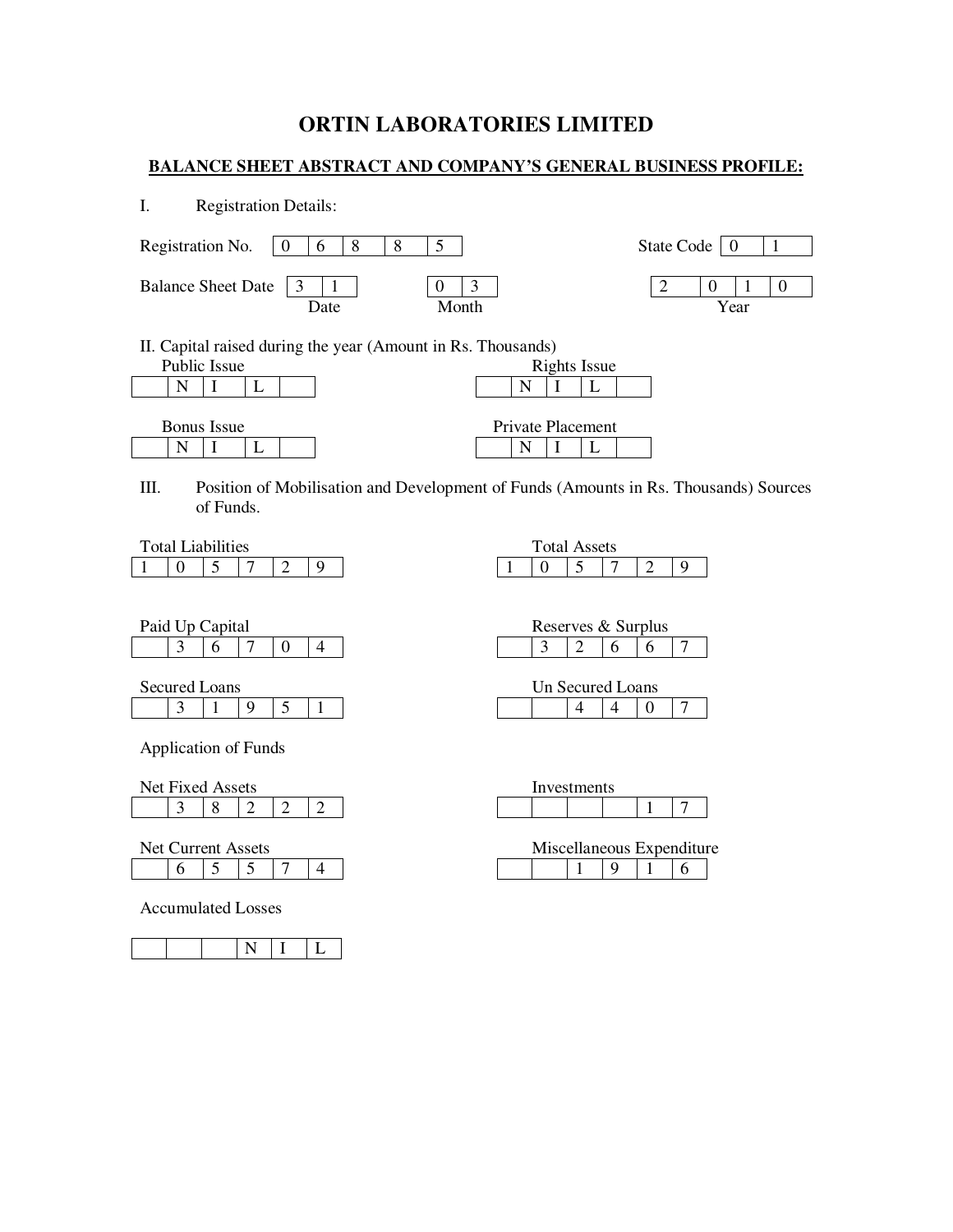IV. Performances of Company (Amount in Rs. Thousands)

| Turnover                  | <b>Total Expenditure</b> |  |  |  |  |  |  |
|---------------------------|--------------------------|--|--|--|--|--|--|
|                           |                          |  |  |  |  |  |  |
|                           |                          |  |  |  |  |  |  |
| Profit Before Tax         | Profit after Tax         |  |  |  |  |  |  |
| Q<br>Q                    |                          |  |  |  |  |  |  |
|                           |                          |  |  |  |  |  |  |
| Earnings per share in Rs. | Dividend Rate %          |  |  |  |  |  |  |
| Rs.<br>$\cdot$ .2<br>Ps.  | 8%                       |  |  |  |  |  |  |
|                           |                          |  |  |  |  |  |  |

V. Generic Names of Three principal products/services of company (as per Monetary terms)

Item Code No.

(Its code) Product Description:

| A | B | L |                                  |   |                                |  |  |  |  |  |
|---|---|---|----------------------------------|---|--------------------------------|--|--|--|--|--|
|   |   |   |                                  |   |                                |  |  |  |  |  |
|   |   |   |                                  |   |                                |  |  |  |  |  |
| A | P | S |                                  | E | <sub>S</sub>                   |  |  |  |  |  |
|   |   |   |                                  |   |                                |  |  |  |  |  |
|   |   |   |                                  |   |                                |  |  |  |  |  |
|   |   |   | $\mathbf C$                      |   |                                |  |  |  |  |  |
|   |   |   | $\mathbf U$<br>$\mathbf{P}$<br>R |   | $E$ $T$ $S$<br>$U \mid L \mid$ |  |  |  |  |  |

For and on behalf of the Board of

# M/s. ORTIN LABORATORIES LIMITED

 Sd/- S.MURALI KRISHNA MURTHY Managing Director

PLACE : HYDERABAD. DATED: 26/08/2010 Sd/-

 S.MOHAN KRISHNA MURTHY Director